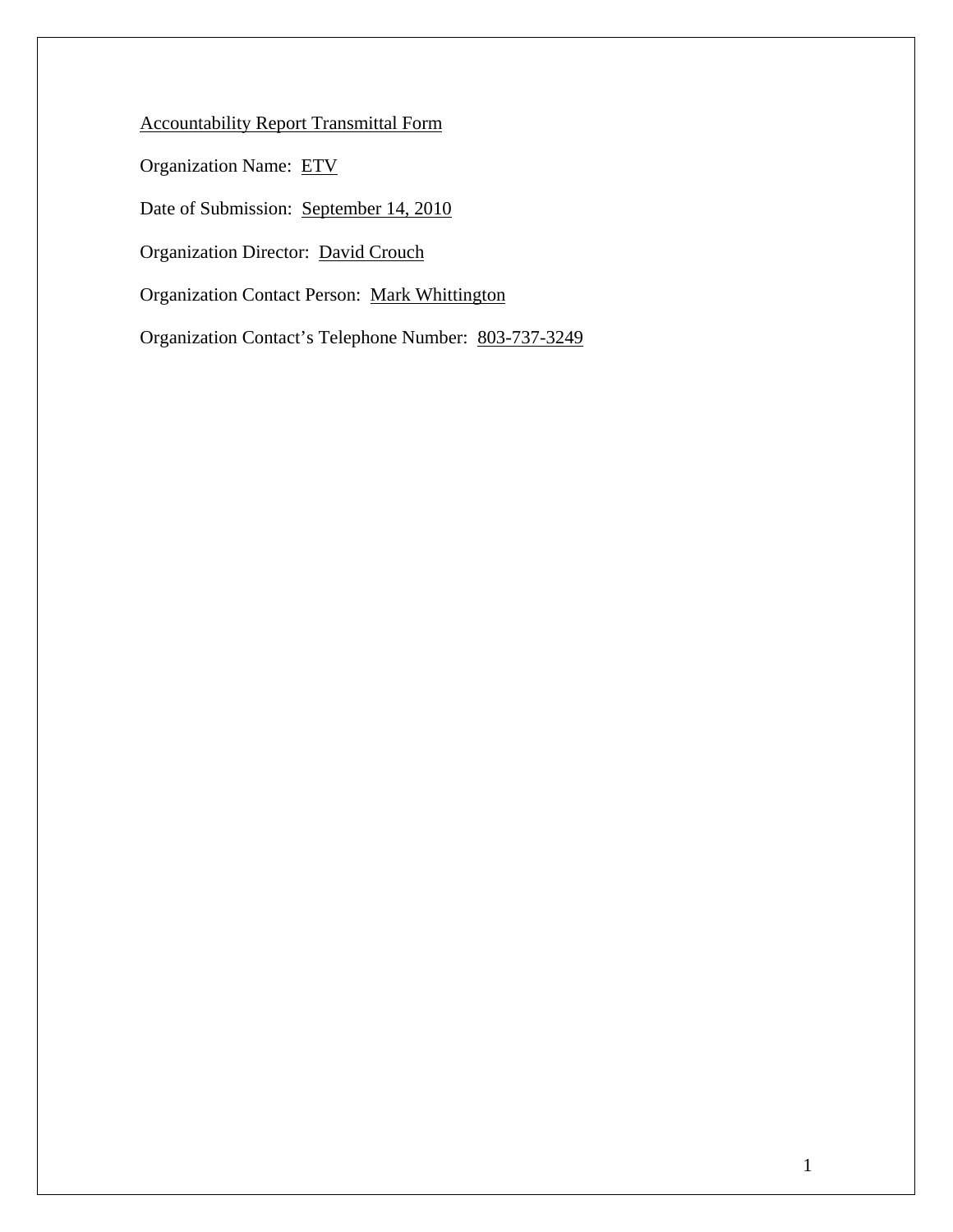

# **2009-2010 Accountability Report**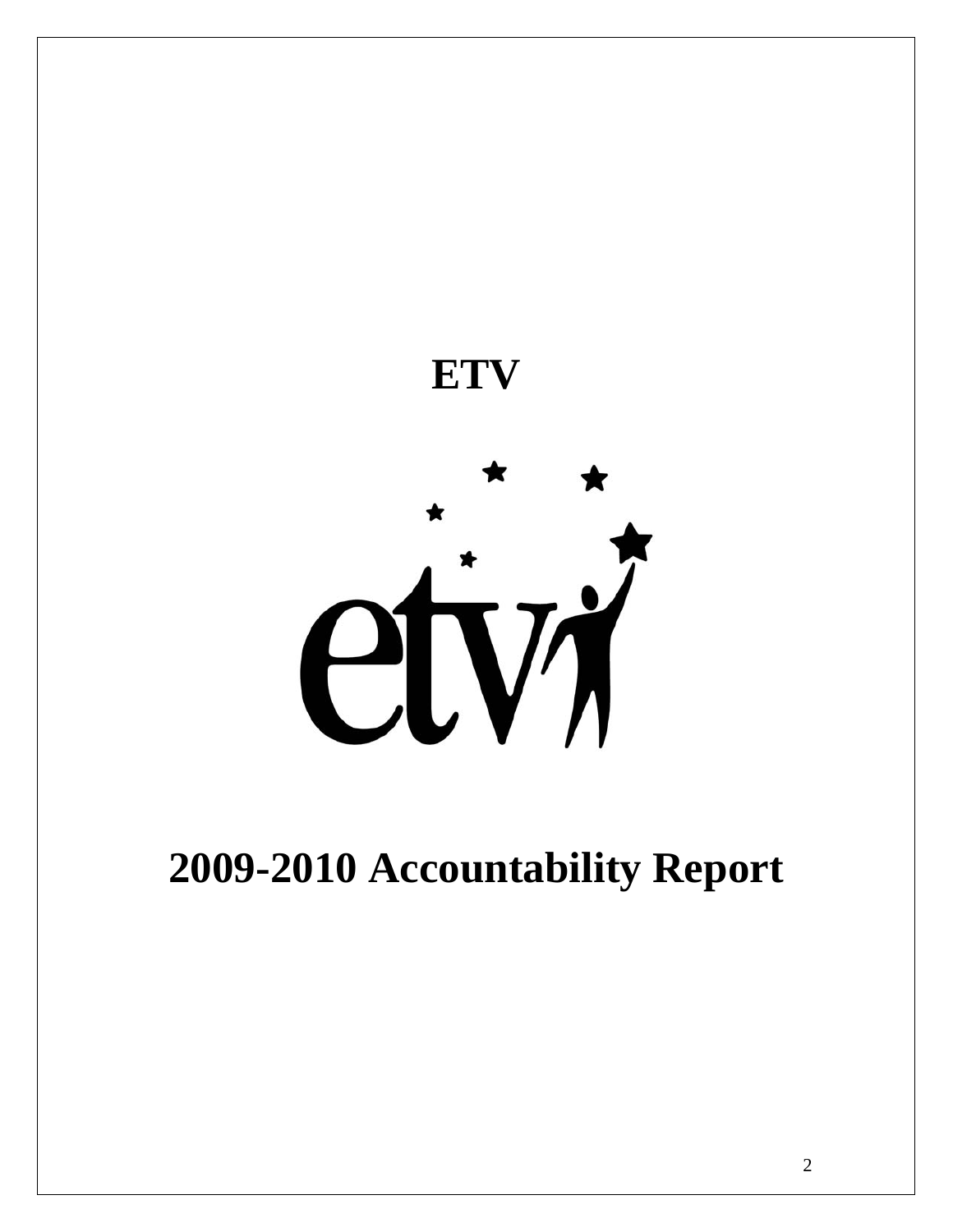#### **Section I -- Executive Summary**

#### *1. Mission and Values*

"ETV enriches people's lives through programs and services that educate our children, engage our citizens, celebrate our culture, and share the thrill of discovery and the joy of learning. Our values are *South Carolina's Uniqueness and Diversity, Educational Success, Public Service, A Great Place to Work, and Best Business Practices."*

#### *2. Major achievements from the past year:*

- ETV television broadcast channels now include ETV-HD, South Carolina Channel/Create TV, and ETV World. ETV-HD showcases PBS and local programs. The SCChannel includes original South Carolina and regionally focused programs along with the best in how-to programs during the day on Create TV. ETV World hosts news and public affairs programming from a local, national and international perspective and State House coverage.
- **Carolina Stories** was awarded a grant for local outreach and engagement in association with the Ken Burn's PBS **National Park's** series. Two other **Carolina Stories** programs were awarded Southeast Emmys. The **Connections** series covered a variety of current topics that impact the minority communities in South Carolina including health care reform, the economy and green living. ETV's news magazine program **The Big Picture** covered a number of diverse topics, including a rare one-on-one interview with Darla Moore, previews of the 2010 primary elections, and an exploration of the impact of health care reform on South Carolina. The ETV regional centers contributed significantly to the Network's programming in FY09/10. ETV Sumter continued its production of the highly popular **Making it Grow** series, while ETV Upstate (Spartanburg), ETV Carolinas (Rock Hill), and ETV Low country (Beaufort) all contributed content for the Network's flagship series.
- This school year the state and ETV consummated an EBS lease contract that will utilize the excess spectrum capacity created by new FCC regulation. The contract yielded a 30 year, \$143 million subsidy to the state under the FCC condition ETV continues to offer educational substantial service. ETV will tie the new IP video systems to the EBS network to secure future contractual funding. During the 2009/2010 school year, 26 school districts implemented or are in the process of upgrading to IP video streaming over broadcast. The state now has a total of 59 districts utilizing the newer computer delivered systems.
- ETV continued to expand educational efforts at the K-12 level through DES (Digital Education Services) expansion, **Knowitall.org**, and the implementation of highly effective grant-supported programs. **StreamlineSC** is used in all the districts and all the schools in the state. Over 40,000 teachers have accounts.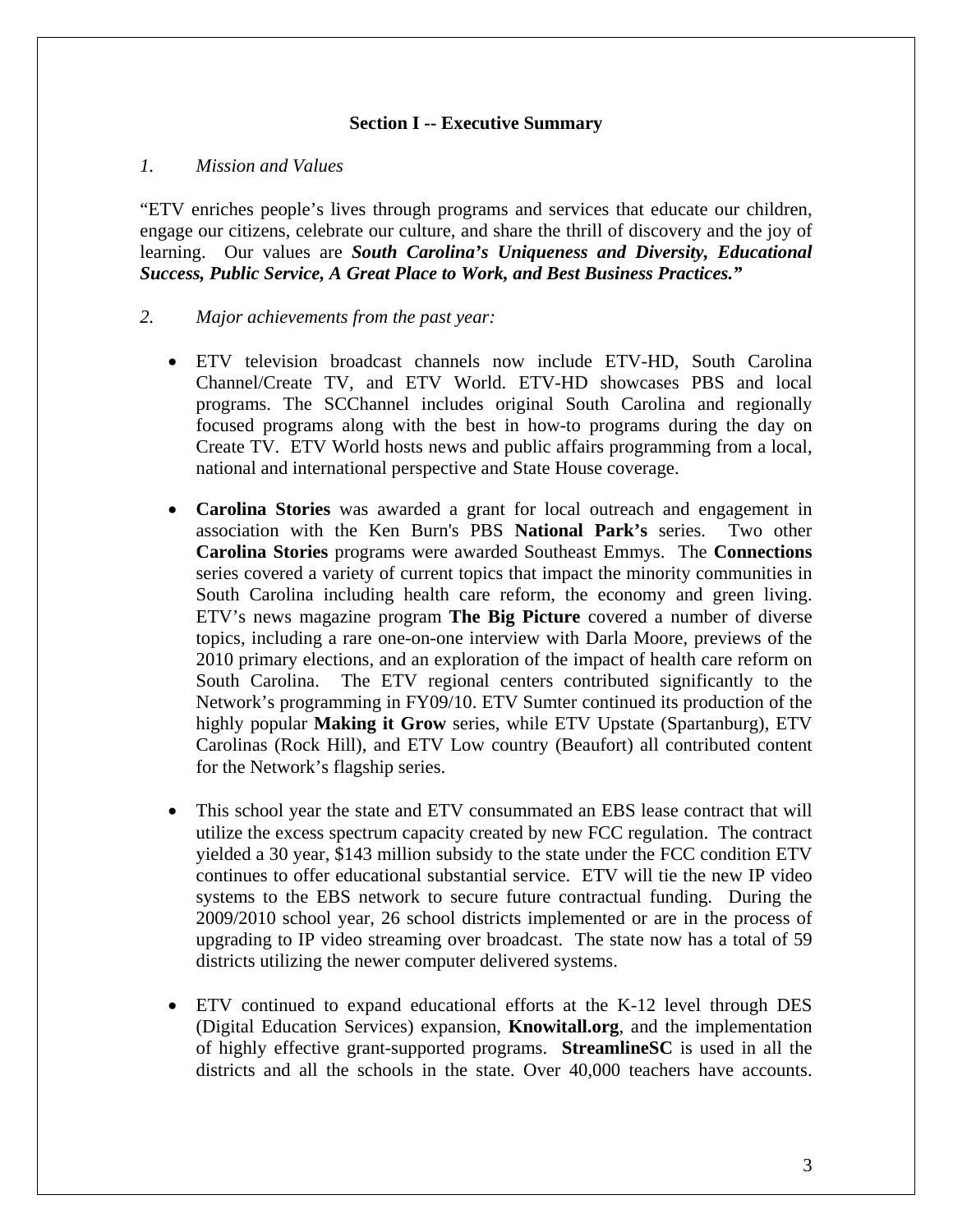**OnePlaceSC**, ETV's most recent online service, offers a "one stop instructional supermarket" to access programming online.

- We continued pursuing a SAN/DAM (Storage Area Network/Digital Asset Management) project designed to catalog and convert ETV video to digital files. As a part of ETV's 50th anniversary, National Programming looked into our tape vault which houses the cultural history of the State of S.C. We resurrected 45 hours of programming for the ETV Classics series. We have preserved many programs by moving them to a current format and having them captioned to today's standards. We began the series by airing the 1960s productions on the history of many S.C. cities. We aired our 1977 Spoleto Festival coverage in conjunction with the opening of the festival.
- Our marketing/fundraising and programming components have been reorganized. The Endowment has undertaken a capital campaign to move ETV Radio into new offices. An underwriting manager and new underwriter now sell all mediums to better leverage ETV's media platforms. Programming continues to evolve to reach more citizens despite the poor budget environment.
- *3. Key strategic goals for present and future years:* 
	- **Financial Stability-** Funding from the state of South Carolina was reduced during the fiscal year by \$1,140,781 (9%). New funding sources need to be identified and existing revenues need to be increased. A new underwriter position was created in an effort to increase local underwriting revenue for television, web and radio. Satellite capacity was reduced, without diminishing services, and some cost savings were realized. We will continue to search for cost savings in daily operations.
	- **Continued Online Development/Delivery Knowitall.org, StreamlineSC**, **Carolina Stories**, **OnePlaceSC** portal and development of social networking sites all signal a strong digital position for ETV in the marketplace of the future. ETV is currently assisting all state K-12 school districts in moving to IP delivery of ETV materials.
	- **Moving our Columbia Operations to One Building** Considerable progress was made in moving operations to the Telecommunications Center (TCC). The old Freezer area of the TCC received a new roof and reconditioning, and three departments will move into this area from the Administration building. The Radio move process has completed procurement, an architect has been chosen, a plan is in place for November 2011 completion, and fundraising is well underway. Negotiations are ongoing with groups to buy the entire Administration building.
	- **Following through on SAN/DAM and NGIS The "Next Generation Interconnection System"** - ETV was chosen by PBS to lead the design of the system from a station standpoint. NGIS is a nationwide system that will distribute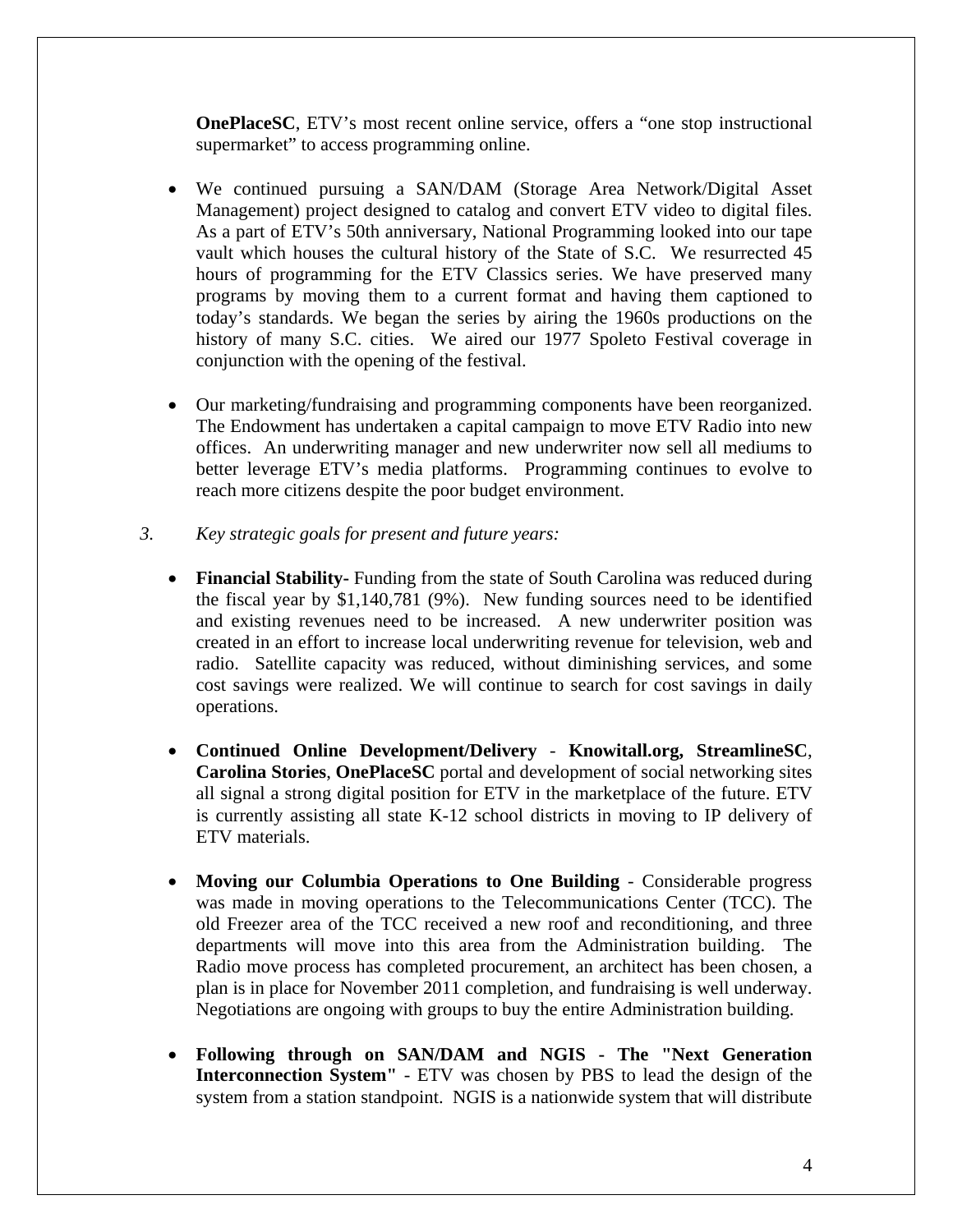television programs and segments over satellite as data files in a non-real-time mode. This meshes perfectly with ETV's concept of a network SAN/DAM system. The SAN/DAM project was the subject of a BTOP Grant application.

• **Updating ETV's Digital Distance Learning Distribution Network** - Last year, ETV moved from a 10-channel satellite distribution system to a five-channel system that is much more versatile in terms of being able to adjust the number of channels and bandwidth required. Plans are to ramp up our ability to supply both streaming and video on demand type services over the Internet.

*4. Key strategic challenges (mission, operational, human resources, financial, and community related)* 

- **Employee Development** Existing professional management and supervision training, earned through a trade out deal with other agencies for room usage, was made available to all managers of ETV. Webinars, teleconferences and locally provided conferences took the place of travel to more expensive and far flung sessions. This will continue to be our approach.
- **Content Creation, Acquisition, and Distribution -** ETV must consider content creation as an enterprise that cuts across all of the Network's delivery platforms. ETV's challenge will be to marshal its content and services to achieve these ends, thereby cementing ETV's role as a predominant creator of content. Appealing and meaningful content distributed through radio, television and web is key to remaining relevant to the educational community and citizens of South Carolina.
- **Redefine Revenue Generation Methodologies** Combining sales of all media platforms and a robust Radio capital campaign signal proactive approaches to generating revenue. Continued development of public and legislative awareness of our importance are necessary as was evidenced as the agency faced a 50% veto budget cut and survived with the allocated budget. Replacing aging equipment remains a need and we must find ways to fund this effort.
- **Complete Remaining Aspects of the Conversion of Analog ITFS Licenses to Digital Spectrum -** ETV finds itself positioned to facilitate and assist the state in a good outcome for all beneficiaries of this newly redefined spectrum. That outcome could have considerable impact on ETV's educational mission.

# *5. How will the accountability report be used to improve organizational performance?*

It is a written record of what we do, who our customers are, and the way in which we measure our effectiveness and efficiency. It provides a source of empirical information we can turn to from year to year to review, track and reassess how we are using technological and human resources while allowing us to compare the outcomes generated from each use.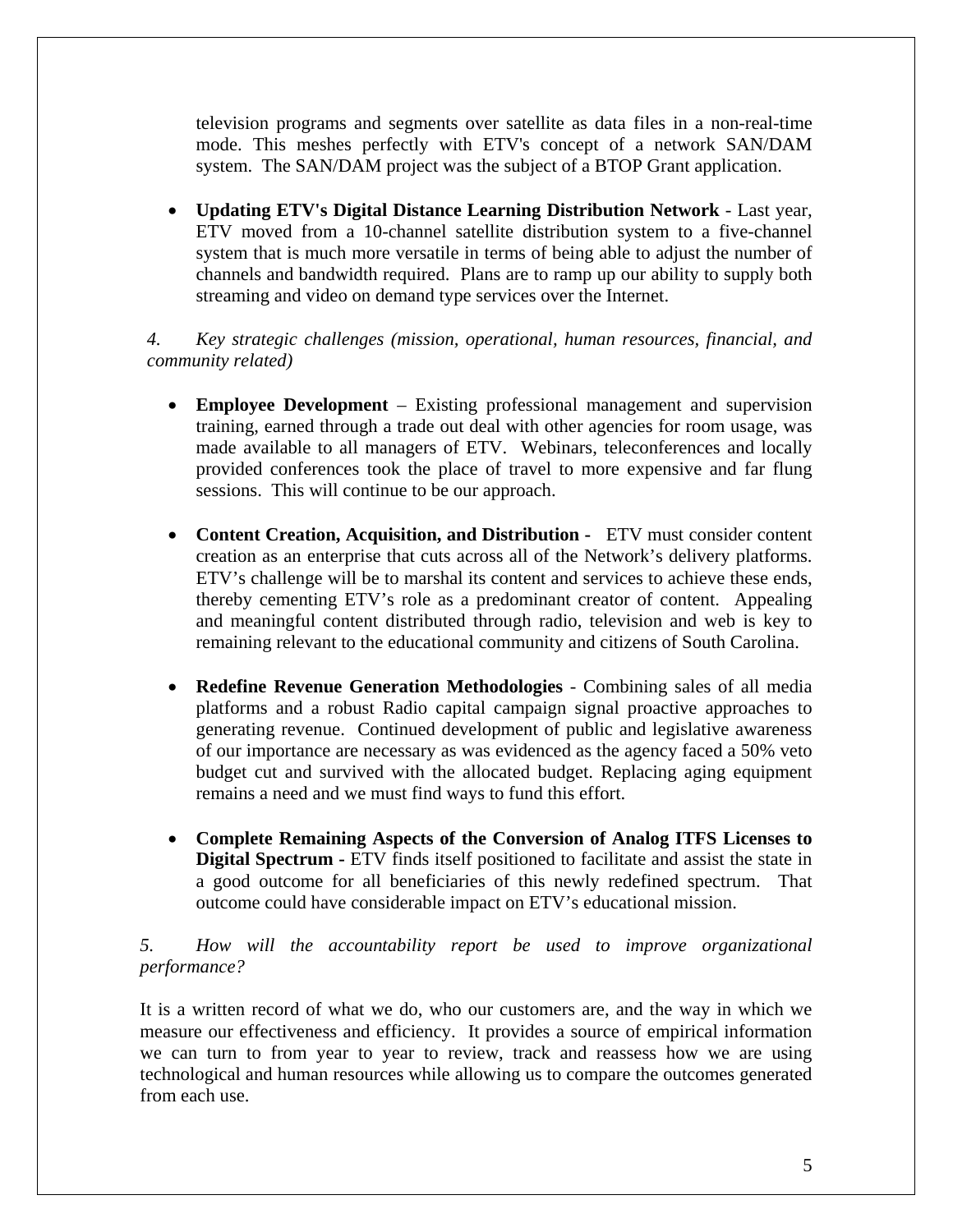# **Section II – Organizational Profile**

# *1. Your organization's main products and services and the primary method by which these are delivered*

ETV's main products and services are video, audio and digital transmissions, with content reflecting educational and learning-based programming from kindergarten through adulthood. We transmit through analog and digital vehicles, including a diversity of technologies involving satellite, microwave, wireless cable, digital television, radio and the Internet throughout South Carolina. Examples of products include educational/outreach programs, (TV/multimedia/radio) broadcast educational programs and multimedia products, and distance learning services.

#### *2. Your key customer groups and their key requirements/expectations*

ETV's key customer segments include the citizens of South Carolina, who turn to ETV for educational media (TV, radio and web) at home and in the schools; television and radio listeners and viewers who tune in ETV for entertainment and learning; members of ETV's Endowment; and businesses and business organizations or agencies which use ETV's distance learning capabilities for training.

#### *3. Your key stakeholders, other than customers*

They are the State Department of Education, School Technology Committee, school districts, Distance Education Learning Centers (DELCs), higher education (public and independent colleges), South Carolina state government, the Legislature of South Carolina, and the employees of ETV and its Endowment.

#### *4. Your key suppliers and partners*

DELCs, ITV, Department of Education, Discovery Education, higher educational institutions, Budget and Control Board and other state agencies, educational content producers, PBS (Public Broadcasting Service), NPR (National Public Radio), PRI (Public Radio International), independent producers, NETA (National Educational Telecommunications Association.)

#### *5. Your operation's locations*

Our headquarters are located in two buildings in Columbia on George Rogers Boulevard adjacent to Williams Brice Stadium. ETV Radio is located in the Administrative Building and the production/teleconferencing studios are in the Telecommunications Building. From Network Headquarters in Columbia, ETV Radio provides 24-hour service to the state. All communities in our state receive one or more of our television signals.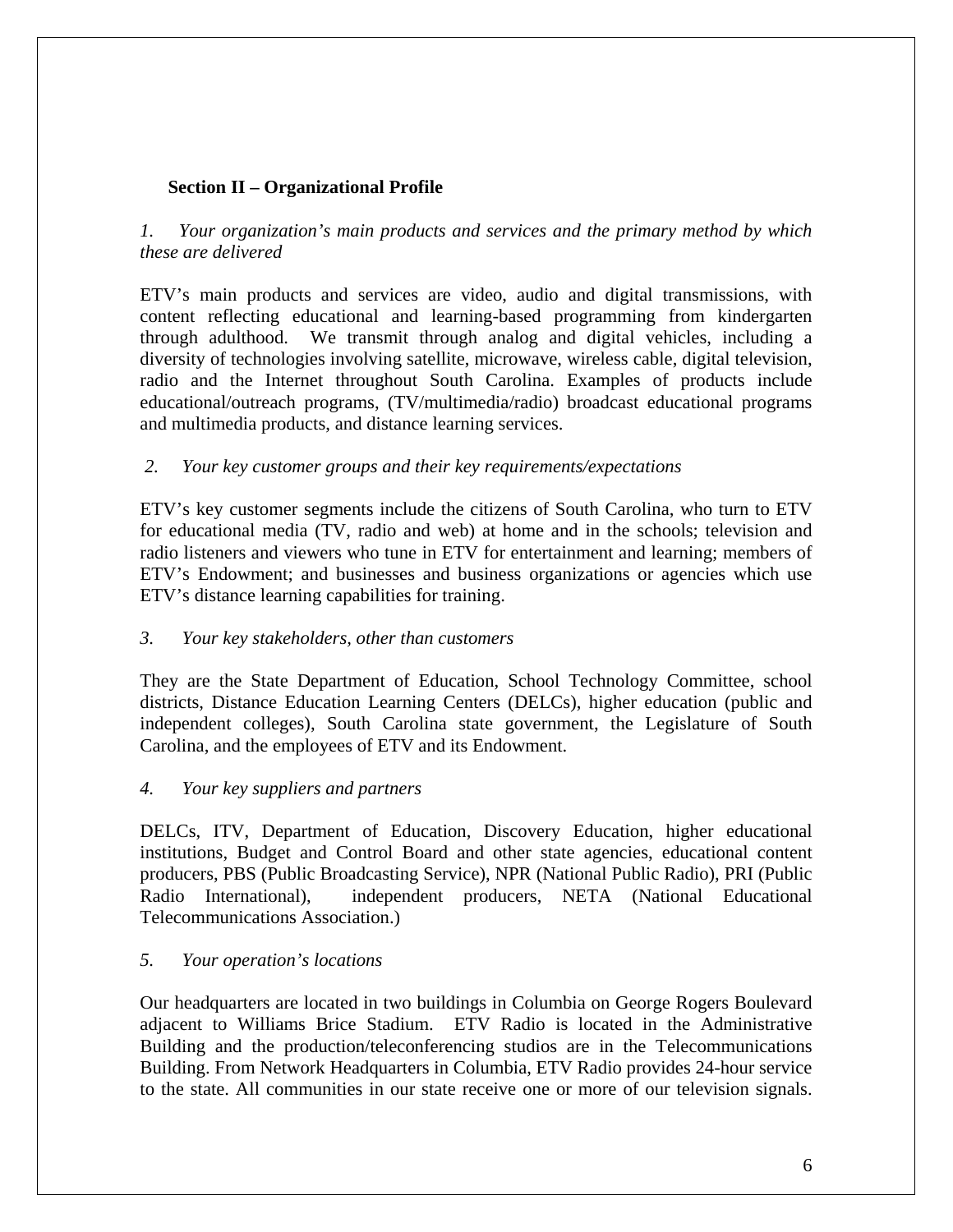ETV operates four regional television stations and other transmitter sites to cover the state. The regional stations are:

- WRJA-TV in Sumter serves Sumter, Lee, Clarendon, and Kershaw counties.
- WJWJ-TV in Beaufort serves Beaufort, Jasper, Hampton and Colleton counties.
- Serving Spartanburg, Greenville, and the surrounding communities since 1985, WRET-TV is located on the campus of USC Upstate.
- WNSC-TV in Rock Hill on the York Technical College campus serves York, Chester, and Lancaster counties.

*6. The number of employees you have, segmented by employee category (classified, unclassified, contract, etc.)* 

ETV employs 170 classified employees as well as 12 additional temporary/part time employees.

# *7. The regulatory environment under which your organization operates*

ETV is a state agency of the state of South Carolina. As such, ETV is audited annually for financial reporting by the State. Additionally, as a broadcaster, ETV must provide special reporting to the Federal Communications Commission (FCC), the Corporation for Public Broadcasting (CPB) and the EEOC (Equal Employment Opportunity Commission) through the State Human Affairs Commission.

#### *8. Performance Improvement System*

Performance: ETV assesses the measures identified in section seven to determine our success in many different processes and service provision. We review year to year measures based on the fiscal year, the unit of measure traditionally used in State government. Measures are often ongoing throughout the year, such as ratings, with almost real time assessment of how product is performing.

Learning: Organizational learning and knowledge acquisition come from distinctive steps in our primary functions, delivery systems and production. Technological forces changing the broadcast spectrum constantly challenge us to revise equipment, work methods and work skills. The move to digital has gradually realigned the skill sets of our production and engineering personnel. Feedback from measures and customers provide the bottom line assessment of whether we are managing such change effectively.

Processes: Broadcasting, and the Internet to a lesser degree, are time driven. Schedules require product to arrive at specific times. The rush to remain vital and current in technology requires Internet production and delivery to be timely. Much of our technological assessment is too minute for this report and deals with the steps in these processes which bring ETV media to the consumer.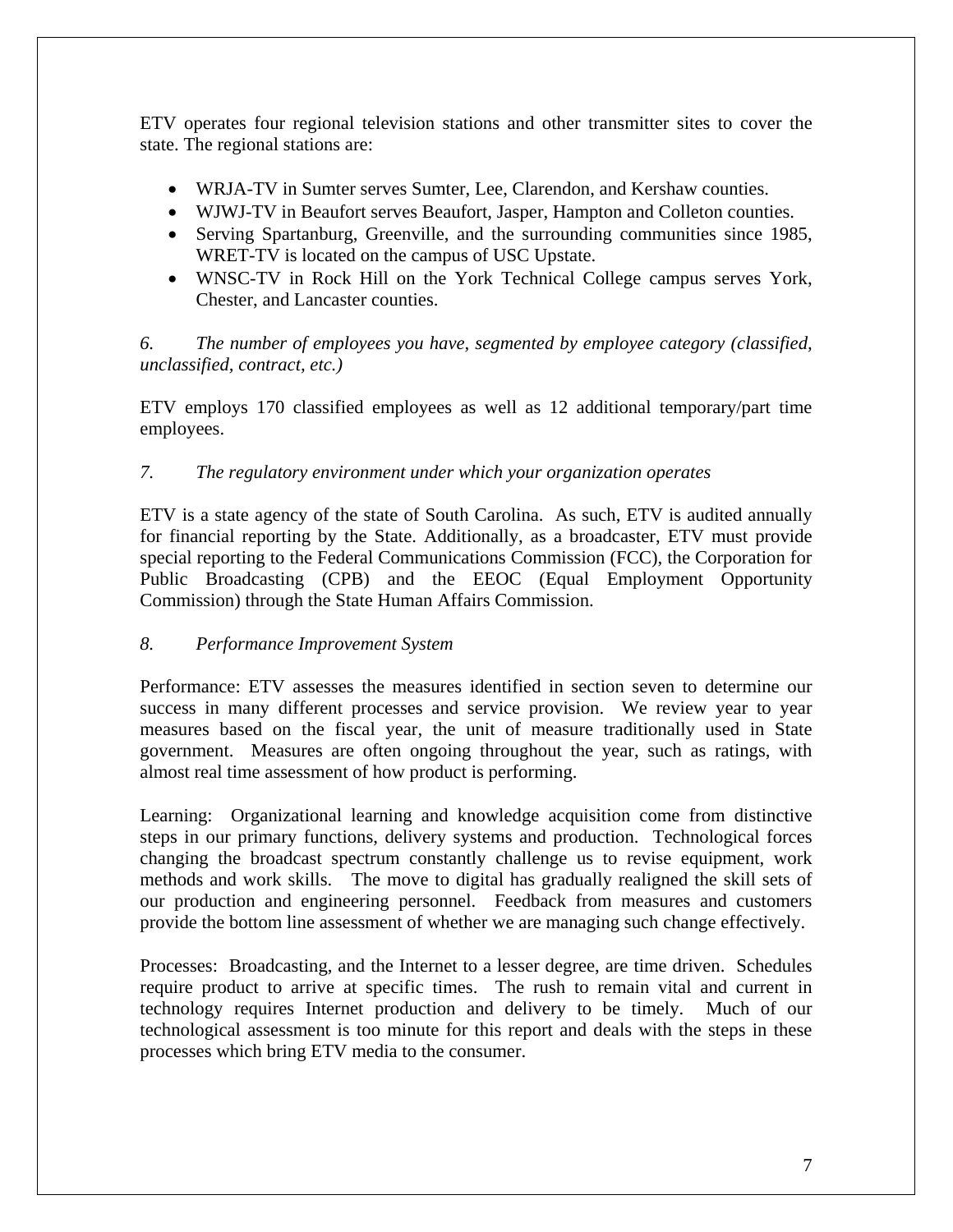# *9. Organization Structure*

ETV is guided by the ETV Commission, which consists of a chairman at large, the State Superintendent of Education and six representatives appointed by Congressional districts. The Commission is appointed by the Governor and sets policy for the network.



# *10. Expenditures and Appropriations Chart*

|                               | 08-09 Actual Expenditures |                              |                  | 09-10 Actual Expenditures |                 | 10-11 Appropriations Act |
|-------------------------------|---------------------------|------------------------------|------------------|---------------------------|-----------------|--------------------------|
|                               | Total                     | <b>State</b><br><b>Total</b> |                  | <b>State</b>              | <b>Total</b>    | <b>State</b>             |
|                               |                           |                              |                  |                           |                 |                          |
| Personal Service              | \$<br>9,791,307           | \$<br>8,396,276              | \$<br>8,648,178  | 7,777,374<br>\$           | \$<br>7,471,805 | \$<br>6,645,805          |
| Other<br>Operating<br>Expense | \$<br>9,431,069           | \$<br>2,465,547              | \$<br>9,319,597  | 2,762,711<br>\$           | \$<br>9,984,360 | \$<br>750,899            |
| Special Items                 | \$<br>54,575              | \$<br>54,575                 |                  |                           |                 |                          |
| Permanent<br>Improvements     | \$<br>226,682             |                              |                  |                           |                 |                          |
| Debt Service                  |                           |                              |                  |                           |                 |                          |
| Employee<br>Deductions        |                           |                              |                  |                           |                 |                          |
| <b>Fringe Benefits</b>        | \$<br>2,976,848           | \$<br>2,590,135              | \$<br>2,645,666  | \$<br>2,371,352           | \$<br>2,429,786 | \$2,159,786              |
| Non-Recurring                 |                           |                              |                  |                           |                 |                          |
| Total                         | 22,480,481<br>\$          | 13,506,533<br>\$             | 20,613,441<br>\$ | \$12,911,437              | \$19,885,951    | 9,556,490<br>\$.         |

| <b>Other Funds</b>         |                                     |                                     |  |  |  |
|----------------------------|-------------------------------------|-------------------------------------|--|--|--|
| Sources of<br><b>Funds</b> | 08-09 Actual<br><b>Expenditures</b> | 09-10 Actual<br><b>Expenditures</b> |  |  |  |
| Supplemental Funds         | 563,455                             | 316,596                             |  |  |  |
| Capital Reserve Funds      |                                     |                                     |  |  |  |
| <b>Bonds</b>               | 226,682                             | 313,301                             |  |  |  |
| Lottery                    | $\overline{\phantom{0}}$            |                                     |  |  |  |
| Federal                    | $\overline{\phantom{0}}$            | 703,859                             |  |  |  |
| Other                      |                                     | 503,805                             |  |  |  |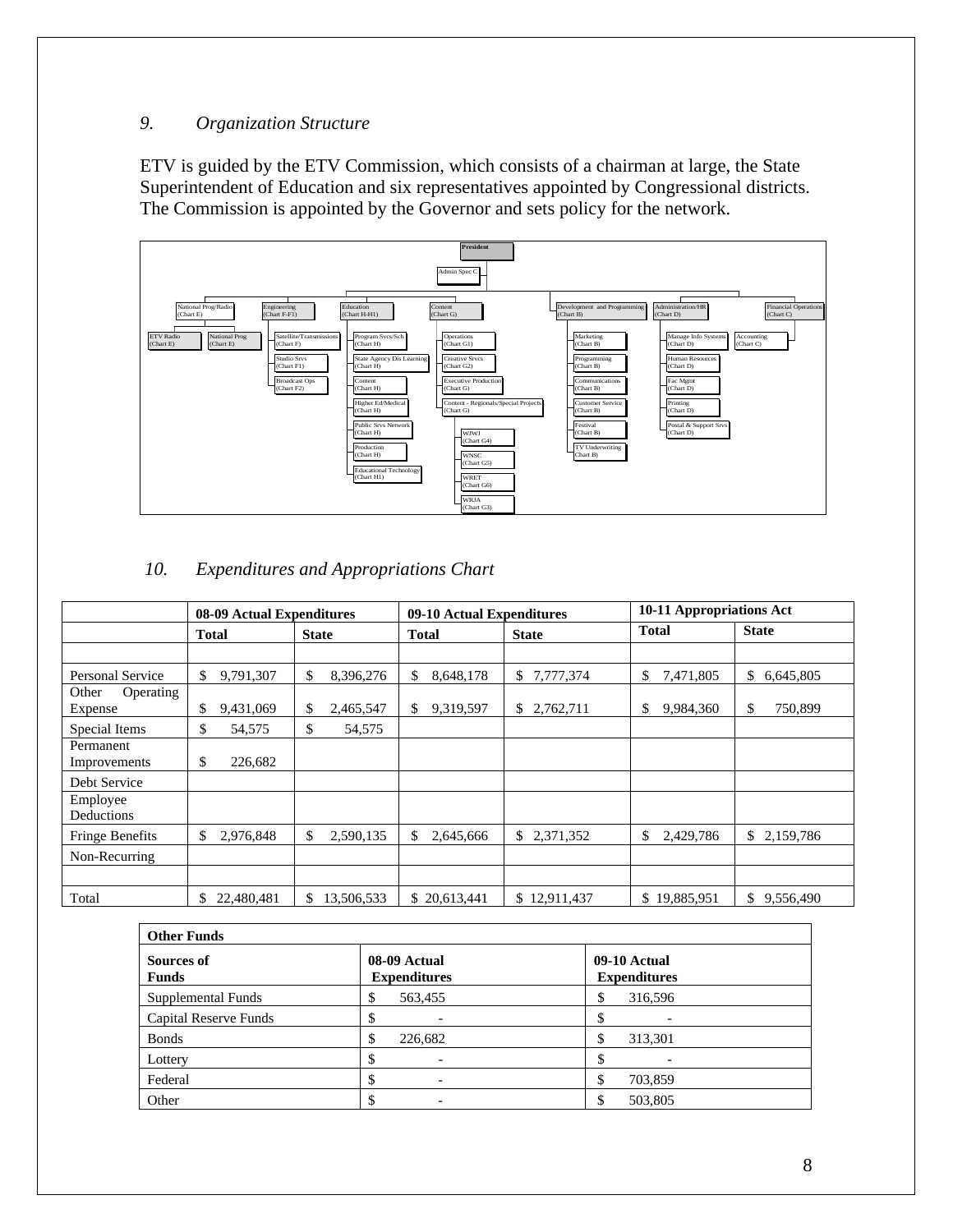| <b>Program Number and</b> | Major                     | FY 08-09 Budget     | <b>FY 09-10 Budget</b>                                                                                             | <b>Key Cross Reference for</b>  |
|---------------------------|---------------------------|---------------------|--------------------------------------------------------------------------------------------------------------------|---------------------------------|
| <b>Title</b>              | Program Area              | <b>Expenditures</b> | <b>Expenditures</b>                                                                                                | <b>Financial Results</b>        |
|                           | <b>Purpose</b><br>(Brief) |                     |                                                                                                                    |                                 |
| I. Internal               | Provide agency            | State: \$1,751,726  | State: \$1,460,555                                                                                                 | Fig. 7.3.1, 7.3.2, 7.3.3,       |
| Administration            | administrative            | Federal:            | Federal: \$35,959                                                                                                  | 7.3.4, 7.3.5, 7.3.6             |
|                           | functions                 | Other: \$645,377    | Other: \$642,006                                                                                                   |                                 |
|                           |                           | Total: \$2,397,103  | Total: \$2,138,520                                                                                                 |                                 |
|                           |                           | % of budget: $11\%$ | % of budget: 9%                                                                                                    |                                 |
| II.A. Public Education    | Produce and               | State: \$3,968,460  | State: \$3,846,696                                                                                                 | Table 7.1.1, 7.1.2, 7.1.3,      |
|                           | distribute                | Federal:            | Federal:                                                                                                           | 7.1.4, 7.3.4                    |
|                           | educational               | Other: \$2,509,573  | Other: \$3,129,748                                                                                                 | Fig. 7.3.9, 7.3.10              |
|                           | programming               | Total: \$6,478,033  | Total: \$6,976,444                                                                                                 |                                 |
|                           | for $K-12$                | % of budget:<br>29% | % of budget:<br>30%                                                                                                |                                 |
|                           | schools                   |                     |                                                                                                                    |                                 |
| II.B. Higher Education    | Produce and               | State: \$356,822    | State: \$439,673                                                                                                   | Table 7.3.1, 7.3.3              |
|                           | distribute                | Federal:            | Federal:                                                                                                           | Fig. 7.3.8,                     |
|                           | educational               | Other: \$313,400    | Other: \$123,860                                                                                                   |                                 |
|                           | programming               | Total: \$974,245    | Total: \$563,533                                                                                                   |                                 |
|                           | for higher                | % of budget:<br>3%  | % of budget:<br>2%                                                                                                 |                                 |
|                           | education                 |                     |                                                                                                                    |                                 |
| II.C. Agency Services     | Produce and               | State: \$562,797    | State: \$518,121                                                                                                   | Table 7.3.2                     |
|                           | distribute                | Federal:            | Federal:                                                                                                           | Fig. 7.3.7, 7.3.11              |
|                           | educational               | Other: \$411,448    | Other: \$234,536                                                                                                   |                                 |
|                           | programming               | Total: \$974,245    | Total: \$752,657                                                                                                   |                                 |
|                           | for state/local           | % of budget: 4%     | % of budget: 3%                                                                                                    |                                 |
|                           | government                |                     |                                                                                                                    |                                 |
|                           | and private               |                     |                                                                                                                    |                                 |
|                           | sector                    |                     |                                                                                                                    |                                 |
| II.D. Community           | Produce,                  | State: \$1,833,111  | State: \$1.461,942                                                                                                 | Table 7.2.1                     |
| Education                 | acquire and               | Federal:            | Federal: 127,004                                                                                                   | Fig. 7.1.1, 7.1.2, 7.2.1, 7.2.3 |
|                           | broadcast radio           | Other: \$3,234,377  | Other: \$3,693,641                                                                                                 |                                 |
|                           | and television            | Total: \$5,067,488  | Total: \$5,282,587                                                                                                 |                                 |
|                           | programming               | % of budget:<br>23% | 23%<br>% of budget:                                                                                                |                                 |
|                           |                           |                     | Below: List any programs not included above and show the remainder of expenditures by source of funds:             |                                 |
|                           |                           |                     | Public Affairs; Cultural and Performing Arts; Employer Contributions; K-12 Technology Initiative; Capital Projects |                                 |
| Remainder of Expenditures |                           | State: \$5,033,617  | State: \$4,327,784                                                                                                 |                                 |
|                           |                           | Federal:            | Federal: \$540,896                                                                                                 |                                 |
|                           |                           | Other: \$1,859,773  | Other: \$2,323,368                                                                                                 |                                 |
|                           |                           | Total: \$6,893,390  | Total: \$7,192,048                                                                                                 |                                 |
|                           |                           | % of budget:<br>31% | % of budget: 31%                                                                                                   |                                 |
|                           |                           | 08-09 Actual        | 09-10 Actual                                                                                                       |                                 |
|                           |                           | Expenditures        | Expenditures                                                                                                       |                                 |

# *11. Major Program Areas Chart*

# **Section III – Elements of Malcolm Baldridge Award Criteria**

# **Category 1 –Leadership**

*1.1 How do senior leaders set, deploy and ensure two-way communications for:* 

*a) Short and long term direction and organizational priorities*? A biweekly Vice Presidents' meeting addresses short-term goals, current projects' status, and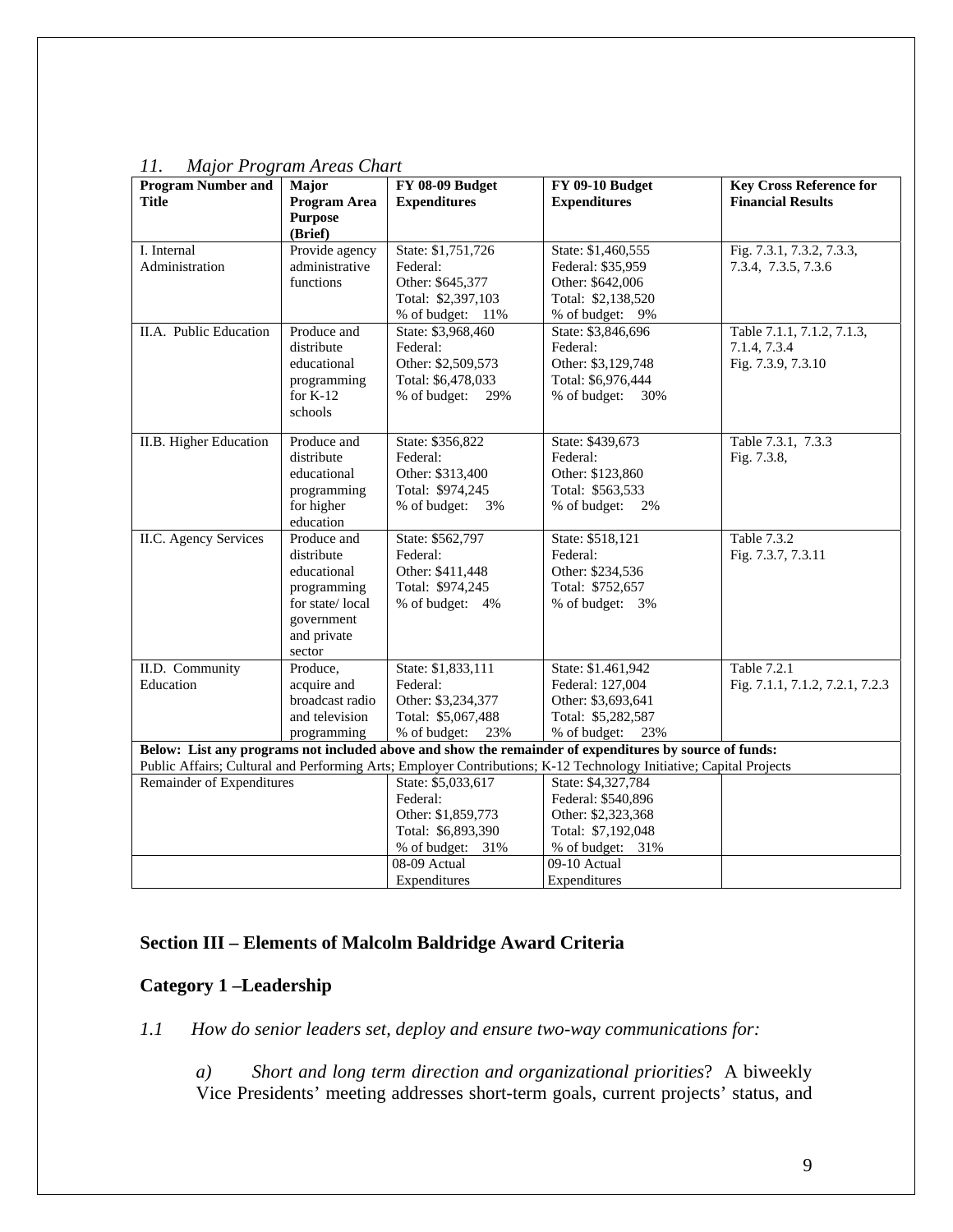any developing items of concern. The minutes of the meeting are shared with the staff. The agency also uses an active Intranet to communicate daily with employees. A new employee email newsletter was introduced this year. A Priority Planning team of operations and content executives discusses agency projects and their prioritization during project meetings.

*b) Performance expectations?* Employee planning stages, outlining the expectations and requirements for performance, are agreed upon in the fall. Additionally, any personal goals, training requirements, or special objectives are outlined. The following July, evaluations are done.

*c) Organizational values?* **Educational success** is predicated upon our ability to break down barriers to achievement through technology, creating a safe haven for children and contributing cost-efficient training solutions to state government.We celebrate **South Carolina's uniqueness and diversity** through programming geared toward local communities. We use our communications technologies to deliver **public service** programming which is trusted, credible and ethical. We strive to make this **a great place to work** by creating a culture where staff can grow and be creative. We use **best business practices** to develop programs and services that make business sense while responding to customers' needs with promptness, enthusiasm and accuracy.

*d) Ethical behavior?* ETV abides by the State Ethics Act and the Principles of Editorial Integrity in Public Broadcasting, both in the employee policy manual and on the ETV Intranet.

#### *1.2 How do senior leaders establish and promote a focus on customers and other stakeholders?*

ETV works with the State Department of Education's ITV, Library Media Services, and Regional Technology Coordinators to provide more innovative resources for K-12 schools. These meetings provide feedback and suggestions for ways to improve ETV's services to schools. The ETV Endowment monitors customer satisfaction and assists in determining customer interests. They provide feedback on program appeal. Ratings services are used to learn about the citizens watching ETV.

#### *1.3 How does the organization address the current and potential impact on the public of its products, programs, services, facilities and operations, including associated risks?*

ETV addresses impact through feedback provided via customers, the response by the press, community support of programs and services, and by feedback provided throughout the state via 10 Community Advisory Boards. We meet monthly with the Education Department and ITV. Our Communications department keeps abreast of any potential risk to ETV's image and addresses public issues as they occur. TRAC Media provides ETV's Programming department data regarding viewers of ETV programs. We use Arbitron and Nielsen ratings.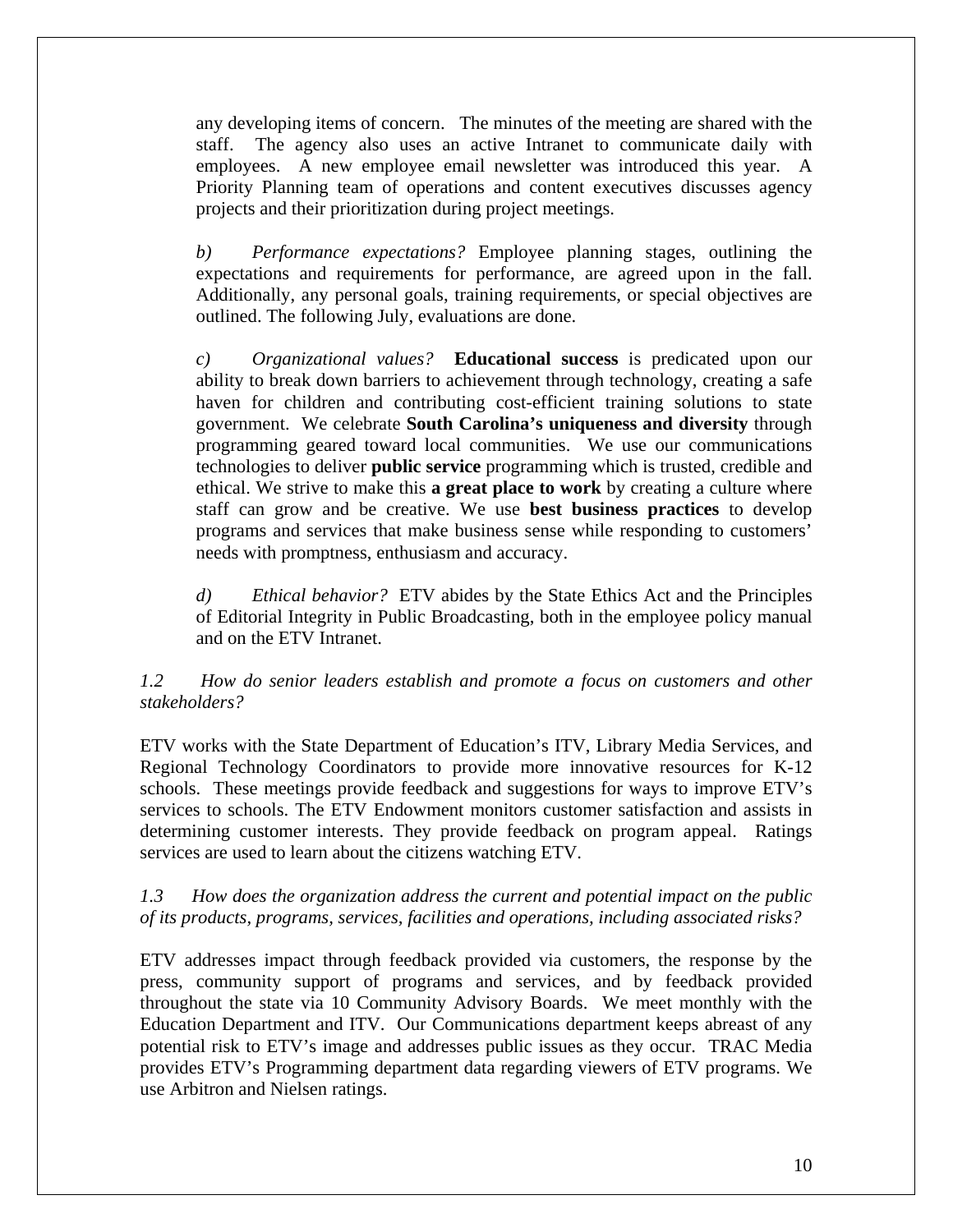# *1.4 How do senior leaders maintain fiscal, legal and regulatory accountability?*

Fiscal accountability is maintained by ongoing monitoring by ETV fiscal management of all aspects of the agency operational budget. Monitoring includes periodic comparisons of operating revenue collections, personnel costs and utility costs with amounts budgeted for these items. ETV is audited annually for financial and legal compliance with the Appropriations Act. ETV also undergoes a state procurement audit every three years.

*1.5 What key performance measures are regularly reviewed by your senior leaders to inform them on needed actions?*

Effectiveness may be measured by the number of individuals watching or listening to a program or the awards it garners from industry groups; by efficiency in terms of program product produced with a much smaller workforce; by the growth or loss of customers in the higher education or medical/business arenas; or by browsers hitting Internet sites. Sales of videotapes or DVDs may reveal trends in programming which our viewers deem desirable enough to purchase.

*1.6 How do senior leaders use organizational performance review findings and employee feedback to improve their own leadership effectiveness and the effectiveness of management throughout the organization, including the head of the organization and the governance board/policy making body, and how do their personal actions reflect a commitment to organizational values?*

Broadcasting is a market-driven entity. The measurement of that effectiveness must come through ratings, contributions or public support. Leadership must constantly balance these measures, negotiate with all managers of different initiatives in the agency, and develop consensus. Employee input into product is often very vocal among creative professionals. By combining creative energy from employees, astute managerial decisions regarding program development and placement, and recognition of the complexities of the market, senior leaders develop a synergy that results in quality programming, satisfied customers and revenue generation.

*1.7 How do senior leaders promote and personally participate in succession planning and the development of future organizational leaders?* 

Through meetings with Human Resources representatives, management discusses current capacity and developmental needs of the employee base to provide for internal growth. The HR Director is on the State Workforce Planning Group.

*1.8 How do senior leaders create an environment for performance improvement, accomplishment of strategic objectives and innovation?* 

Management meets biweekly to discuss agency operations. In these discussions, VP's report on successes, failures and areas that need improvement. Decisions are made about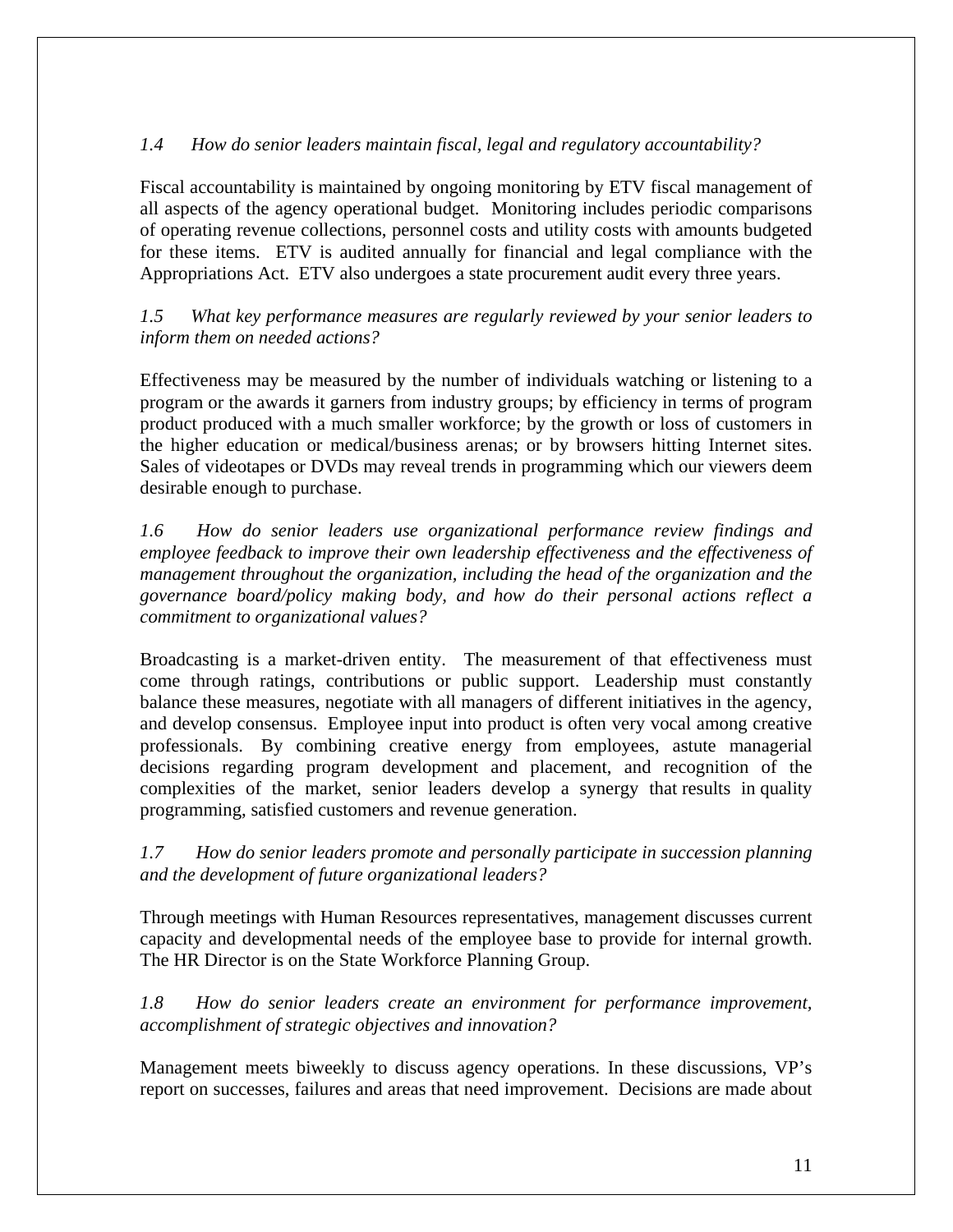training or changes in the way the functions of the agency operate, and often committees of employees are charged with developing the approach. Employees get input, share learning and implement change. Senior leaders also meet in a priority planning team which reviews agency project priorities.

# *1.9 How do senior leaders create an environment for organizational and workforce learning?*

Sharing knowledge from employee to employee is a very important training approach for our limited budget. In our Content/Production division, such training now constitutes a good portion of the way our Producer/Directors learn. Additionally, ETV has become a recognized center for professional organizations and the development they offer. We also create a learning organization by using data gathering techniques and process review.

*1.10 How do senior leaders communicate with, engage, empower and motivate the entire workforce throughout the organization? How do senior leaders take an active role in reward and recognition processes to reinforce high performance throughout the organization?* 

They do this by having final approval over all pay recognition other than general increases. The pay plan is reviewed and approved each August after reviews. Managers control recommendations for such pay actions. The agency gives five different monetary awards annually in a very public and motivational manner. Because of the extreme budget cuts during the fiscal year, and downsizing in the agency, employees did not receive any pay increases or rewards this year.

*1.11 How does senior leadership actively support and strengthen the communities in which your organization operates? Include how senior leaders determine the areas of emphasis for organizational involvement and support? And, how do senior leaders, the workforce and the organization contribute to improving these communities?*

We cover emergency weather notification on a statewide level, and assist local communities by keeping residents informed of news in their area. Our agency also supports specific charities, such as the Harvest Hope Food Bank, Community Health Charities and the United Way. These charities have been designated as ETV's primary outreach efforts by a group of employees who serve as the agency volunteer committee.

# **Category 2 – Strategic Planning**

*2.1 What is your Strategic Planning process, including key participants, and how does it address:* 

In 2008, Lewis Kennedy Associates provided a 19-page report on ETV and the Endowment's fundraising efforts. From this discussion came a new Strategic Planning approach. The plan included a Joint Organizational Planning Meeting with participants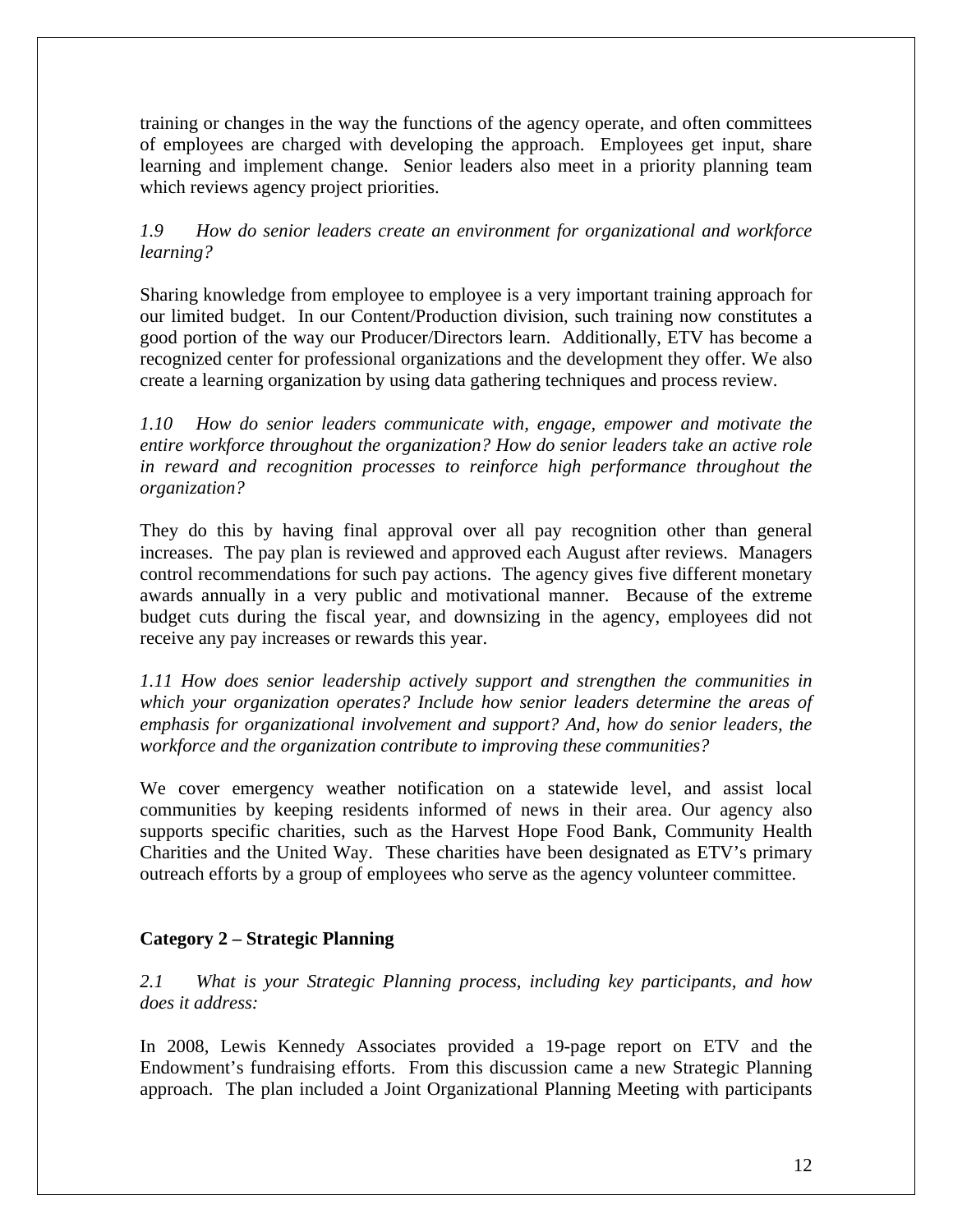from ETV, its Commission, the ETV Endowment Board, Endowment staff and trustees. The process was impacted by two very important occurrences during the 2009 reporting year. One, enormous budget cuts caused extensive layoffs and slowed forward progress. Then, President Moss Bresnahan left ETV for another position. Strategic Planning efforts have been slowed during this time of transition. This past reporting year, though, the Endowment began a capital campaign for Radio, and Underwriting was reorganized, so though planning ceased, implementation of ideas began.

# *a) Your organization's strengths, weaknesses, opportunities, and threats*:

The process visited SWOTs for both ETV and the Endowment. Common areas of interest and opportunity to engage those items were identified. Discussions revealed roughly 30 identified strengths and weaknesses for ETV and the Endowment, 17 opportunities and 19 threats. Formal addressing of those items through the plan was stalled due to the wide economic collapse, continuing in 2009/10.

# *b) Financial, regulatory, societal and other potential risks:*

Financial risks are a threat to ETV's mission. Much of the plan's focus is on revenue generation. Regulatory issues are generally constant and predictable. Societal concerns permeate everything from ETV's mission accomplishment for its constituents to the nature of programming.

#### *c) Shifts in technology and customer preferences:*

Legislative actions, both state and federal, must be considered in strategic plan development. Budget factors may influence changes in these arenas and must be considered in any plan. That was seen in this year's gubernatorial veto threats. Customer desires now more often change with technological shifts. Both are an accepted reality, and the plan specifically addresses technology shift as a critical concern going forward.

#### *d) Workforce needs and capabilities:*

Competion for labor, training, developing the workforce, and resource limitations are key mentions as concerns in the original reporting from discussions. These are areas ripe for consideration in small group meetings.

#### *e) Organizational continuity in emergencies:*

We serve as the state emergency preparedness broadcaster by order of the Governor. We specifically have a responsibility to the Emergency Management Division. We provide a broad function of support by linking EMD to ETV through microwave and fiber to broadcast important information live from the EMD. ETV manages and supports a phone bank (Public Information Phone System) where people can call in and talk to volunteers who provide information, advice, and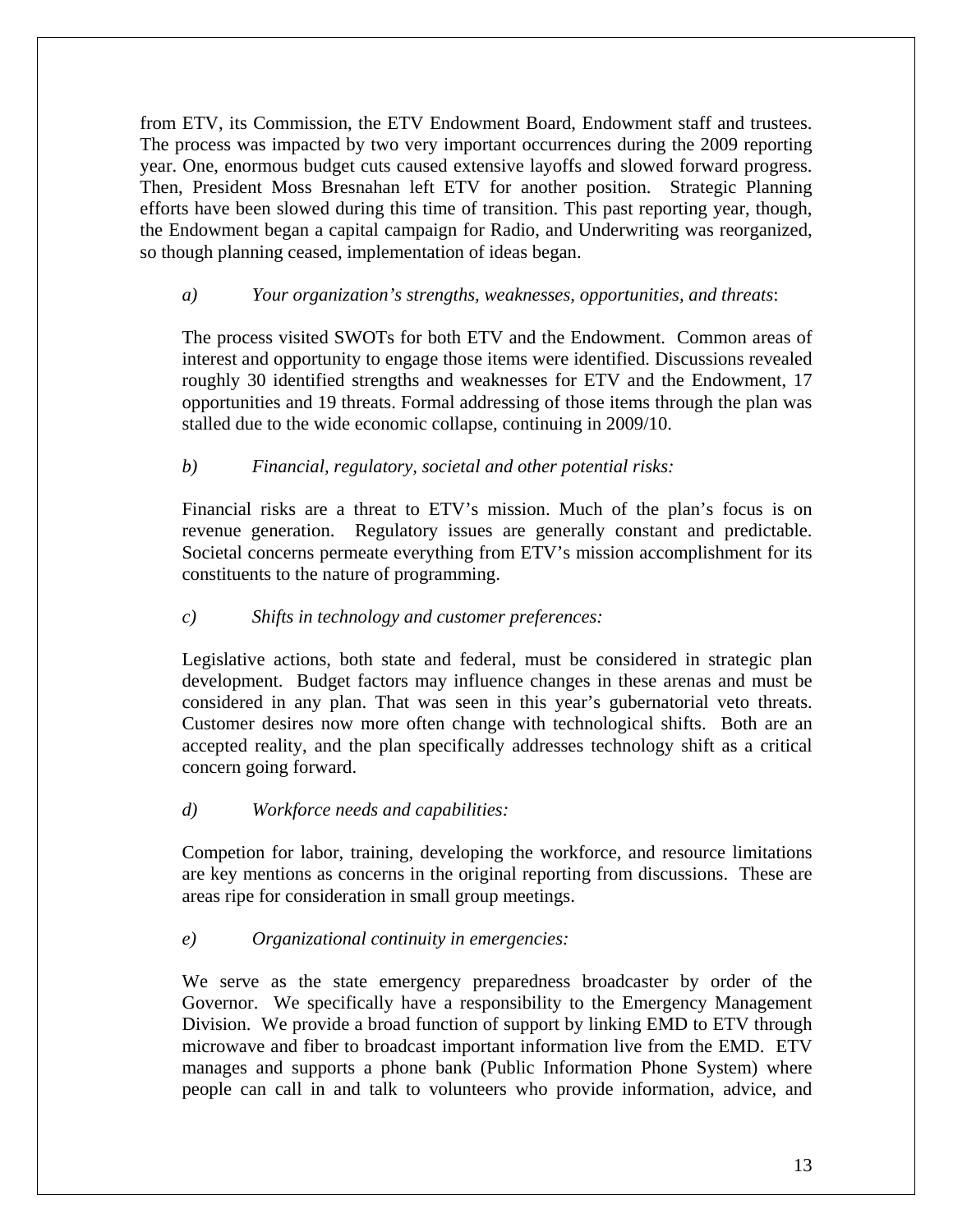assistance. We also assist Emergency Traffic Management by providing broadcast of coordinated plans, policies and actions to facilitate evacuation through the use of TV, radio and a full-time digicypher channel available to other broadcasters. We also have an internal Crisis Management Planning Process.

# *f) Your ability to execute the strategic plan*:

With the ETV Endowment on board and the stated goal of increasing and improving product to raise funding for its continued performance, we believe this strategic plan has the urgency and criticality needed to make it a living and useful update to our original **Promise** to the people of South Carolina. However, its fulfillment has been stalled by the economic difficulty faced by all state agencies this year. But, as planning has been impacted, use of the plan and implementation of certain ideas have proceeded. The Radio campaign, Underwriting restructure and active efforts currently underway to sell the Administrative building and move into the TCC reflect the strength of planning and its practical outcomes.

| Program           | <b>Supported Agency</b>      | Related FY 09-10 Key                 | <b>Key Cross References</b> |
|-------------------|------------------------------|--------------------------------------|-----------------------------|
| <b>Number and</b> | <b>Strategic Planning</b>    | <b>Agency Action</b>                 |                             |
| Title             | <b>Goals/Objective</b>       | <b>Plan/Initiative/Timelines (s)</b> |                             |
|                   |                              |                                      |                             |
| L. Internal       | Long Term Financial          | Endowment/ETV fundraising            | Fig. 7.3.1, 7.3.2, 7.3.3    |
| Administration    | Stability – revenue          | initiatives, capital campaign,       | 7.3.4, 7.3.5, 7.3.6         |
|                   | generation and state funding | reinvigorated planned giving,        |                             |
|                   | development, employee        | Scene magazine changes,              |                             |
|                   | development, customer        | agency facilities changes,           |                             |
|                   | service                      | Underwriting restructure             |                             |
| II.A. Public      | Innovation and renewal;      | <b>OnePlaceSC</b> portal             | Table 7.1.1, 7.1.2, 7.1.3,  |
| Education         | extend programming to new    | development; develop digital         | 7.1.4, 7.3.4                |
|                   | digital education            | delivery in schools                  | Fig. 7.3.9, 7.3.10          |
| II.B. Higher      | Product Focus -be a          | Use satellite and digital; to        | Table 7.3.1, 7.3.3          |
| Education         | provider of choice and       | remain competitive, expand           | Fig. 7.3.8, 7.3.12          |
|                   | create effective content     | service                              |                             |
| II.C. Agency      | Reinvigorate agency and      | Build on agency                      | <b>Table 7.3.2</b>          |
| <b>Services</b>   | public services training     | contacts/public services             | Fig. 7.3.7, 7.3.11          |
|                   |                              | contacts to grow business            |                             |
|                   |                              |                                      |                             |
| II.D.             | Product Focus – create       | The Big Picture, Carolina            | <b>Table 7.2.1</b>          |
| Community         | appealing public television  | <b>Stories, Connections, radio</b>   | Fig. 7.1.1, 7.1.2, 7.2.1,   |
| Education         | and radio about SC           | programming news/doc                 | 7.2.3                       |
|                   |                              | production, education                |                             |
|                   |                              | coverage, new digital                |                             |
|                   |                              | channels                             |                             |

*2.2 How do your strategic objectives address the strategic challenges you identified in your executive summary?* 

*2.3 How do you develop and track action plans that address your key strategic objectives and how do you allocate resources to ensure the accomplishment of these plans?*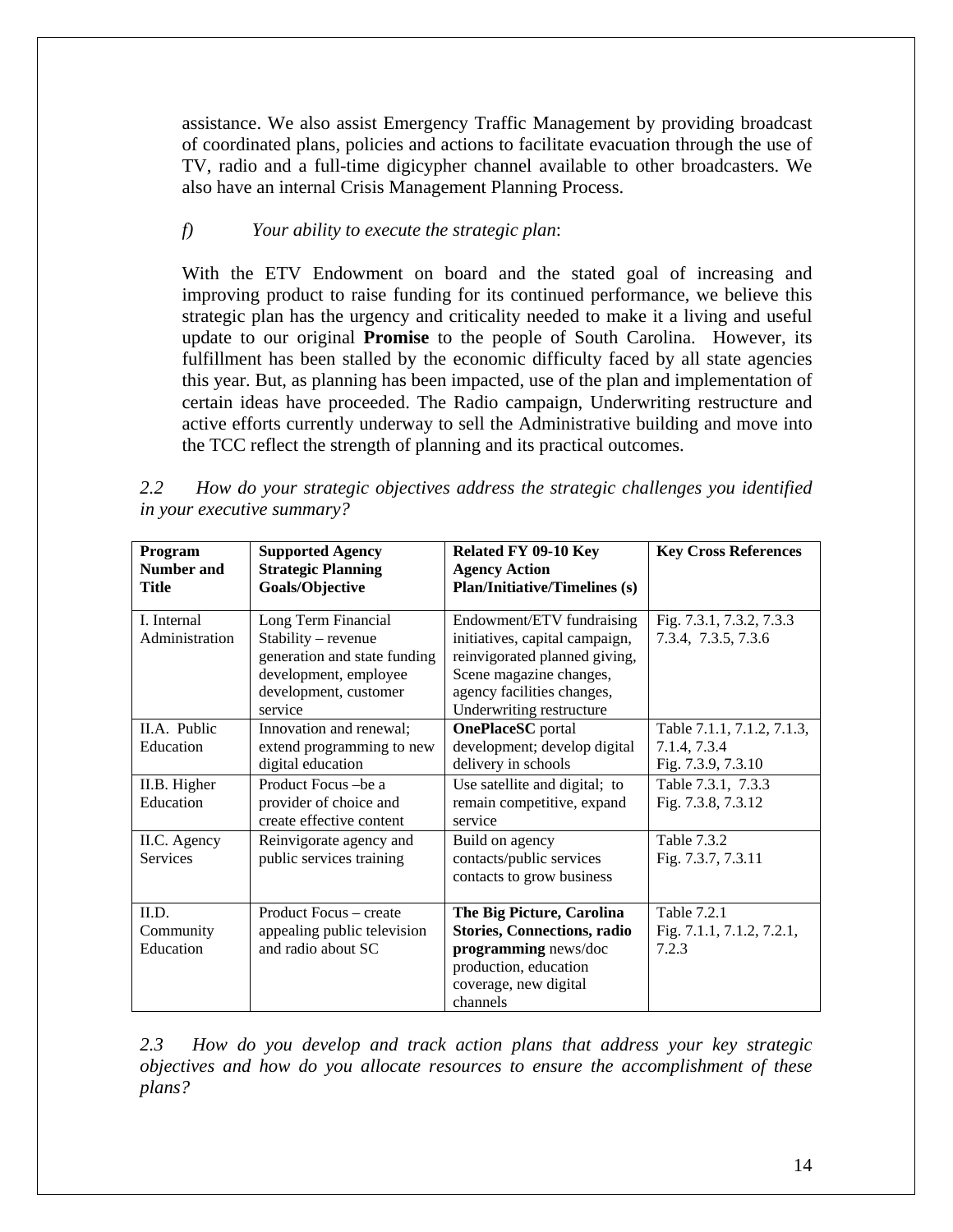The development of action plans are a natural occurrence from the priority planning process and all departments determine goals and measurements to assess progress. We do use many of our key processes to define our needs and develop responses. Technology deadlines and shifts often drive monetary priorities. Action plans are a natural occurrence from the priority planning process.

*2.4 How do you communicate and deploy your strategic objectives, action plans and related performance measures?*

Our strategic planning process will have some impact on how we go forward, but as cited herein many of our constant performance measures are in place. Action plans are deployed through managerial communications which begin at the executive level of the organization and are implemented by Vice Presidents with middle management. Hopefully, with an improving economy, strategic objectives will be reviewed in the coming year and may impact existing plans and measures.

*2.5 How do you measure progress on your action plans?*

Data collection and fact based assessments. Weekly and critical incident reporting. Managerial accountability for projects. Executive management meetings discuss middle management results reported on the same schedule.

# *2.6 How do you evaluate and improve your strategic planning process?*

Vice Presidents and the President review the process in annual reviews and subsequent planning meetings. Currently, the entire planning process has been subject to difficulties in the budget environment.

#### *2.7 What is the agency Strategic Plan Web Site?*

It is currently being revised.

#### **Category 3 – Customer Focus and Marketing**

*3.1 How do you determine who your customers are and what are their key requirements?* 

ETV determines key customers from our legislative directives, partnerships, ratings assessments and customer inquiries/purchases. Our primary funding support from the state is for K-12. This involves a large portion of the state's parents, teachers and children, who use services through school-based technology provided by ETV, and through open-circuit provision of education and informative television from morning to night. The Department of Education provides guidance on educational programming.

*3.2 How do you keep your listening and learning methods current with changing customer/business needs and expectations? How do you use information from*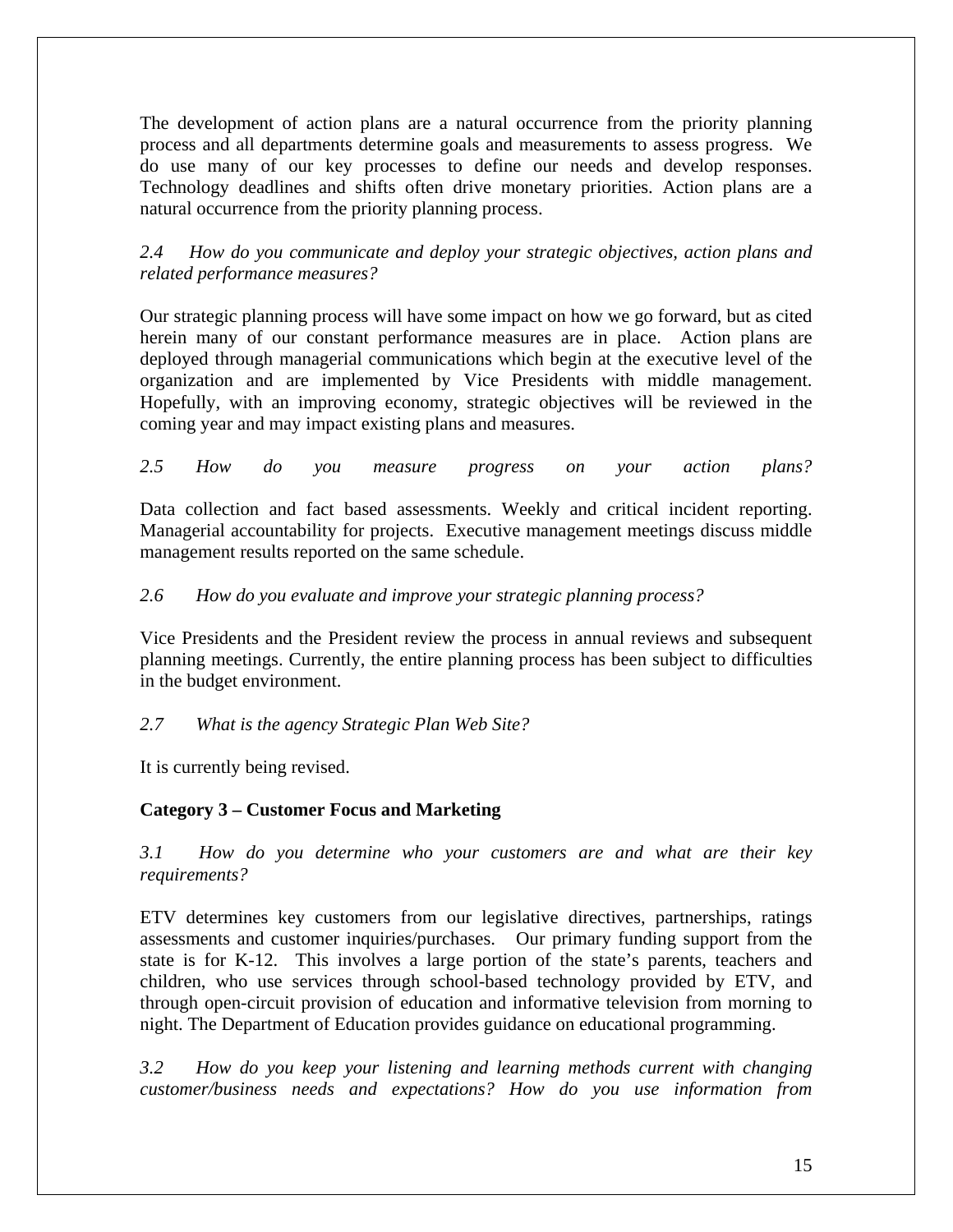*customers/stakeholders to keep programs relevant and provide for continuous improvement?* 

Seeking information about programs is a constant request from our customers. Phone calls, letters and e-mail provide this information. ETV maintains active communication with many leaders and organizations that serve the community. Where possible, ETV works with outside organizations and individuals to provide broadcast access in order to get their concerns out. Significant media attention, press conferences and direct requests from concerned individuals all serve as identification markers for community concern. Customer information can be used as the basis for renewing or dropping a program. It can also serve as a call to add new programs to the schedule. For example, if we examine our viewer demographics and find a particular age group is viewing certain programs, we may adjust our schedule with programs more suited to that viewer in an attempt to expand their viewing time span. Our customer service department receives input from ETV viewers and listeners.

# *3.3 What are your key customers' access mechanisms and how do these mechanisms enable customers to seek information, conduct business and make complaints?*

Viewers and listeners may contact ETV's toll free and online customer service. We respond to their requests quickly. In certain areas, we assign account managers who provide full customer service to clients. This is the case in Education and Communications. In Content, the traditional Producer/Director role mandates direct customer service. Vice Presidents in those areas are accessible to key clients when necessary. In our Internet educational services area, three account reps meet with teachers and educators across the state to teach them how to access our systems and share that with students, one of our largest and most critical customer groups. In Educational Technology, every school and school district has an assigned technical representative.

# *3.4 How do you measure customer/stakeholder satisfaction and dissatisfaction, and use this information to improve?*

We measure customer/stakeholder satisfaction by ratings, reviews, continued support from viewers and listeners, letters, and the number of stations that carry ETV programs. Closed-circuit instructional programming use-data is measured through the utilization surveys conducted by the State Department of Education. We track Internet usage of **Knowitall.org** and **StreamlineSC**. ETV also conducts periodic conferences with school district media coordinators to receive feedback about instructional services needed by school districts. ETV Radio listeners blanket the majority of the state. The local radio stations provide an informal tool to gather information concerning customer satisfaction. By keeping track of listener phone calls and inquiries within local radio station listening ranges, we are better able to determine our successes.

*3.5 How do you use information and feedback from customers and stakeholders to keep services and programs relevant and provide for continuous improvement?*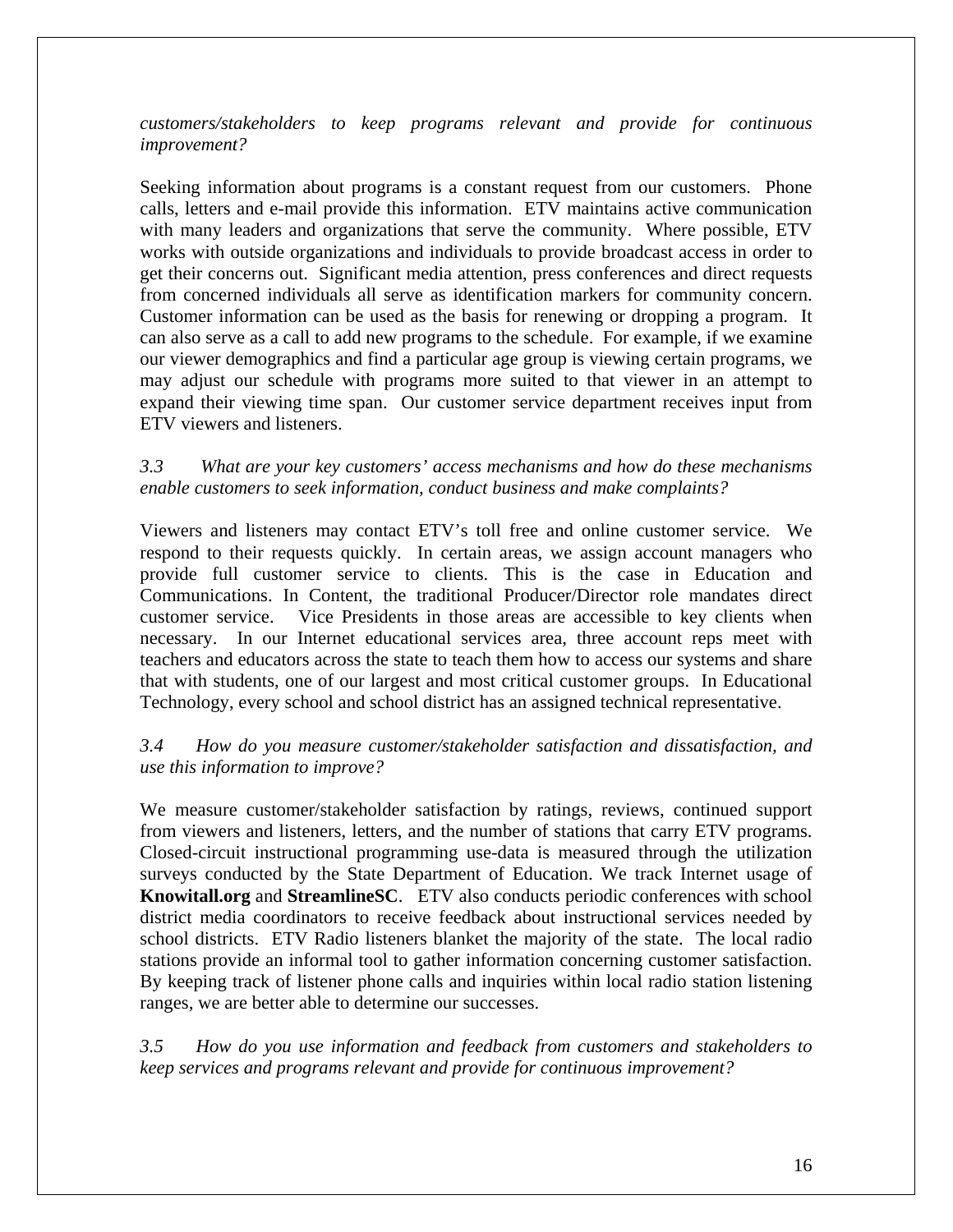We review the information from customers/stakeholders, gathered from data and through personal contacts, and incorporate it in our ongoing assessments of our production/engineering/administrative processes. We look for trends and unusual outlying circumstances to determine if our processes are truly being impacted. ETV has literally millions of potential customers, and close consideration of feedback is critical to not overreact or under react.

*3.6 How do you build positive relationships with customers and stakeholders to meet and exceed their expectations? Indicate any key distinctions between different customer groups.* 

ETV builds positive relationships with customers and stakeholders by giving the customer what they expect and want. Establishing a rapport with customers is vital for customer satisfaction. Our Customer Service department provides a toll-free number for customer inquires. Beyond the public that includes viewers and listeners, we develop positive relationships with stakeholders and customers by partnering with them on a consistent basis. The nature of government is that it is collaborative, and many of the organizations we work with share similar missions and goals. We understand the needs of publicly funded entities, their budgetary challenges and their mode of operation. As a public agency in a primarily commercial business, broadcasting, we relate well to that customer group because we understand the nuances and attributes of broadcasting and media.

# **Category 4 – Measurement, Analysis and Knowledge Management**

*4.1 How do you decide which operations, processes and systems to measure for tracking financial and operational performance, including progress relative to strategic objectives and action plans?*

The agency uses a variety of ways to determine which operations, processes and systems will be measured. We ask five questions when determining whether something should be measured: Is it vital to our mission? Can goals be set based on the data? Is it controllable? Can we learn from comparing these measures? Do these measures mean anything? We continue to improve our measures in an effort to make them objective, timely, easy to calculate and easy to understand.

*4.2 How do you select, collect, align and integrate data/information for analysis to provide effective support for decision making and innovation throughout your organization?* 

Examples include assessing data in Engineering to find discrepancies in on-air programming; reviewing the technical data and readings gathered from every on-air production to make sure the underlying processes used by producers to technically setup a program are correct. Process adjustment and needed training to address those issues would be the outcome. In the latter example, cross functional teams would be used to develop learning methodologies.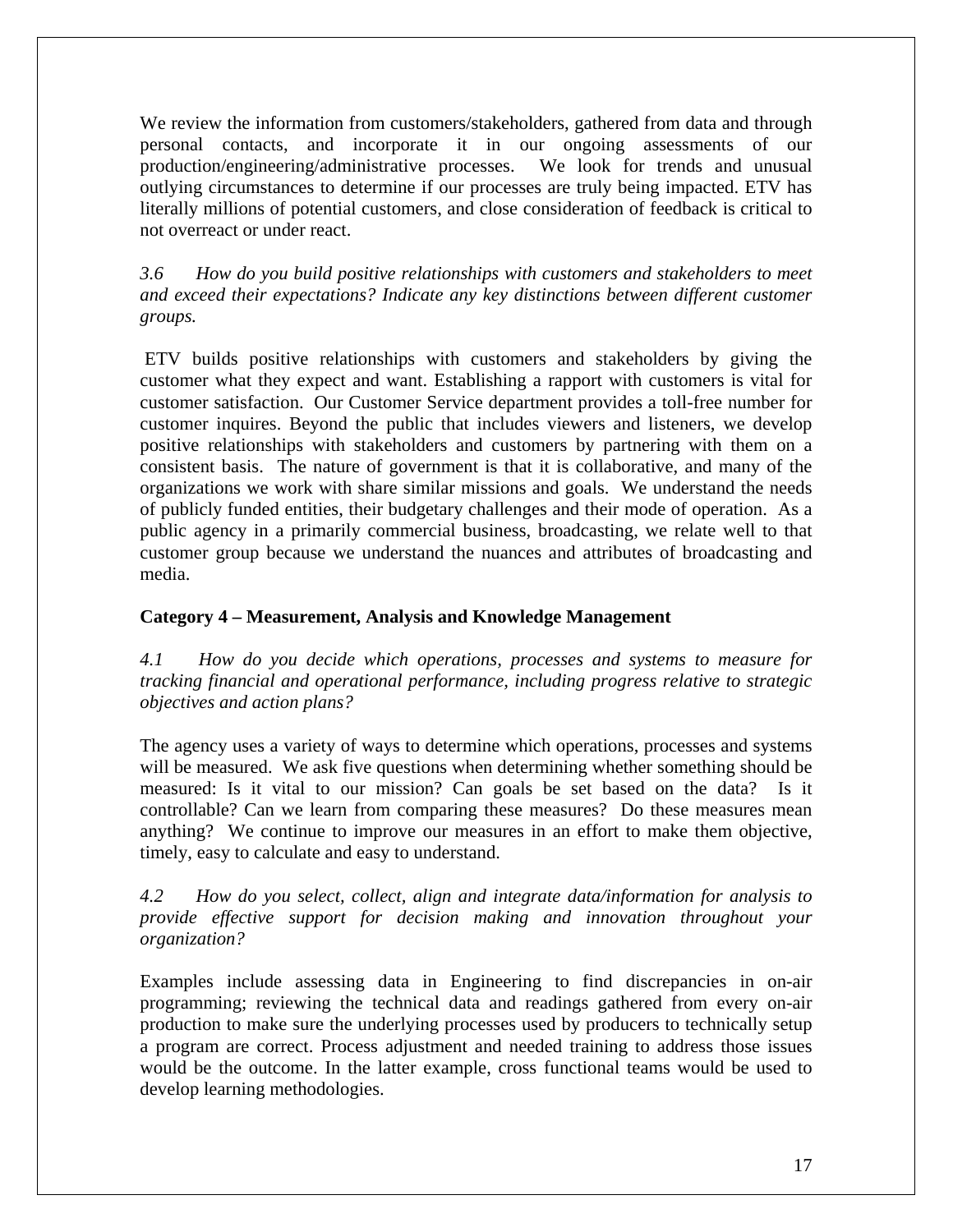*4.3 What are your key measures, how do you review them, and how do you keep them current with business needs and directions?* 

- Arbitron and Nielsen Ratings (Programming)
- Cable households (Programming)
- Revenue products performance (training, satellite)
- Customers from the K-12 community (Education)
- Membership (Festival)
- Programs completed (Content)
- Web page hits (Creative Services)
- All levels of gift giving (Planned Giving--Future development as a measure) (Festival)
- Resource usage (Content)

Each department listed maintains the use of these measures, and it is understood by all levels of management that improving these measures is a shared goal.

*4.4 How do you select and use key comparative data and information to support operational and strategic decision-making and innovation?* 

SABS is the Station Activities Benchmarking Study. All public television stations participate in this data gathering study which the CPB oversees. They annually report on all of their revenues by sources, and all of their expenditures in functional areas. Output data reflects activities undertaken by stations such as local programming, donors, etc. This data helps ETV understand the state of the art in public broadcasting, compare it to these entities, and plan with the knowledge of what is working in the arena.

*4.5 How do you ensure data integrity, reliability, timeliness, accuracy, security, and availability for decision-making?*

ETV draws on many different sources when gathering data and determining its reliability and completeness. Many areas have software with built-in checks and balances. We receive program ratings and utilize carriage software to ensure data is accurate and properly documented.

With our ever tightening budget, we monitor product in terms of quality, cost, need and mission significance, as well as short and long-term job implications. We use a process called Program Information Exchange Group to track and document projects, which gives an accurate picture of how our time, space and money are utilized. The Accounting department provides monthly reports to ensure managers keep track of available funds. Our production resource management software, ScheduAll, helps us know how much we spend on production resources. The new SCEIS (South Carolina Enterprise Information System) system provides financial and human resources related data.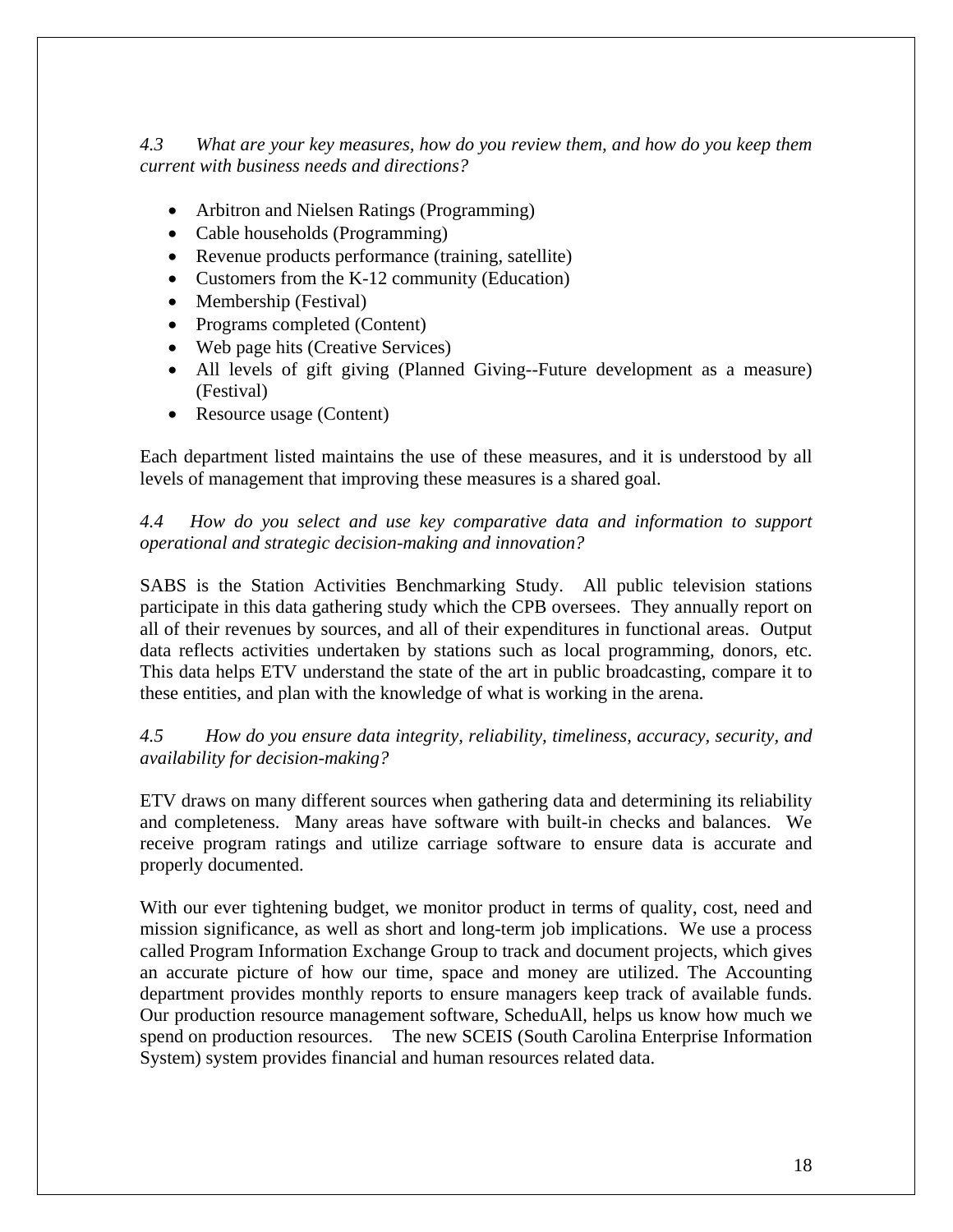*4.6 How do you translate organizational performance review findings into priorities for continuous improvement?* 

Ratings data provides guidance on what our users will listen to or watch. This dictates keeping specific programs on our schedule, removing some, and perhaps adjusting schedules for maximum audience. A measurement of "TV households" reveals our actual and potential viewership, and signals to cable providers our value as a desired channel on their system. Revenue generation signals the services we can provide which develop increased revenue for us, and what services we perhaps need to drop. Donation and gift giving identify programs which pledge well, initiatives donors are likely to support, and perception of ETV's on-air broadcasting. Listeners/viewers vote with their dollars. Web page hits provide the same data as broadcast ratings for the Internet. Resource usage measures volume of work, type of work (in-house or field production) and tells us whether our resource use matches production and agency goals. Legislative allocations signal the state's interest and support for agency initiatives.

*4.7 How do you collect, transfer, maintain organizational and employee workforce knowledge (your knowledge assets)? How do you identify and share and implement best practices as appropriate?*

We have focused on having employees who receive training provide such training to other employees. Producer/Directors are expanding skills to learn editing, in-studio direction and other duties and functions of the production process. Engineering employees often work across departments to provide backup where shortages exist. The agency has identified attrition charts for managers to understand who will be leaving soon, and what skills are necessary to be replaced.

# **Category 5 – Work Force Focus**

*5.1 How do you organize and manage work: to enable employees to develop and utilize their full potential, aligned with the organization's objectives, strategies, and action plans; and to promote cooperation, initiative, empowerment, innovation and your desired organizational culture?* 

Work is managed within functional areas with a heavy emphasis on mixing skills through interdepartmental projects. Individuals grow more knowledgeable; products can be brought in faster and within legal considerations with fewer resources. Learning is clustered around employee - provided training. Such training is encouraged more and more where it can revitalize skills. A culture of teamwork, support and creativity is supported by these approaches.

*5.2 How do you achieve effective communication and knowledge/skill/best practice/sharing across departments/jobs and locations? (Give examples)*

A smaller workforce means that resources must be brought in on projects from across the agency. For instance, **The Big Picture**, ETV's news and public affairs program, calls on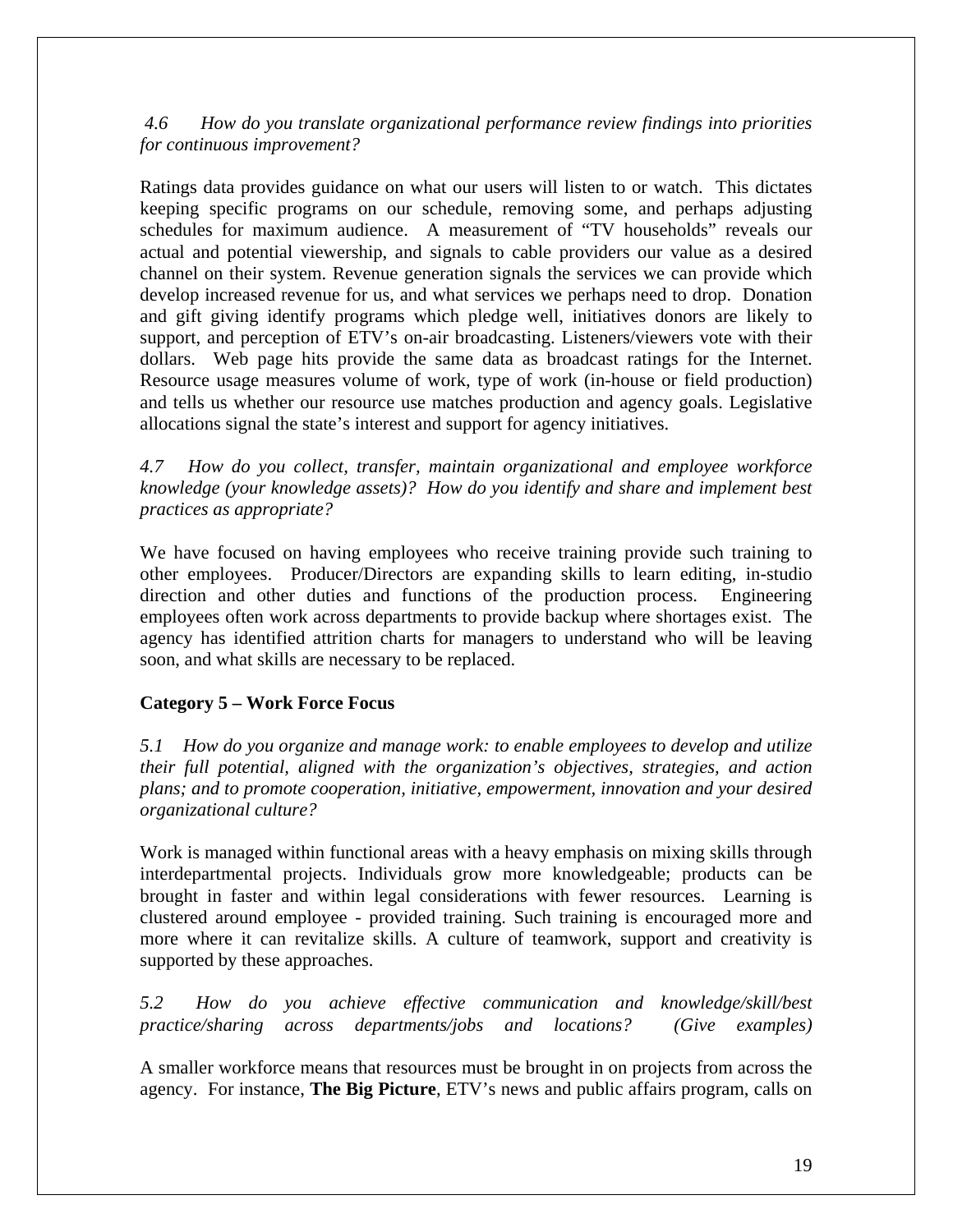engineering resources for technical assistance, production resources from regional stations and leverages the ETV Radio operation to get the story out. Division employees often sit in on other divisional meetings to share communications. So while **The Big Picture** has two dedicated employees, a cast of agency-wide employees are involved in completing that program.

*5.3 How does management recruit, hire, place and retain new employees? Describe any barriers that you may encounter.* 

ETV is mandated by the FCC to perform employment outreach. We attend job fairs, post our jobs on no less than 90 different Web sites and have a viable and active internship program which may bring in up to 15-20 interns annually. We also have line managers who develop relationships with schools to share information about broadcasting and make contacts. Our primary challenge is pay at middle level operational positions. Our lack of funds makes us less competitive than our private sector counterparts. This year, pay cuts because of furloughs again deepened that problem.

#### *5.4 How do you access your workforce capabilities and capacity needs including skills? Competencies and staffing levels?*

We maintain an inventory of job descriptions on each position. We also maintain a training database on our employees to track their learning. We assess capacity needs by having senior leaders report to management where their staff or skills shortage exists. Any such requests are reviewed by executive management, and decisions are made as to how budget will allow for increased hiring and/or training. Assessment of competencies is less formalized, as we, like many organizations, review individuals against their skill and experience level to determine their correct job assignments.

*5.5 How does your workforce performance management system, including feedback to individual members of the workforce, support high performance work and contribute to the achievement of your action plans?* 

A common performance review date triggers anticipation among the employees, which influences managers to dedicate time to take care of this administrative managerial tool. The face-to-face review of the planning stage encourages employees to provide input on how their job is changing and what they would like to see as part of their duties. Supervisors make revisions based on work needs and input. The performance management document, which is created from the same template as the position description document, saves managerial administrative time and the template assures linkage in the two documents. We revised the rating system to include performance levels of "needs improvement" and another higher level that will motivate employees to accomplish more.

*5.6 How does your development and learning system for leaders address the following:*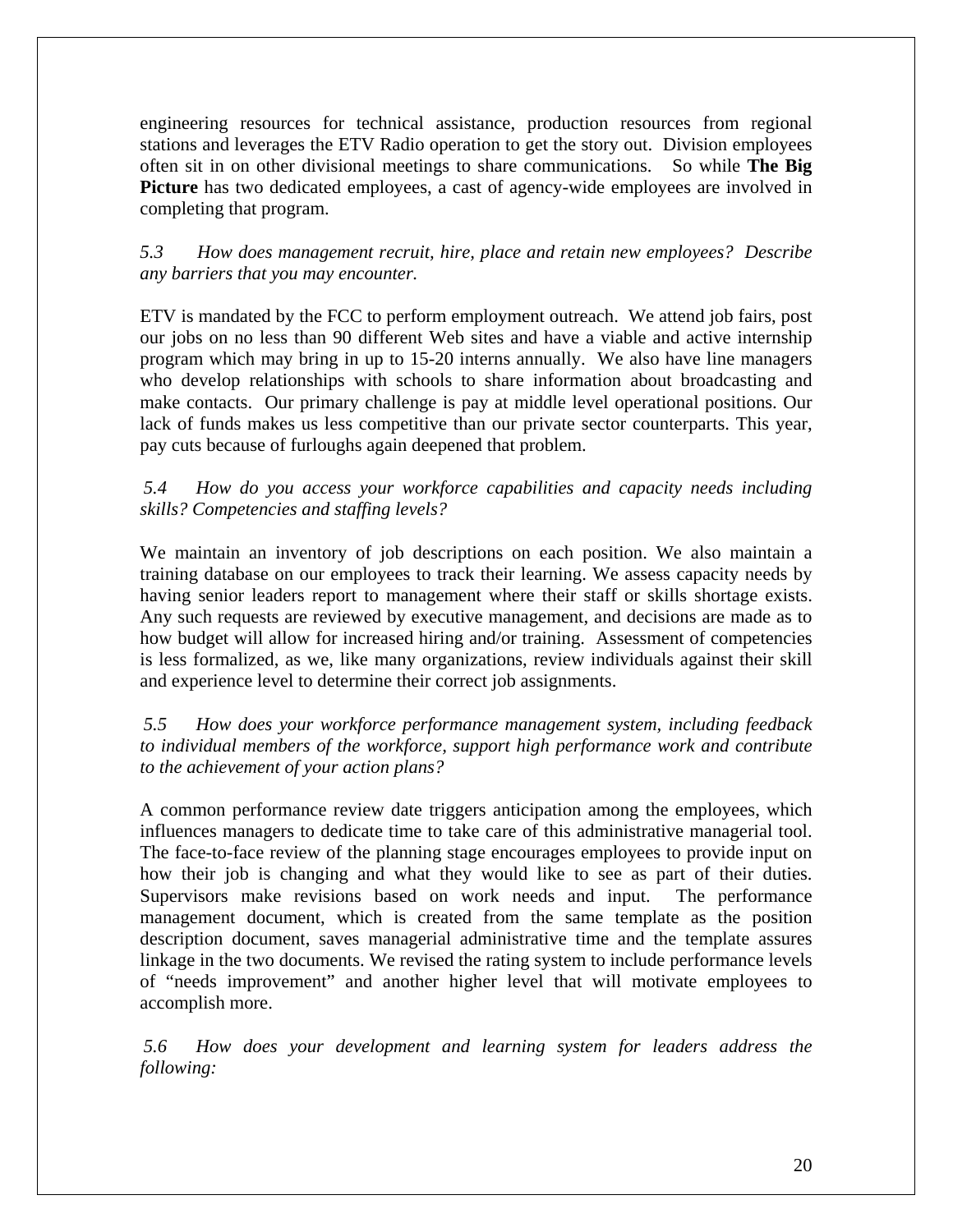*Development of personal leadership development attributes Development of organizational knowledge Ethical practices Core competencies Strategic challenges Accomplishment of action plans* 

We extended training opportunities in Human Resources and Management issues through the State Office of Human Resources. These courses are part of certification programs designed to improve the quality of statewide professional management. All Vice Presidents participate in biweekly executive meetings and in a participative fashion discuss agency wide plans/operations/goals. Each has a scheduled meeting on a recurring basis with the President. Among ETV's Vice Presidents and fundraising leadership, there are many memberships of highly important broadcasting/education related organizations such as the National Educational Telecommunications Association (NETA) and American Public Television (APT).

*5.7 How do you identify and address key developmental training needs for your workforce including job skills training, performance excellence training, diversity training, management/leadership development, new employee orientation and safety training?* 

We review training records to determine who needs new or updated training. Scans of our employee relations issues also provide guidance. EEO training is a constant feature in our management training. Management and leadership development training, specifically leadership development training, has been lacking during difficult budget times, but we continue to seek to improve those efforts in areas of our management corps.

#### *5.8 How do you encourage on the job use of new knowledge and skills?*

We do this by assigning employees projects and tasks which require the use of those new skills, and by establishing standards and requirements for the quality of productions. New skills and knowledge are covered in employee planning documents when appropriate.

#### *5.9 How does employee training contribute to the achievement of your action plans?*

This year with staff reductions and budget challenges the need to train is even more critical. The Content Division is planning a series of workshops updating creative staff on streamlined internal processes, organizational staffing and responsibility changes, and a special session conducted by senior engineering staff that will correct quality standard issues by normalizing laptop editors (equipment). The digital transition and requisite technology advances require individual and group training and retraining to assure the Network will meet FCC guidelines and exceed viewer/listener/user expectations. Producers, directors and production staff received on-site training on the Final Cut Pro editing suite allowing them to utilize new camera and editing equipment acquired to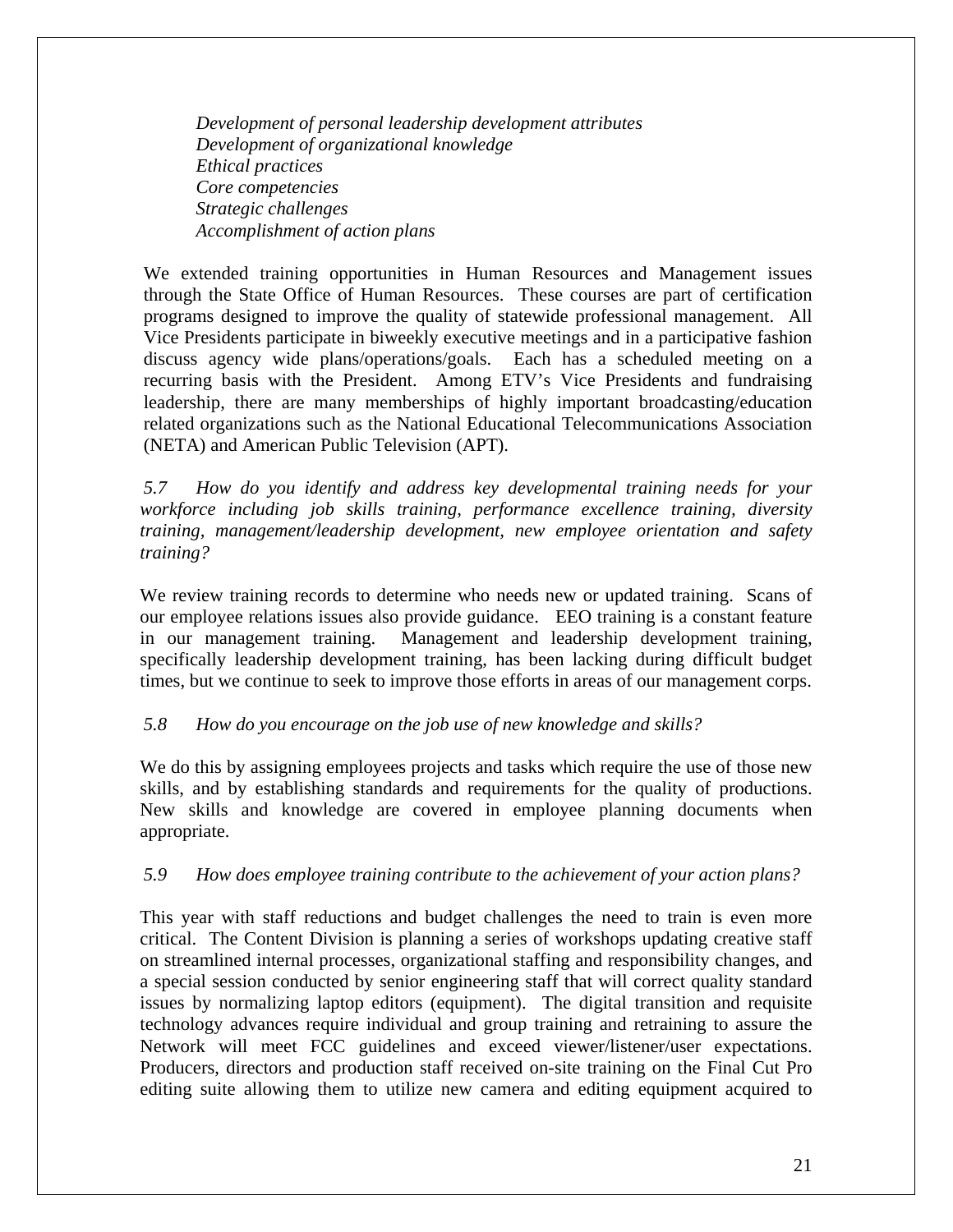support the College Access Challenge Grant. Content employees are also training in the use of our Remote Online Video Encoder "ROVER." This unit is essentially a mobile production studio capable of video distribution on location to projectors, to the Internet, and multiple locations. Additionally, the ROVER can record a feed to a digital file format and DVD simultaneously. Further, a two-day training session is planned for all directors in the Education and Production departments in the proper way to manage a large studio production from start to finish.

# *5.10 How do you evaluate the effectiveness of your workforce and leader training and development systems?*

By assessing data, for example, on technical quality of produced programs; viewership of documentaries and awards to assess our effectiveness in developing storytellers; employee relations activities to assess managerial skill in handling workforce management.

# *5.11 How do you motivate your employees to develop and utilize their full potential?*

It is done by providing interesting and challenging work. Surveys show employees are motivated by interesting work, and in a government arena with limited monetary inducements, work and mission are important. We emphasize the public service mission also in motivating employees. Employees are eligible to win the Spirit of Excellence Award and participate in the agency's annual service recognition ceremonies and Employee Recognition Month in May. The President's Award is given quarterly to an employee who embodies the work ethic and values desired in employees. Unfortunately, this year, we were not able to provide monetary awards for performance.

Employees are often entered in award competitions where they may win recognition for their creative abilities.

*5.12 What formal and/or informal assessment methods and measures do you use to determine employee well being, satisfaction and motivation? How do you use other measures such as employee retention and grievances? How do you determine priorities for improvement?* 

We assess accident data, disciplinary action trends, attendance data, performance scores and turnover. Managers meet with employees in planning sessions and review sessions to discuss work and other issues as appropriate. We have used internal customer service surveys in the past. We measure attrition on an ongoing basis and assess the reasons for it. ETV has always used a formalized exit interview system to gather information regarding the performance of departments/managers. The HR manager meets with the employee and goes over a questionnaire. The information is used in situations where it can provide managerial guidance and reduce turnover. We review the outcome of any grievances to determine how we handle disciplinary situations.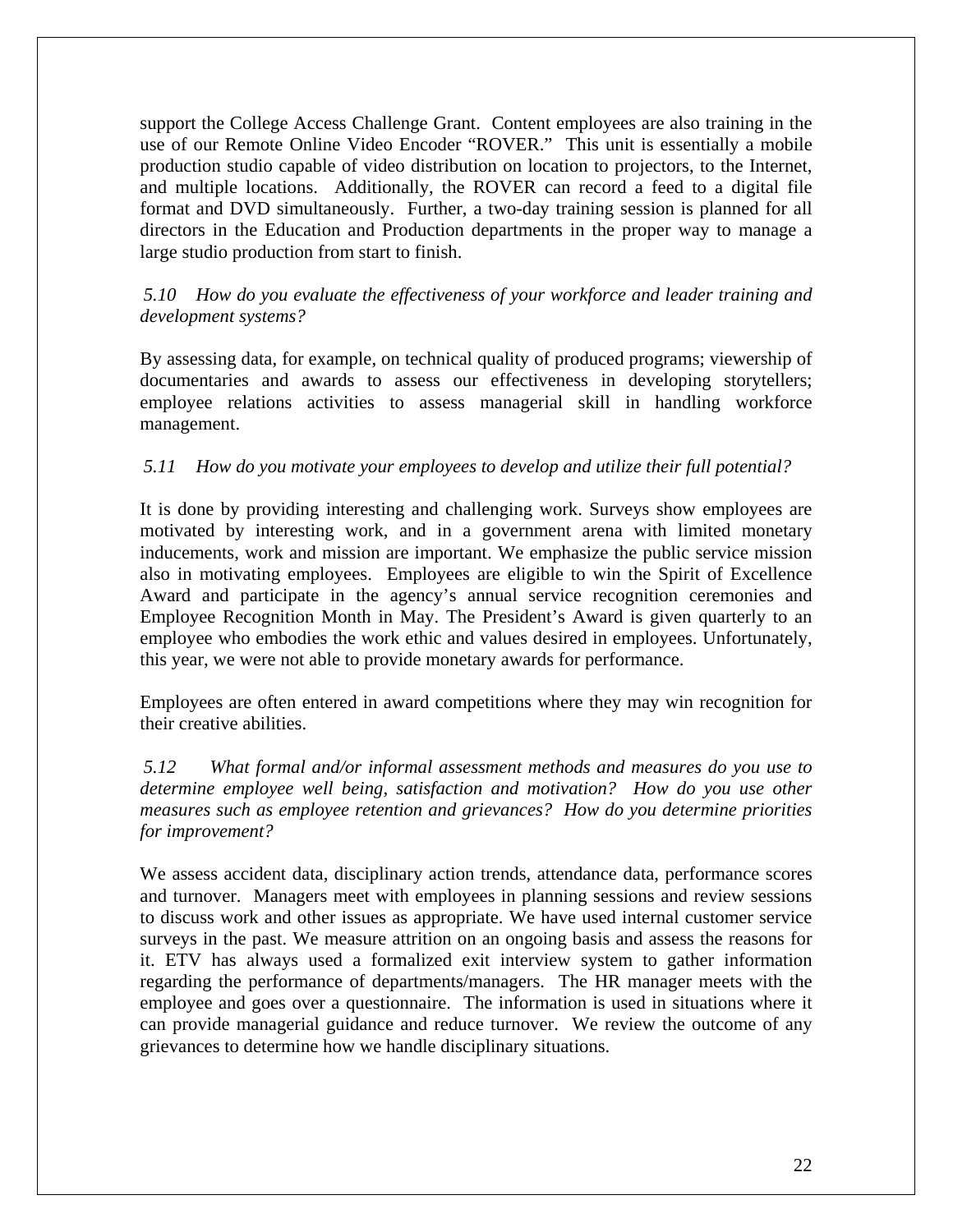#### *5.13 How do you manage effective career progression and effective succession planning for your entire workforce throughout the organization?*

Career progression in Engineering and Production, the vast majority of jobs in the agency, is built in on some levels by our career job series. Producers may advance through four different job levels. Engineering technicians may move between two specific job levels and then progress to higher-level positions including project manager positions. These opportunities have their limits, however, and development may often depend on lateral or cross-divisional moves. Our succession planning has been built on developing direct reports and more recently, on pilot projects involving more formal training classes as an opportunity to grow competitive candidates for higher level positions.

#### *5.14 How do you maintain a safe, secure and healthy work environment? (Include workplace preparedness for emergencies and disasters.)*

We monitor accident and worker's compensation statistics. We look for trends in causation of accidents, and then seek to impact those causes through increasing awareness. The agency encourages participation in the State Wellness Program, employee awareness workshops, Driver Improvement Program, and various other health information workshops. The health-screening program available for *State Health Plan* participants is advertised and stress management assistance is encouraged as needed. We implemented defibrillator training at our Columbia site and installed a defibrillator on site. We are involved in developing an agency-wide crisis management plan.

#### **Category 6 – Process Management**

*6.1 How do you determine what are your organization's core competencies and how do they relate to the mission, competitive environment and action plans?*

ETV's core competencies can best be described by reviewing our values: *South Carolina's Uniqueness and Diversity, Educational Success, Public Service, A Great Place to Work, and Best Business Practices.* These were generated from our original strategic planning process and are part of the mission of ETV. Our unique "South Carolina" view positions us in a competitive advantage over others who might want to generate Palmetto state content. Our focus on developing our educational content in concert with state education standards ensures viable, useful content for the citizens of South Carolina. We geared up news and public affairs to appeal to the citizenry in this critical election year. And we measure ourselves against other public broadcasting entities.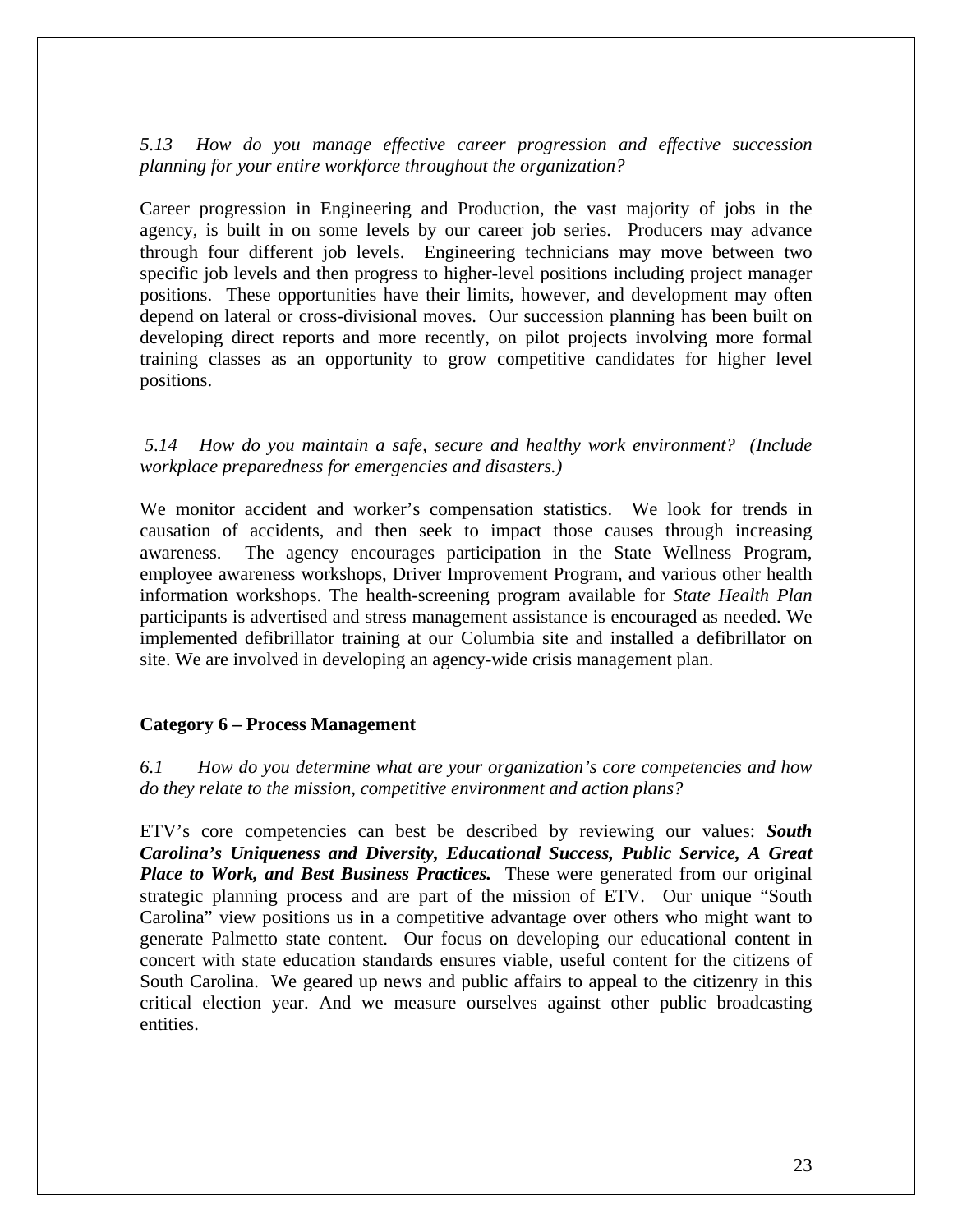*6.2 How do you determine and what are your key work processes that produce, create or add value for your customers and your organization and how do they relate to your core competencies? How do you insure these processes are used?* 

ETV primarily produces and transmits broadcast content. Whether open air, closedcircuit or Web, or radio, ETV's main work processes center around the production of content and the transmission of it. Our public viewers/listeners receive entertainment and educational or training value from our products. The product is not available if either the production of it, or the transmission of it, does not succeed. As such, management in Engineering (transmission) and Content/Education/Radio (production) constantly assesses the quality of the programs produced, and the receipt and quality of signal. Of course, of perhaps more importance from an improvement angle, management reviews each step in the process of production/transmission for improvements where data or the need or requirement for technological change mandates it.

*6.3 How do you incorporate organization knowledge, new technology, cost controls, and other efficiency and effectiveness factors such as cycle time into the process design and delivery?*

Incorporation of these elements occurs in the early stages of product development. Customer requirements determine the project design. Managers may pull from new technologies in Creative Services and existing broadcast technologies to infuse products with innovation. The PIEG and Pipeline processes assure a firm starting point, coupled with a tracking mechanism. All departments attend these meetings so everyone is on the same page. The Education Division has weekly standing meetings as part of a project management approach to developing and adapting new technologies to service the Education Division clients' needs. The meeting groups are comprised of directors from the division's K-12 **StreamlineSC** and **OnePlaceSC**, Higher Ed/Medical, Education Production, Program Services, Educational Technology departments and a representative of SC Dept. of Education's ITV department. Staff members from other ETV divisions and outside consultants are included in the meetings when appropriate. Current projects include Course Development and Marketing; Real-Time and Video-on-Demand streaming services, Learning Management Services; Web Conferencing; and Program Delivery Service Packages development for education clients. Project management includes project deliverables tracking and reporting; client needs surveys; service process development and assessment; and utilization reporting.

#### *6.4 How does your day-to-day operation of these processes ensure meeting key performance requirements?*

We understand the importance of checking the effectiveness of processes. Using reporting and tracking mechanisms provides a real time assessment of the success of production efforts measured quantitatively and qualitatively. If cost overruns are obvious, projects may be reviewed immediately. If engineering limitations impact a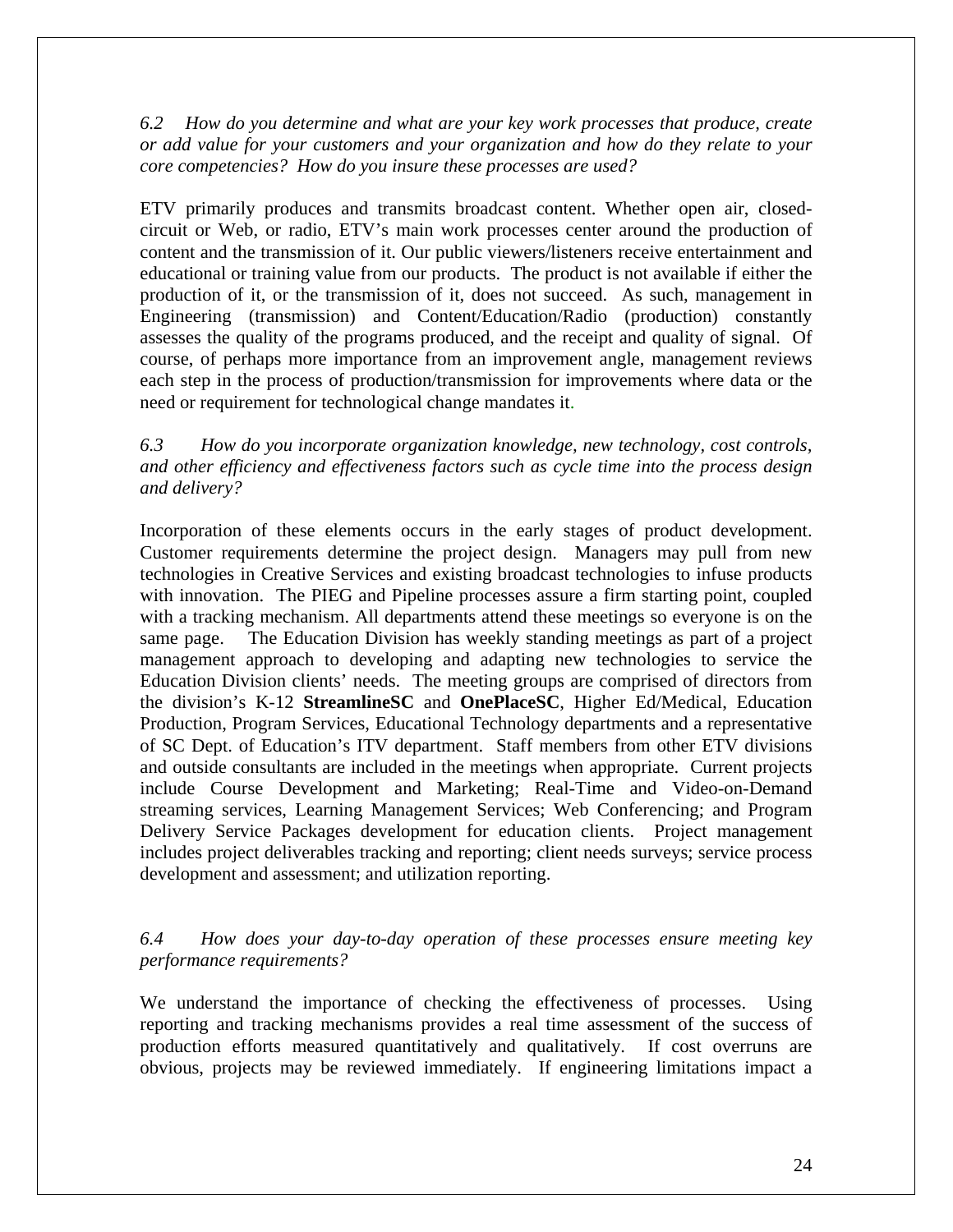project's completion, that can be determined quickly and measures applied to correct the problem.

# *6.5 How do you systematically evaluate and improve your key product and service related processes?*

When our processes or systems do not provide positive outcomes, we review their functioning through data collection. Such data collection may be as simple as group meetings with managers involved in a process to collections of data across time to make sure we understand what is going on with a process. We do not make assumptions.

# *6.6 What are your key support processes, and how do you improve and update these processes to achieve better performance?*

Our key support processes -- Legislative and Public Affairs, Festival, Marketing, Underwriting, and Administration -- span the agency and make a smooth, timely completion of goals and objectives possible. Administration works closely with state central government to benchmark with other agencies and make use of statewide systems. Measuring success of fundraising events, pledges and membership in the ETV Endowment provides an accurate assessment of our Festival department. We use national benchmarking with other stations and consultant input to formulate our pledge approach. Marketing success may be measured based on sales of videotapes. Underwriting revenues are captured annually to assess the appropriateness of our sales effort.

ETV relies on suppliers to assist in fundraising. The Festival department works closely with the ETV Endowment for financial support and encourages customer loyalty by scheduling cameo appearances of talent from the entertainment community. The monies received from fundraising supplement appropriated and generated funds.

# *6.7 How does your organization determine the resources needed to meet projected budget and financial obligations?*

Like most state agencies, personnel cost is a large portion of our budget. We monitor that pay period to pay period. Operational costs are determined by assessing technological demands versus budgeted state funds, fundraising and underwriting capability and forthcoming grants. Critical equipment funding is a much more difficult problem, and has been historically with dependence on state funds and now fewer resources.

# **Category 7: Business Results**

*7.1 What are your performance levels and trends for the key measures of mission accomplishment/product and service performance that are important to your customers? How do your results compare to those of comparable organizations?*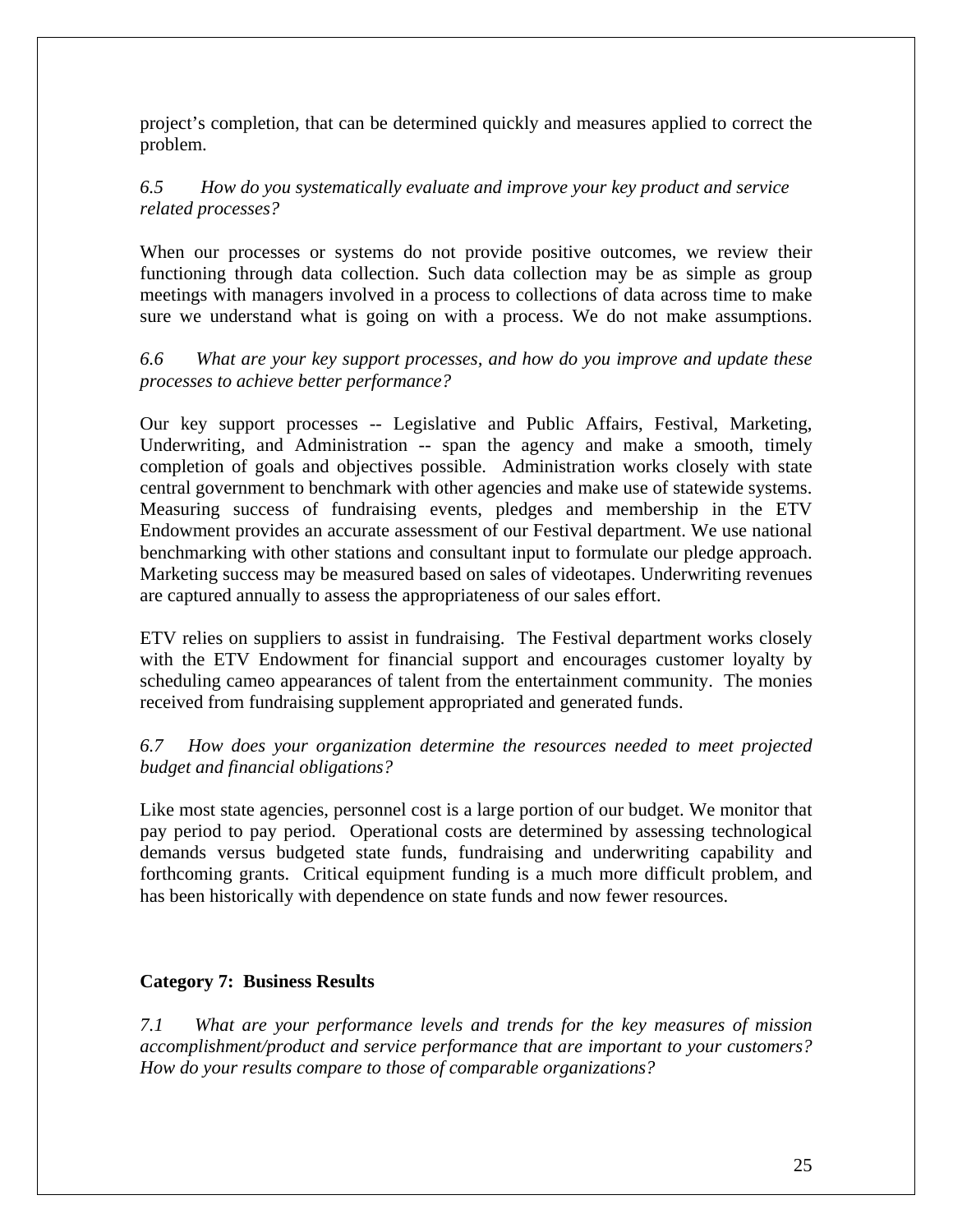**K-12:** The primary mission of ETV remains educating the children of South Carolina. ETV supports our mission through a cooperative partnership that includes [ETV](http://www.myetv.org/), PBS Network, Discovery Education, SC [Department of Education,](http://www.myscschools.com/) the State Library System and [local school districts.](http://www.myetv.org/education/delc/map.cfm) In addition to our broadcast network, our infrastructure includes satellite, Education Broadband Services (EBS), and our new Internet Protocol (IP) video streaming systems. To assist teachers to utilize the educational resources on these systems, we have 53 Digital Education Service (DES formerly DELC) facilities located in local K-12 districts across the state.

During the 2009/2010 school year, 26 school districts implemented or are in the process of upgrading to IP video streaming over broadcast. The state now has a total of 59 districts utilizing the newer computer delivered systems. Throughout the transition to new digital technologies, schools are phasing out our existing analog facilities. Presently, there are three types of DES deliveries, satellite (which has now scaled down to five channels); the analog closed-circuit TV broadcast (EBS) and the new IP video streaming systems which allow districts to stream live archived video that originates within the local district. The live video streaming which will eventually replace the satellite and analog EBS allows districts to view and record the videos on-demand. At the same time ETV is installing the capabilities to monitor who and where the videos are actually utilized. As with the old DELC broadcast TV operations, qualified DES staff provided by each respective school district are designated to address local learning challenges. Please visit our DES web site to learn more about these new web-based services: <http://www.scetv.org/education/des/>

This school year the state and ETV consummated an EBS lease contract that will utilize the excess spectrum capacity created by new FCC regulation. The contract yielded a 30 year, \$143 million subsidy to the state under the FCC condition ETV continues to offer educational substantial service. ETV will tie the new IP video systems to the EBS network to secure future contractual funding.

For the 2009-2010 school year, ETV's **StreamlineSC** had 8,968 videos available ondemand over the Internet. ETV, SCDE, local school districts and Discovery Education provide the programs, as well as thousands of digital images, songs, sound effects, speeches, and pieces of clip art.

In addition to the video and multimedia assets, ETV provides several content rich web sites through our network affiliates and partners. Teachers, administrators and staff can search all of these sites to provide them with the educational resources they need. The site that provides all theses services is **OnePlaceSC**, and this school year we had 98,525 logins to search our collective web content offerings.

**K-12 Training:** In order to integrate the various technologies and educational content, ETV plays a very important role in training teachers, administrators and staff. This year ETV conducted hands-on workshops and presentations to more than 6,530 participants from K-12 public schools, private schools, home schools and future teachers in higher education institutions. The training and promotion of educational assets incorporated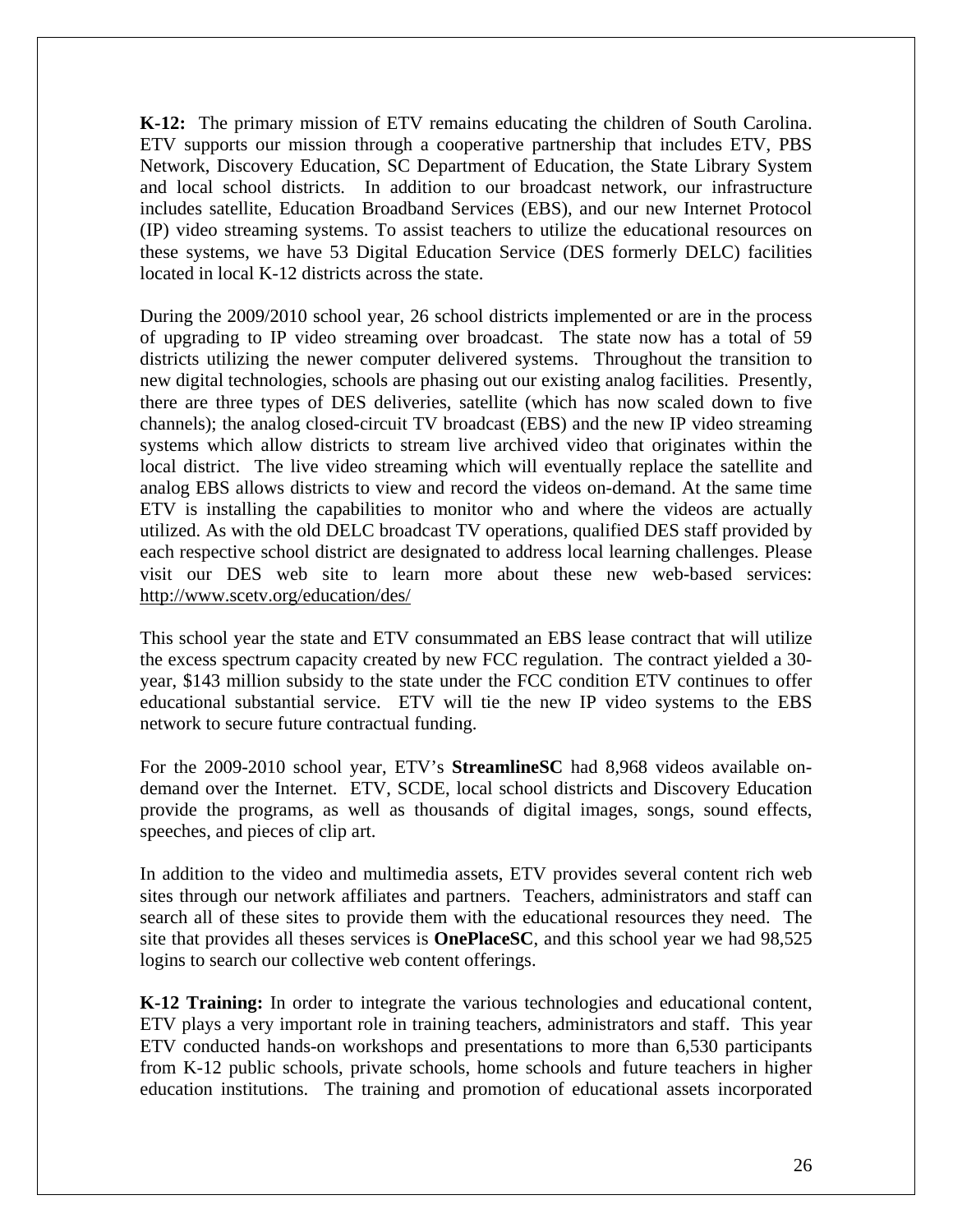new interactive lesson plans and modules covering topics such as: Getting Started, Searching the Video Library, Creating Play Lists, Using the Learning Resources, Extending Your Use, and more. *(Table 7.1.1)*

|                                    | <b>FY 05-06</b> | <b>FY 06-07</b> | <b>FY 07-08</b> | <b>FY 08-09</b> | <b>FY 09-10</b> |
|------------------------------------|-----------------|-----------------|-----------------|-----------------|-----------------|
| <b>Presentation Participants</b>   | 1090            | 843             | 2897            | 1789            | 1378            |
| <b>Workshop Participants</b>       | 3483            | 4620            | 4477            | 4891            | 5152            |
| <b>Number of Training Sessions</b> | 296             | 476             | 450             | 510             | 494             |

Table 7.1.1

**Production Resource Usage:** Use of ETV's major production facilities declined somewhat in FY09/10 with respect to the previous fiscal year. Budget cuts and staff availability contributed to some scaling back of live studio and location production, and the major edit suites experienced some decline as more post production migrated to desktop and laptop-based edit solutions, lower costs and accelerating production timelines. The Network's major studio-based series, weekly news magazine **The Big Picture** and the minority affairs program **Connections,** produced 37 and 26 new shows respectively. Overall, ETV's studios, remote production truck, and edit suites compiled just over 16,000 hours of use in FY09/10.



#### Fig. 7.1.1

Production billings fell slightly in 2009/2010 relative to the previous fiscal year. This drop may be attributed to several factors, among them the fact that the fiscal year was not part of a major election cycle—always a boon to billings—and due to reduced availability of production personnel due to staff reductions based on budget cuts. Nonetheless, the Network remained active in producing content to support K-12 Education (SDE Depts. of Healthy Schools, Curriculum and Standards, Exceptional Children, Technology Library Media Services, and others) and other state government agencies. Numerous satellite uplinks were provided for national and international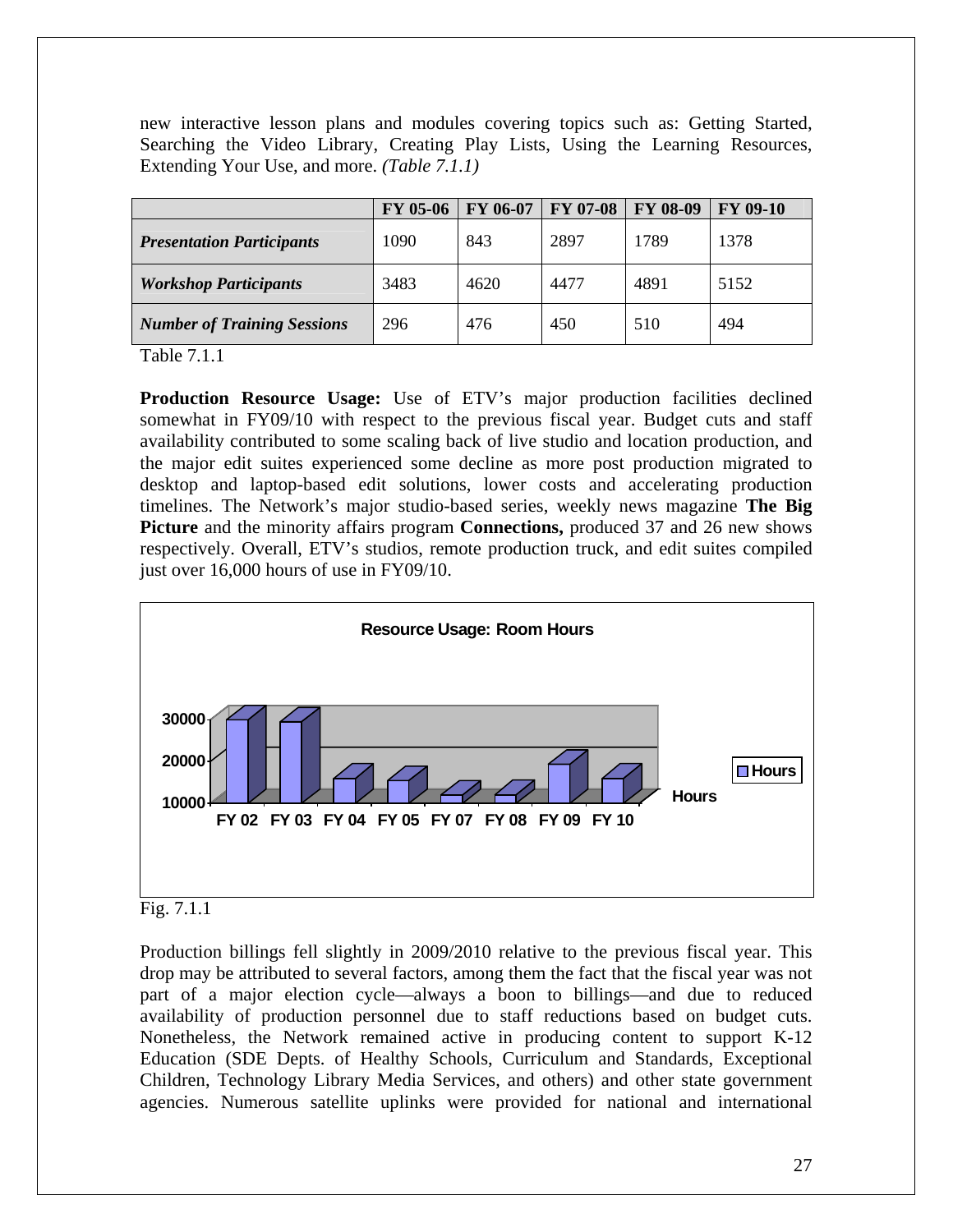broadcasters covering South Carolina news events and personalities, netting the Network over \$276,000 in billing for uplinks alone. *(Fig. 7.1.2)*



Fig. 7.1.2

**ETV Knowitall.org:** In fiscal year 2009-2010, ETV's [www.knowitall.org](http://www.knowitall.org/) K-12 educational web portal continued its excellent growth in utilization with an increase in page views of 19.5% as depicted in *Table 7.1.2*. Web sites such as *Artopia*, a virtual arts festival for K-12 students, *Hobby Shop*, where students can learn math and science while experimenting with virtual chemistry sets and model rockets, and *Gullah Tales*, which teaches English, history, and South Carolina's own Gullah heritage, continue to enjoy great popularity with students, teachers, and parents. *Career Aisle* continues to grow with the addition of new career counseling videos to assist counselors and students in focusing learning on marketable career objectives. New content has been created for **Knowitall.org's** popular RiverVenture web site, which allows students to travel virtually down the entire length of one of South Carolina's primary watersheds, the Saluda-Congaree-Santee Cooper River complex. *Web of Water*, a highly participatory video blog that teaches students how water is integrally connected with our state's livelihoods, health, and recreation, received a nationally prestigious Corporation for Public Broadcasting "Innovation in Education" Award in March, 2010. One of the most significant changes for **Knowitall.org** is the implementation of a more reliable and informative method for measuring utilization of content. Prior to 2009, ETV used a patchwork of measurement systems to gauge web usage, leading to a high probability for incompatibility and inaccuracy. Since 2009, all ETV web sites use state-of-the-art Google Analytics for measurement. Because of this, ETV is taking metrics for FY08/09 as a new baseline for comparison and correlations to pre-FY08/09 measurements will no longer be made.

|                        | 2009      | 2010      | <b>Increase/Decrease</b> |
|------------------------|-----------|-----------|--------------------------|
| <b>Visits</b>          | 597,648   | 989.023   | $+65.5\%$                |
| Page Views             | 5,023,608 | 6,010,566 | $+19.5%$                 |
| <b>Unique Visitors</b> | 423,216   | 643,390   | $+52.0\%$                |
| T 1 1 7 1 0            |           |           |                          |

Table 7.1.2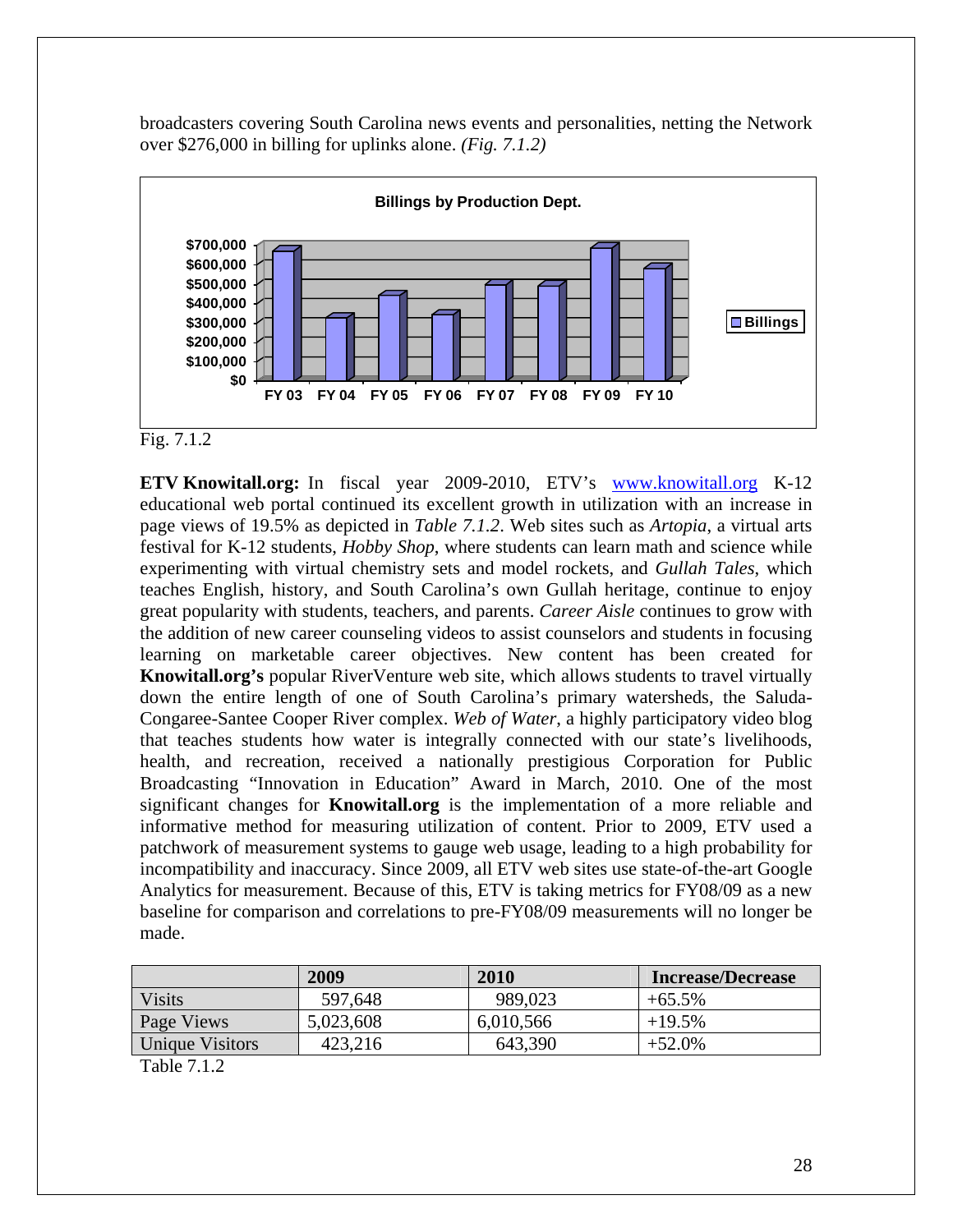**ETV StreamlineSC:** This is our archive video-on-demand service offered to all K-12 public, private and home-school students. **StreamlineSC** is a standards-based video-ondemand service utilizing *Discovery Education Streaming*. ETV subscribes to this statewide service at an 80% cost discount, yet it is offered free to all students in South Carolina. The content includes 3038 local videos available from ETV, ITV and local school districts – 34% of the total 8,968 full video inventory. ETV's digital library includes Discovery Education's more than 54,000 video clips, most of which are correlated to South Carolina's state K-12 curriculum standards. In addition to video, schools have access to a 16,000 high-resolution image library, an interactive quiz center, pre-produced classroom activities, tests, and teachers' guides. A substantial portion of the programs are local district productions, curriculum specific and professional development videos. ETV, S.C. Department of Education's ITV and DES videos had a total of 156,485 views this school year. This is up 17,814 views from last school year. This school year, ETV, ITV and DES videos viewed were 4.9% of the total views.

ETV, in partnership with the S.C. Department of Education and the K-12 Technology Initiative, created **StreamlineSC** to improve and manage learning resources in South Carolina schools. Community leaders and school officials can track and evaluate **StreamlineSC** utilization in the classroom. S.C. is a national leader in providing videos on-demand to students and teachers. In several studies, video-on-demand is a proven factor in increasing students' overall academic achievement. There were 3,172,464 views of streaming video and the service is being utilized in all 85 of the state's public school districts, 343 private and special schools, and 263 home schools and associations. *(Table 7.1.3)* 

|           | <b>Videos Available On-</b> | % Local Programs | <b>Videos Viewed</b> |
|-----------|-----------------------------|------------------|----------------------|
|           | <b>Demand</b>               | <b>Available</b> |                      |
| 2004/2005 | unavailable                 | unavailable      | 396,572              |
| 2005/2006 | unavailable                 | unavailable      | 1,284,073            |
| 2006/2007 | unavailable                 | unavailable      | 2,077,824            |
| 2007/2008 | unavailable                 | unavailable      | 2,568,456            |
| 2008/2009 | 5,181                       | 23%              | 2,800,368            |
| 2009/2010 | 8,968                       | 34%              | 3,172,464            |

Table 7.1.3

**OnePlaceSC**: ETV and its education partners offer a variety of quality K-12 educational content web sites. A key to accessing all these educational initiatives is ETV's **OnePlaceSC**, a single K-12 Web portal that provides access to all the content on one web site. The site features SC ETV resources, including **StreamlineSC** and **Knowitall.org,** as well as partner resources available through the State Library's DISCUS, PBS and affiliates, SCDE and local districts. Users can easily search all these sites and locate the assets they need from a single inquiry. **OnePlaceSC** also provides professional development opportunities, and local and statewide broadcast TV guides for all the education and broadcast programs offered live to the K-12 community.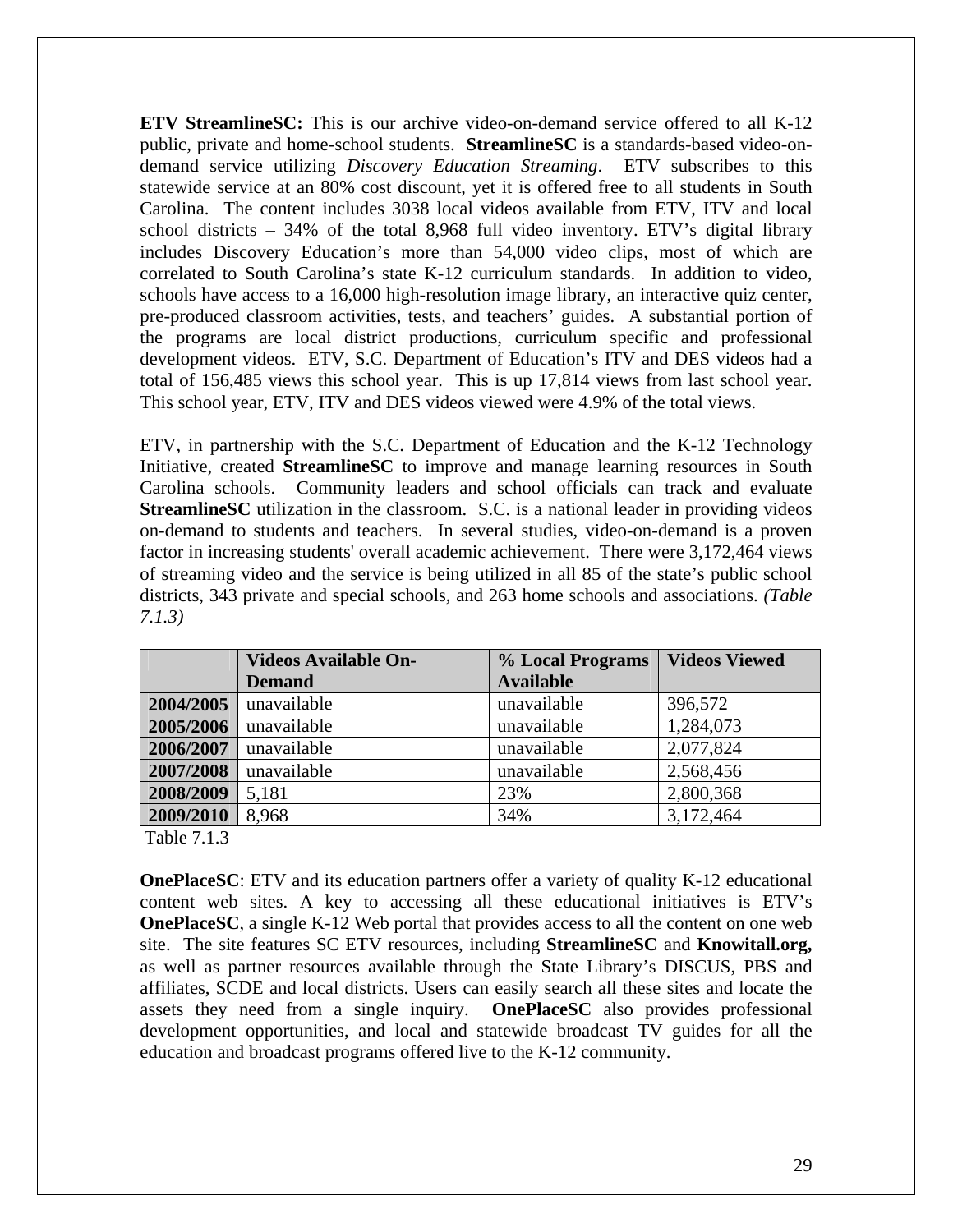The **OnePlaceSC** portal tracks critical trends of which sites are utilized and reports by district and school the volume of use.**OnePlaceSC's** second year of operation demonstrated increased utilization, with representation from all 85 school districts in the state. This reporting year tabulated 98,525 logins to **OnePlaceSC** with 94,448 educational resources searched and utilized. *(Table 7.1.4)* 

|                      | <b>OnePlaceSC Logins</b> | <b>Assets Utilized</b> | <b>Live Streaming Views</b> |
|----------------------|--------------------------|------------------------|-----------------------------|
| 2008/2009            | 56,850                   | 50,260                 | 2,158                       |
| $2009/2010$   98,525 |                          | 94,448                 | 6,475                       |
|                      |                          |                        |                             |

Table 7.1.4

**Comparable Organizations:** ETV participates in SABS, the Stations Activity Benchmarking Survey. It reviews Public Broadcasting station costs and production efforts. We can generate reports on program acquisition costs, program hours aired, etc. ETV remains very active in educational outreach compared to many other networks.

*7.2 What are your performance levels and trends for the key measures of customer satisfaction and dissatisfaction? (Customer is defined as an actual potential user of your organization, products or services.) How do your results compare to the products of comparable organizations?* 

Customer satisfaction is measured through the use of ratings services for television and radio. Endowment donations are also used as an assessment of customer satisfaction since they reflect whether continuing or new donors are motivated enough by content to contribute to the Endowment.

**Radio Programming:** The reach of ETV Radio programming is measured by the Arbitron service. The table below *(Table 7.2.1)* reflects the number of listeners that tune to ETV Radio each week. These are unduplicated listeners using all ETV Radio stations serving all geographic areas of the state (spring 2010 data to be determined).

|                  | 2004    | 2005 | 2006 | 2007 | 2008                                            | 2009 |
|------------------|---------|------|------|------|-------------------------------------------------|------|
| <b>Weekly</b>    | 302,400 |      |      |      | 284,100   277,800   331,000   305,000   303,000 |      |
| <b>Listeners</b> |         |      |      |      |                                                 |      |

Table 7.2.1

National Public Radio (NPR) is ETV Radio's primary program source. NPR programming is distributed online via Content Depot to more than 269 NPR member stations. Last year, ETV Radio provided programming of the highest quality to South Carolina listeners including the award-winning news magazines Morning Edition and All Things Considered; entertainment programs **Car Talk**, **Whad'ya Know?**, and **Wait, Wait Don't Tell Me**; music programs **The Thistle & Shamrock**, **Performance Today** and **Marian McPartland's Piano Jazz** (covered under National Programming); and a variety of talk and information programs. Locally generated programs include **Walter Edgar's Journal**, **South Carolina Business Review**, **The Big Picture on the Radio** and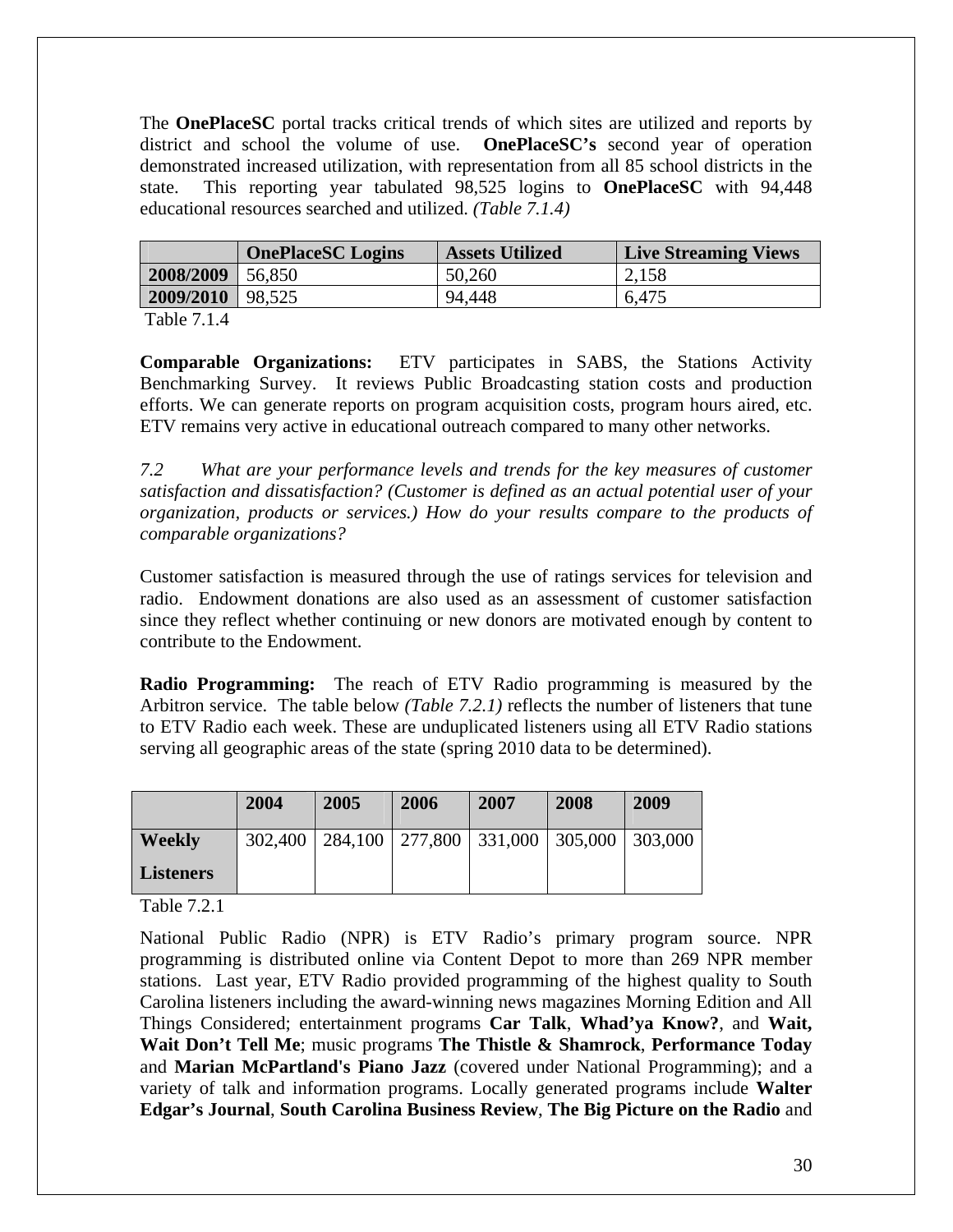**Your Day** – a co-production with Clemson University. ETV Radio also airs the locally produced **Roots Musik Karamu** which celebrates its 31st year on the air; **The Bluegrass Sound**, celebrating its 27th year on ETV Radio, and the country music program **Guitars, Cadillacs and Hillbilly Music**.

For nearly 30 years, ETV Radio has produced programming covering the Spoleto Festival USA, which includes broadcasts of the **Spoleto Chamber Music** concerts and a daily roundup of festival events, **Spoleto Today**. In 2009 and continuing in 2010, in an effort to cut costs and increase coverage of the festival, ETV Radio partnered with WDAV-FM, a classical music public radio station originating in Davidson, N.C; this partnership also included the College of Charleston, which offered production facilities. The partnership allowed ETV Radio to expand the half hour **Spoleto Today** program into an hour long show. The central location of the College of Charleston's recording studios allowed the program to feature more interviews, highlights and commentary from one of the world's most comprehensive arts festivals. In 2010 ETV Radio continued the hour long **Spoleto Today** program and **Carolina Classics**, also in partnership with WDAV-FM. Airing during Spoleto, this program (weekdays, 1 to 3 p.m.) featured recordings of entire Spoleto Chamber Music concerts from this year's festival as well as other performances of the concerts' repertoire.

ETV Radio and WDAV-FM also produced the **Chamber Music Series** from the Spoleto Festival USA, a nationally syndicated version of the daily concerts. The series airs year round statewide on ETV Radio, and the 2010 season has been picked up by stations as far away as Interlochen, Michigan, and Billings, Montana. The joint production includes a dedicated website that houses on-demand audio and podcasts of material from each concert. This year NPR's **World of Opera** host Lisa Simeone served as on-air host of the national series. In addition, select performances from the Chamber Music Series from Spoleto Festival USA are broadcast on American Public Media's **Performance Today**, heard by over 1.2 million listeners each week on 237 member radio stations around the country.

ETV Radio's web stream provides festival attendees and listeners with online Spoleto coverage. ETV Radio's stream is available now all day every day at [www.etvradio.org](http://www.etvradio.org/). Visitors to [www.spoletochambermusic.org](http://www.spoletochambermusic.org/) could also listen to the live broadcasts, commentaries and interviews recorded during our coverage of the Spoleto Festival.

ETV Radio's news and classical streams are also available to listeners "on the go" via the Public Radio Player application for the iPhone, distributed by PRX at [http://www.publicradioplayer.org](http://www.publicradioplayer.org/)/.

**Television Programming:** Due to budgetary restrictions, ETV is only able to subscribe to Nielsen audience data for three of the seven markets it serves across South Carolina and the border areas. This data provides ETV with data diary audience specifics for Charleston, Columbia and Florence/Myrtle Beach, which are the basis for estimating state-wide viewership. South Carolina has approximately 1.7 million TV households and nearly 16% (272,000) of those households watch ETV during the average week. Across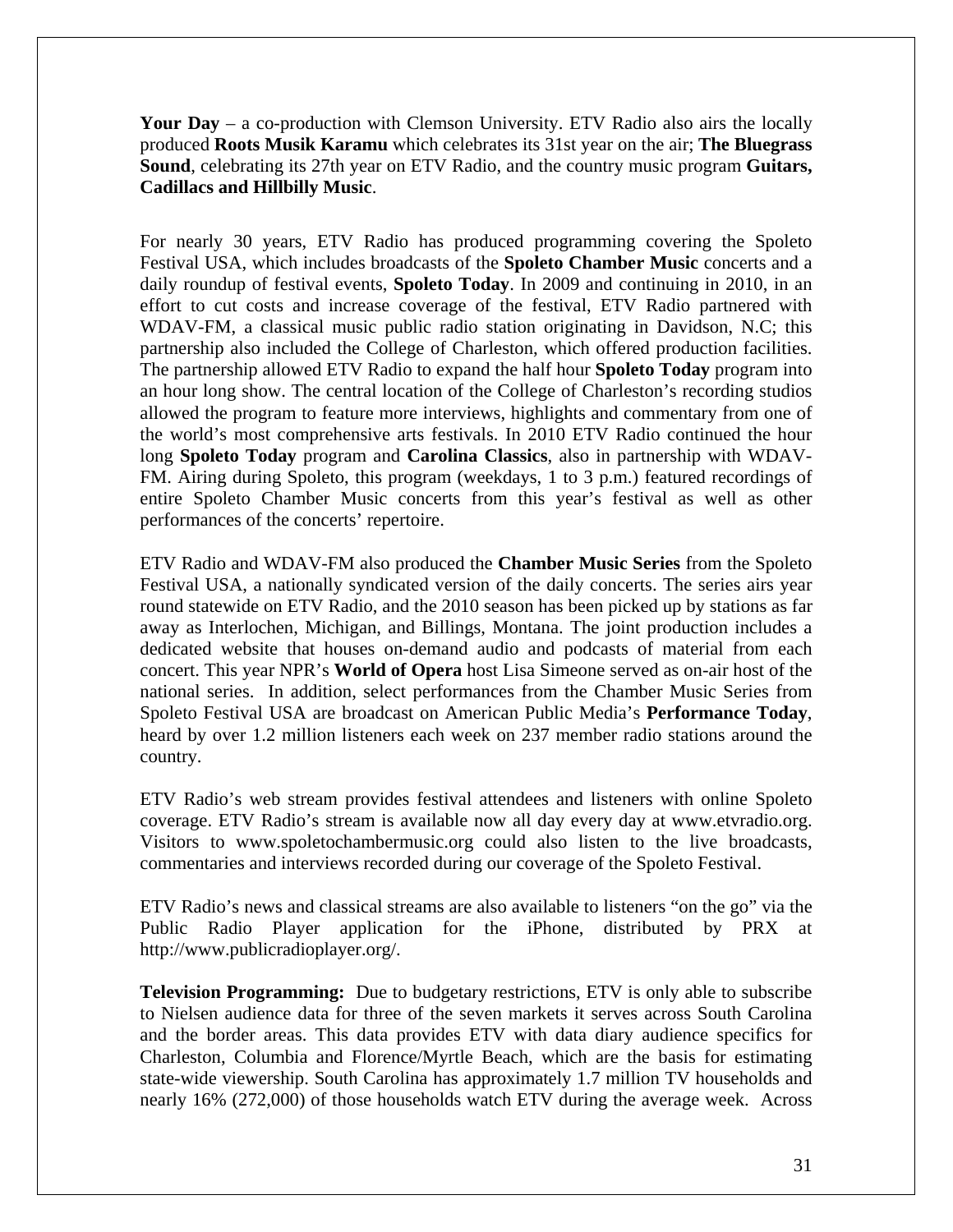the course of one month, national audience analysis using more accurate meters has demonstrated that this figure would grow to nearly 46% (782,000), but ETV does not have access to the exact monthly reach because the markets it subscribes to uses diary measurement (done only weekly) and not meter measurement (done weekly and monthly.







**The ETV Endowment:** The Endowment provides information on donations *(Fig. 7.2.2)*, which is a key measure in customer satisfaction. This measure is adjusted from the previous measure of members as it reflects donations of all levels, not just membership giving levels. The Endowment maintains strong donor numbers (39,409) while total gifts rose to 44,772 despite the worst economic recession in modern times. Effective, tasteful and consistent requests for support combined with solid on-air fundraising product in television and radio contributed to continued call-in, online and mail-in pledges. The Endowment has upgraded its planned giving efforts and actively seeks to support its existing member and donor base while developing new generations of ETV supporters.



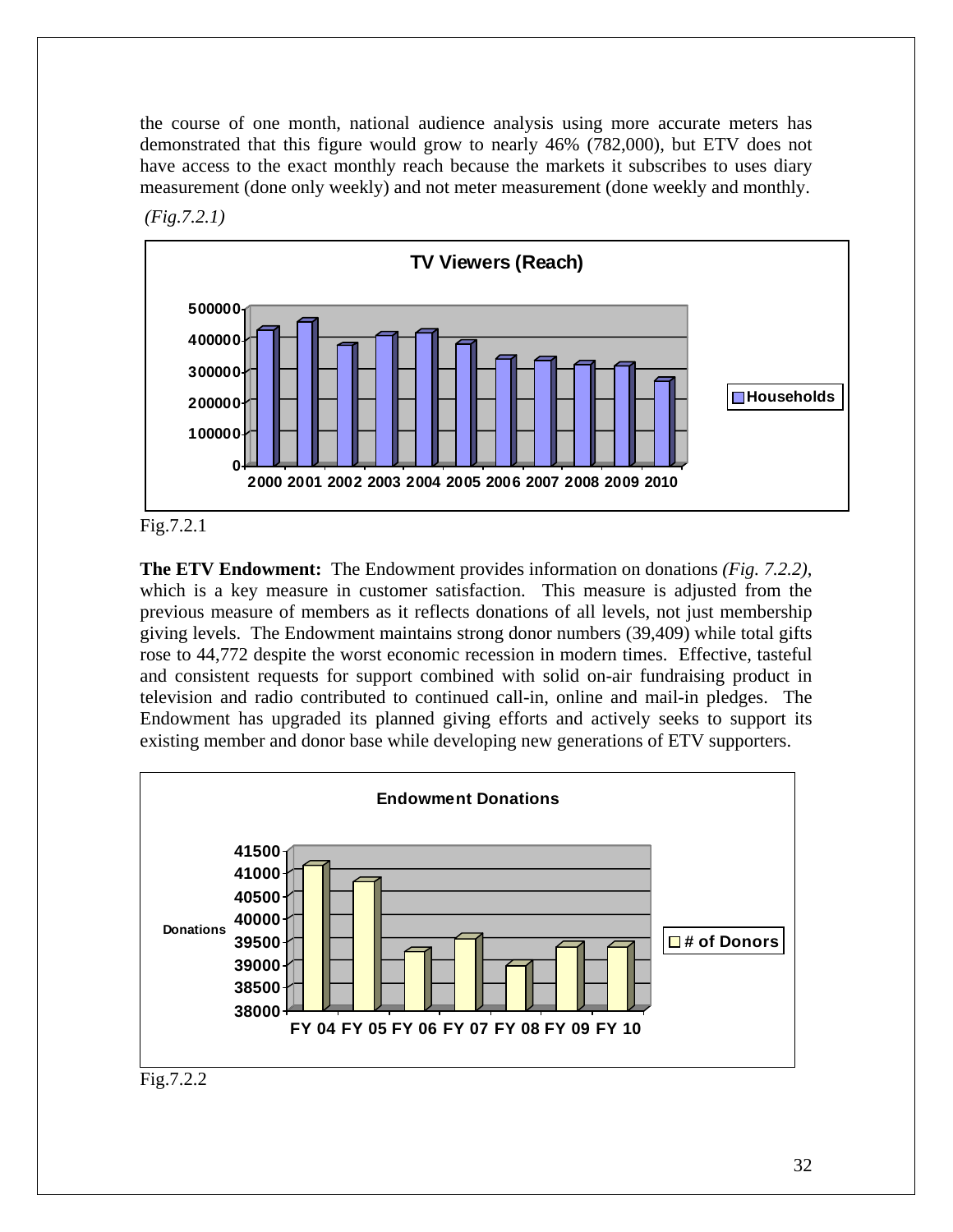**National Programming:** South Carolina ETV Radio is proud to originate and produce **Marian McPartland's Piano Jazz**. Original musical performances intertwined with intimate interviews are the hallmark of National Public Radio's longest running and most-listened-to jazz program. The 2008 – 2009 season marked the 30th anniversary of **Piano Jazz**, continuing a tradition of excellence in jazz radio programming with shows featuring talented musicians from all corners of the jazz world. Now in the 31st year of production, **Piano Jazz** continues to be the most popular and longest-running music program on public radio. This series is regularly scheduled by 245 NPR stations across the U.S. and attracts a weekly audience estimated at 248,200. The program's top 10 markets include stations in Philadelphia, New York, Seattle, San Francisco, and Charlotte. The program is also available worldwide via http://pianojazz.npr.org. ETV Radio also holds the rights to this series. *(Fig. 7.2.3)*



Fig. 7.2.3

National programming delivered six widely distributed programs to public television audiences including the nationally acclaimed **I.M. PEI: Building China Modern**. This documentary on Pei, who is considered the most important modern architect in the world, aired as part of the prestigious American Masters series. Another highlight was **The Curious Mister Catesby**, a documentary about the naturalist who worked in the Carolinas one hundred years before Audubon. The program had 1186 broadcasts, with 30% being in prime time. The total potential audience has been 190 million people, with over half being 35 years old or above. Overall it has been shown in two-thirds of the US TV market with a marginally higher number in the "Top 25" markets. Fully 66% of the broadcasts have been in the eastern third of the country, although there have also been repeat broadcasts in Los Angeles and San Francisco. It has been broadcast most often by the New Jersey state system, which is seen in NYC and Philadelphia; second has been North Carolina. Two of our national shows won awards: **The Washington National Cathedral** won the prestigious Emmy and **The People v. Leo Frank** was given a special juror's prize to a film that "rises head and shoulders above the rest, without peer" at the History Makers international conference.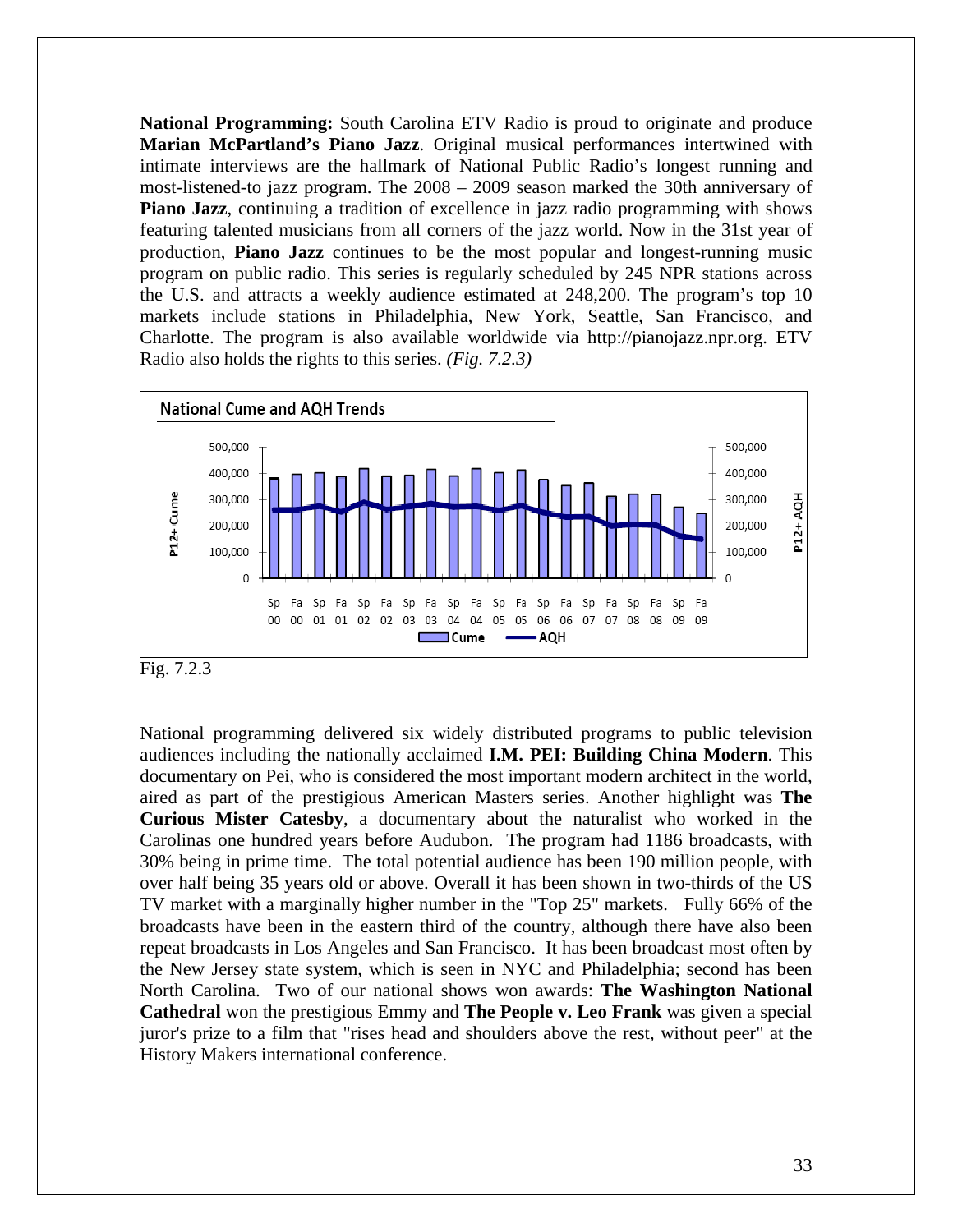**Comparable Organizations:** ETV participates in SABS, the Stations Activity Benchmarking Survey. It reviews Public Broadcasting station costs and production efforts. ETV has shown the ability in the recent past to out produce peer networks in terms of finished program hours. On other measures, ETV compares favorably, such as on the measure of programming hours on all other broadcast channels. Such data points out areas where we perform well, and also shows us where we need work.

*7.3 What are your performance levels for the key measures of financial performance, including measures of cost containment, as appropriate?* 

The primary financial and market results which ETV focuses on are marketing sales, underwriting sales, Endowment fundraising and Education productions.

**Marketing:** Our sales figures reflect the economy *(Fig. 7.3.1)*. Compared to previous years, our sales are a little lower due to budget and staff cuts and the economy in general. The department is now down to one person who spends most of her time dealing with day to day operations and this limits our ability to research and create new marketing opportunities. With no promotion dollars or staff, we have been unable to create, print or mail current catalogs. We have not been able to attend trade shows/exhibits which previously highlighted Educational sales (our higher priced inventory) due to lack of



Fig. 7.3.1

funding. The majority of the revenue that is brought in now is home video (the low end on pricing) with the only promotion relying heavily on offers appearing at the end of the broadcast. *(Fig. 7.3.2)*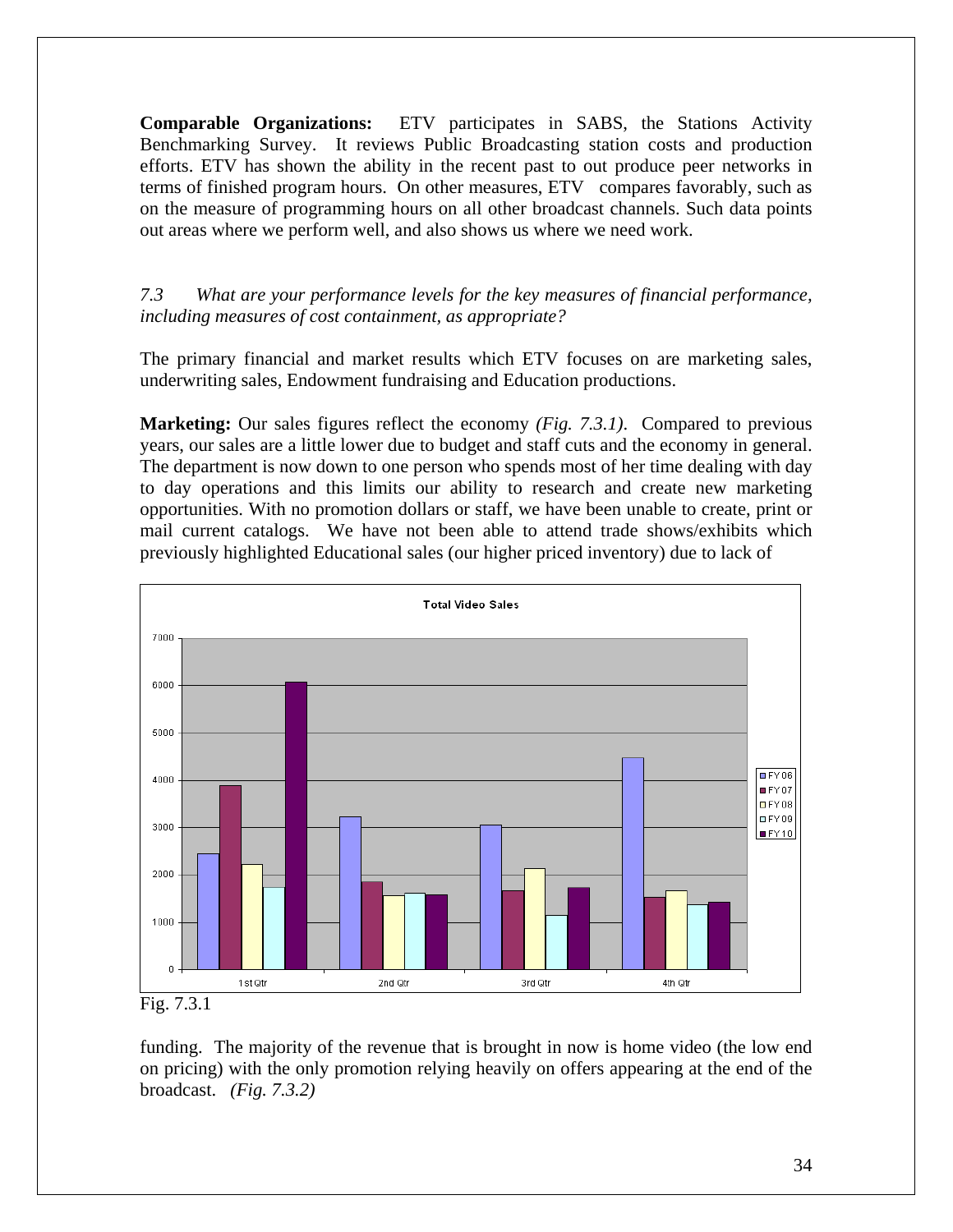

**ETV Endowment:** The ETV Endowment raises funds through direct mail, renewals, voluntary gifts, memorials, etc. There is no doubt that 2009/2010 will go down as another difficult year in the history of many charitable organizations with the continuing economic collapse. That makes it even more amazing that the ETV Endowment, working with ETV fundraising, was able to approach the \$4,000,000 mark again this year. (*Fig 7.3.3)*



Fig. 7.3.3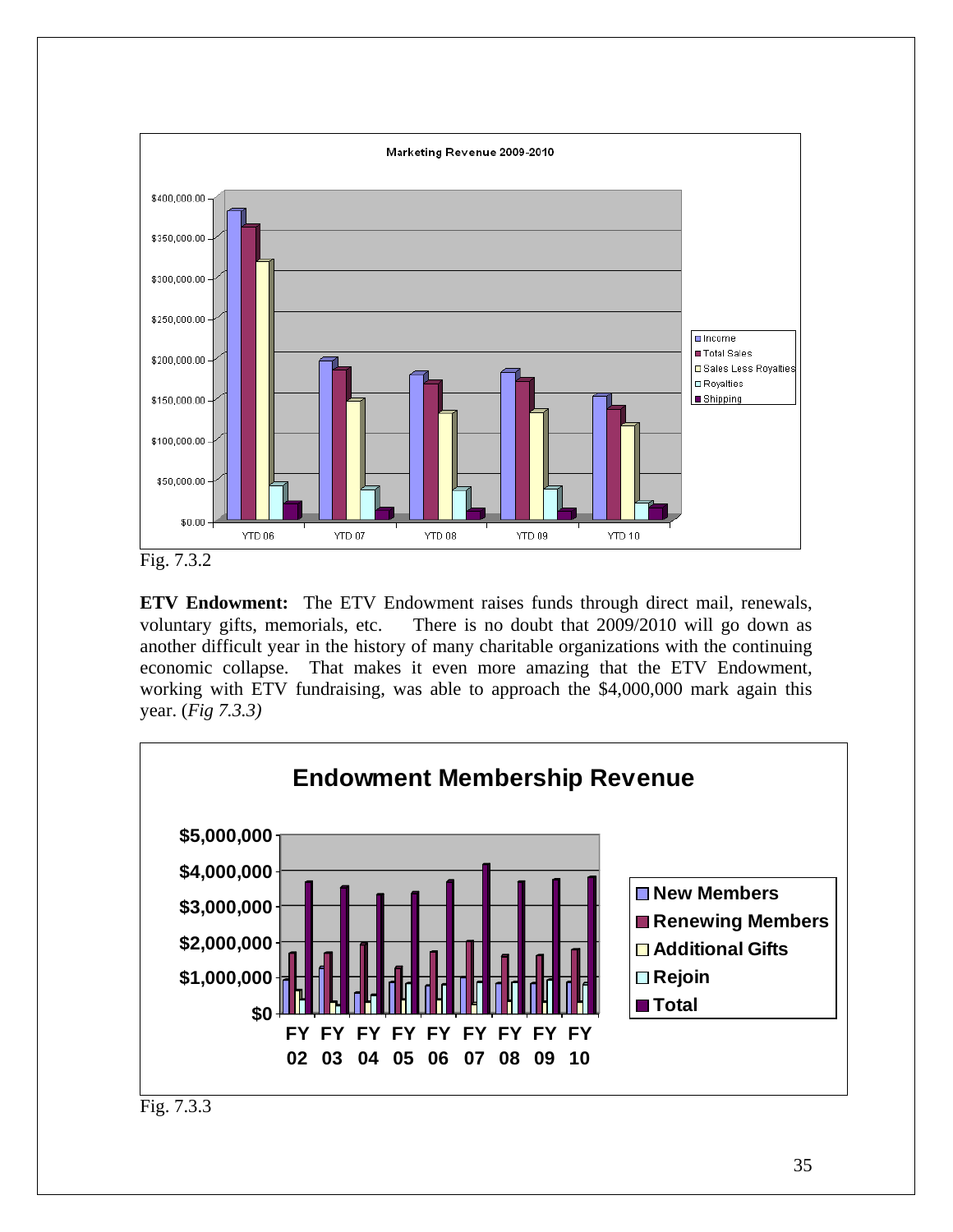

**Festival (Radio and Television Pledges/Revenue**): A large portion of the funds raised

Fig. 7.3.4

by the ETV Endowment comes from on-air fundraising. It is the single most effective tool. This year, pledge dollars are down somewhat. *(Fig. 7.3.4)* However, that occurred during what must be considered another difficult charitable year given the economy. South Carolina is a state particularly hard hit by the recession, and despite this fact, on-air fundraising still managed to help the ETV Endowment toward its annual goal. *(Fig. 7.3.5)* Pledges are supplemented by the fundraising efforts on the web, through the mail and at special events.



Fig. 7.3.5

**Underwriting:** This has been a year of change in ETV's underwriting approach. A study commissioned last fiscal year recommended that ETV combine all underwriting in a single group–TV, Radio, Web–and leverage all media to sell packages which take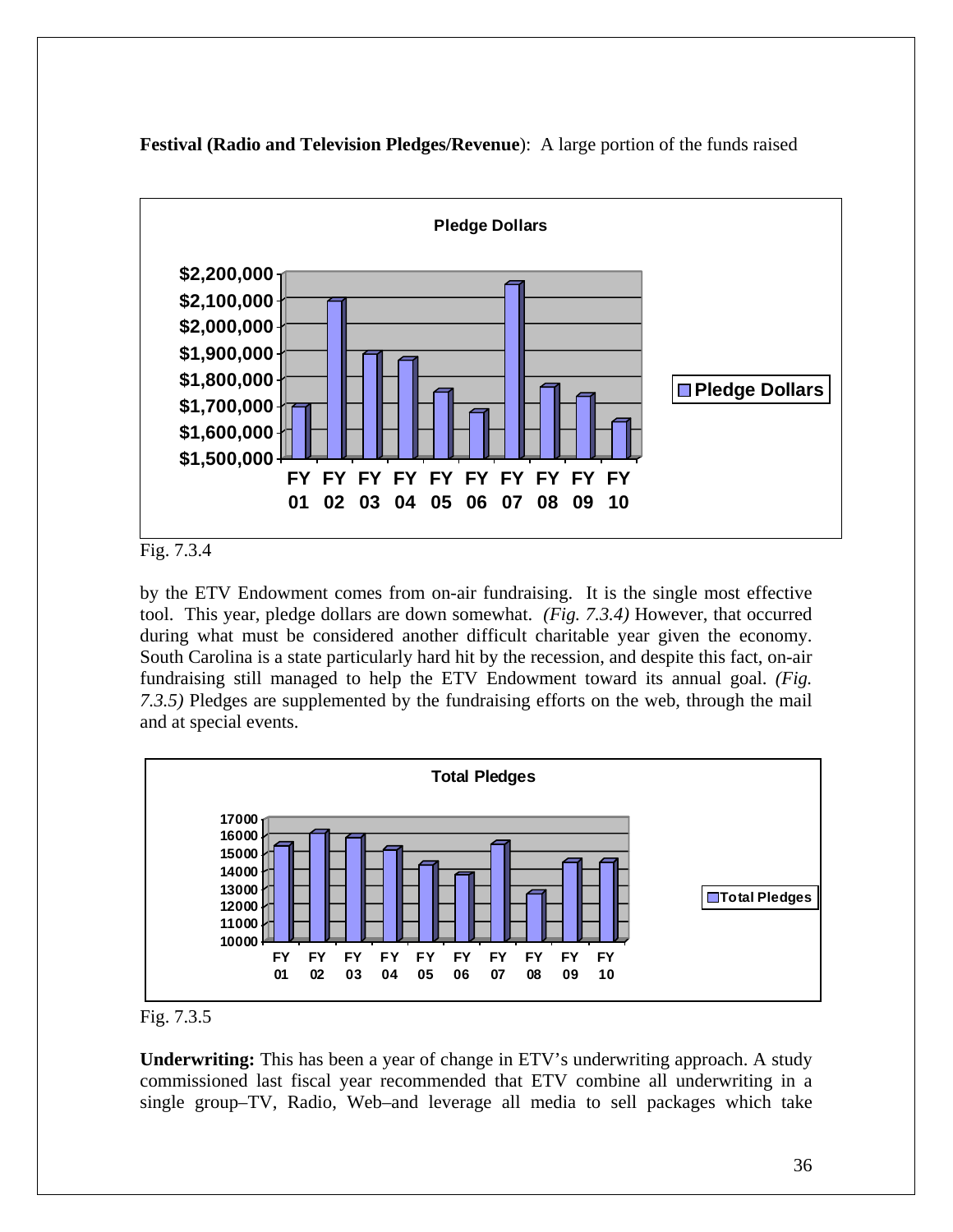advantage of ETV's wide reach. Underwriting representatives now sell all media. The year also saw some turnover and the hiring of an underwriting manager and new representative. Despite all this, sales still topped \$500,000 in a very tough economic environment. It signals high achievement with this new combined underwriting sales approach, which we believe will soon meet and exceed the past sales figures. ETV must get more mileage out of TV and web underwriting to survive, and will do so. *(Fig. 7.3.6)*





**The Education Division:** Working with other ETV divisions, the Education Division provides programs and services to our audiences, using appropriate technology and costeffective services to meet their needs. Objectives are to increase and diversify the funding and production of Education Division programs and services; increase the distribution and marketing of program services by funding the production of local, state and national projects; expand video, audio and web-based resources and services; and provide customer service and help desk support and outreach for state and national



Fig. 7.3.7

programs and services. *Fig. 7.3.7* reflects the total productivity of the Education Division. This includes room rentals, uplinks, satellite conferences, phone bridges, productions, web streaming, outreach sessions and other projects and services. Despite losing a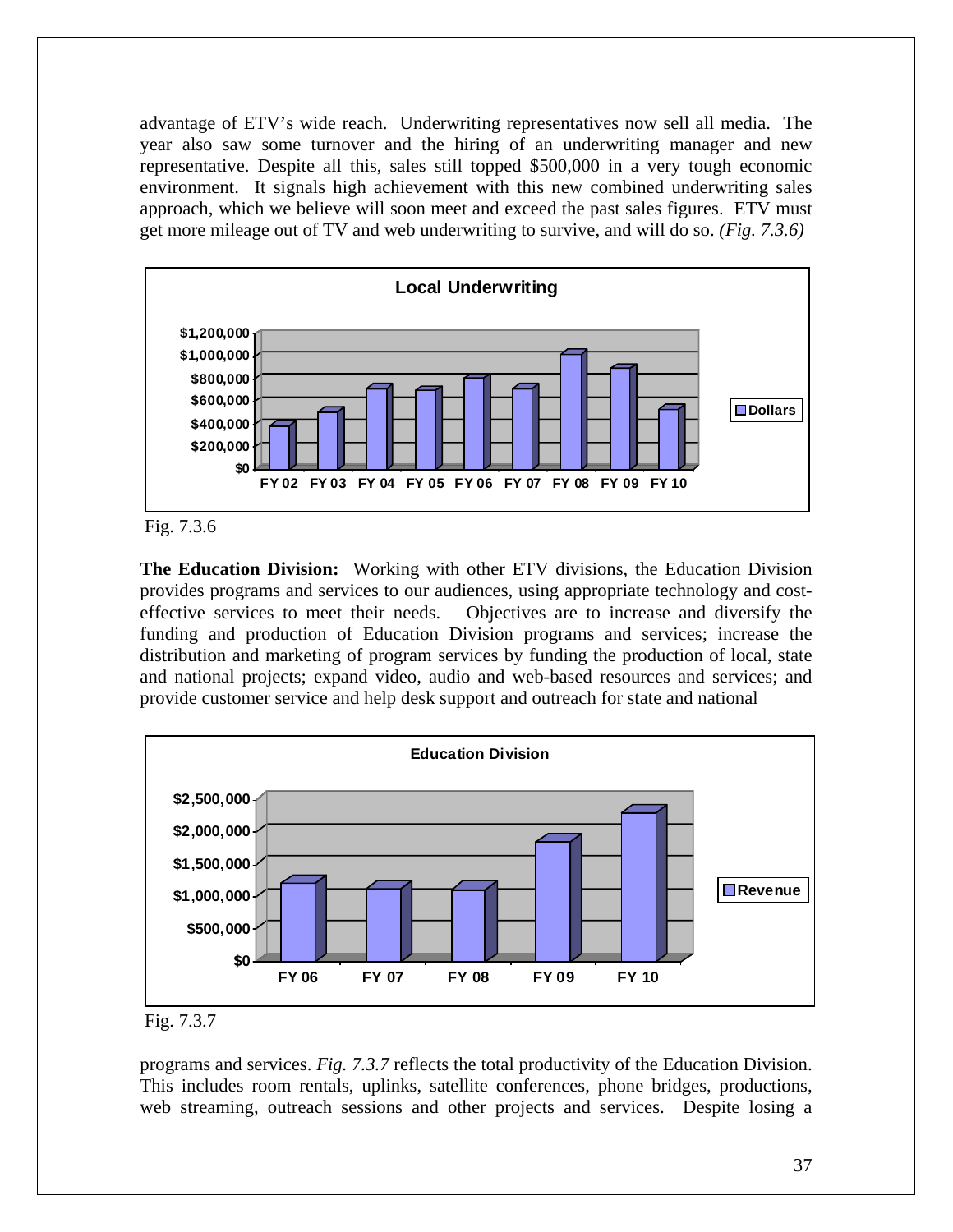considerable portion of staff within the last year, the Education Division continues to generate revenue from a variety of state, federal and corporate funding sources. Partners continue to request additional services ranging from public service announcements to college credit courses for teachers. Some of our new endeavors include real-time streaming, video-on-demand for non-K-12 clients, for-credit course development for teachers, professional development for K-12 educators, counselors and administrators.

**Higher and Medical Education**: All of South Carolina's 33 public and 18 independent colleges are equipped with satellite dishes to receive the ETV digital satellite schedule. College credit courses for associate, four-year and graduate level courses are offered. ETV delivers healthcare programming to digital satellite partners with more than 120 sites. Sites are located in hospitals, medical universities, state health institutions, and area health education centers. Health care programming is provided from five primary healthcare institutions. The major users of healthcare education are students in undergraduate and graduate nursing programs, mental health providers, physicians/residents and allied health professionals. *(Table 7.3.1)* 

|                    | <b>FY 06</b> | <b>FY 07</b> | <b>FY 08</b> | <b>FY 09</b> | <b>FY 10</b> |
|--------------------|--------------|--------------|--------------|--------------|--------------|
| <b>Events</b>      | 4,133        | 4,808        | 2,623        | 1,854        | 2030         |
| <b>Productions</b> |              | 11           | 12           |              |              |
| <b>HE Courses</b>  | 243          | 203          | 176          | 138          | 21           |
| <b>Hours</b>       | 8,131        | 6,150        | 5,877        | 1,618        | 500          |
| Revenue            | \$155,494    | \$522,233    | \$465,169    | \$431,706    | \$753,218    |

| <b>Revenue</b>     | <b>FY 07</b> | <b>FY 08</b> | <b>FY 09</b> | <b>FY10</b>   |
|--------------------|--------------|--------------|--------------|---------------|
| <b>Teacherline</b> | \$181,637    | \$293,381    | \$299,530    | $*$ \$310,684 |

Table 7.3.1

**Note\***: Teacherline revenue for 09-10 is included in the total revenue for HE/Med. \$310,684 gross course Teacherline revenue does reflect grant funds. Those numbers are included in the HE/medical department total revenue.

ETV is a course provider of PBS Teacherline online graduate level professional development courses for teachers in South Carolina, Georgia, and North Carolina. During 2009-2010, ETV provided teachers 1,562 PBS Teacherline graduate course seats. ETV offered and managed 30 local courses with a total enrollment of 581. ETV placed teachers in 981 course seats in PBS Teacherline National Courses. *(Fig.7.3.8)*

**Note:** Due to a drastic reduction in state funding for our agency in FY 09-10 and the uncertainty of retaining our digital satellite delivery system, many clients transitioned to other avenues of program delivery. Consequently, ETV has experienced a marked drop in higher education clients that utilize our digital network. *(Fig.7.3.8)*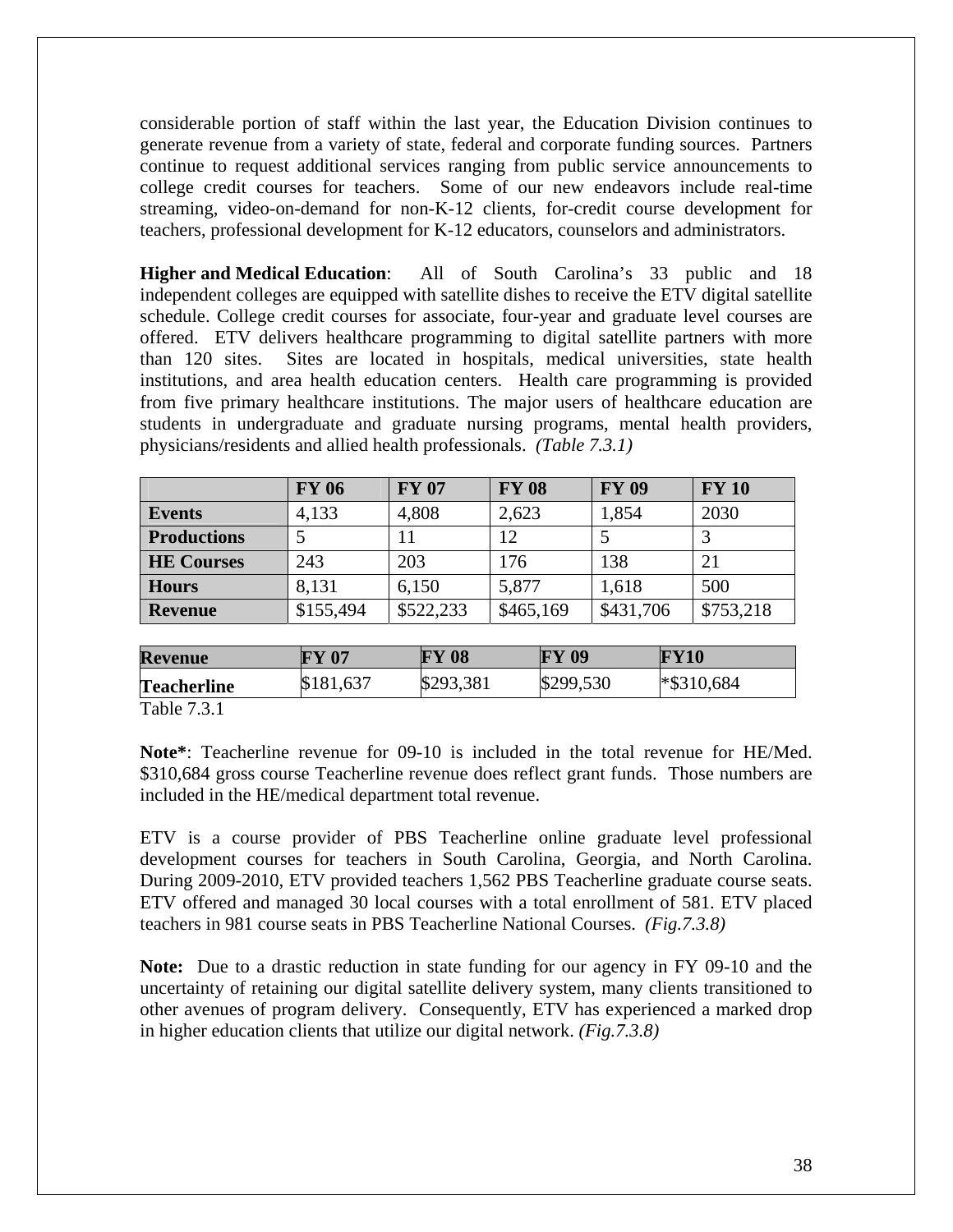



**Education Outreach:** The Education Early Childhood Outreach Department creates materials to extend the value of programs presented on PBS by ETV for use by national partners and other PBS stations. A major outreach effort is our early childhood/ETV Kids initiative. Each week, ETV broadcasts statewide 60 hours of programming for young learners. Award-winning programs include **WordWorld**, **The Electric Company**, **Sesame Street**, and **Cyberchase** in addition to new award-winning programs from the Ready To Learn initiative**.** PBS KIDS Raising Readers, a national literacy campaign, and part of the Ready To Learn initiative, focused on building reading skills at home, at school, in child care, and in the community. ETV Early Childhood Outreach promotes viewing of and interaction with the engaging PBS KIDS Raising Readers television programs, exciting games, playful web sites, and easy-to-use learning resources for kids, parents, caregivers, and teachers—all with the goal of helping children ages two to eight get ready to read. ETV Kids also reaches out to the growing Hispanic community here in South Carolina with bilingual and Spanish language workshops for parents and caregivers. *(Fig. 7.3.9)* 



Fig. 7.3.9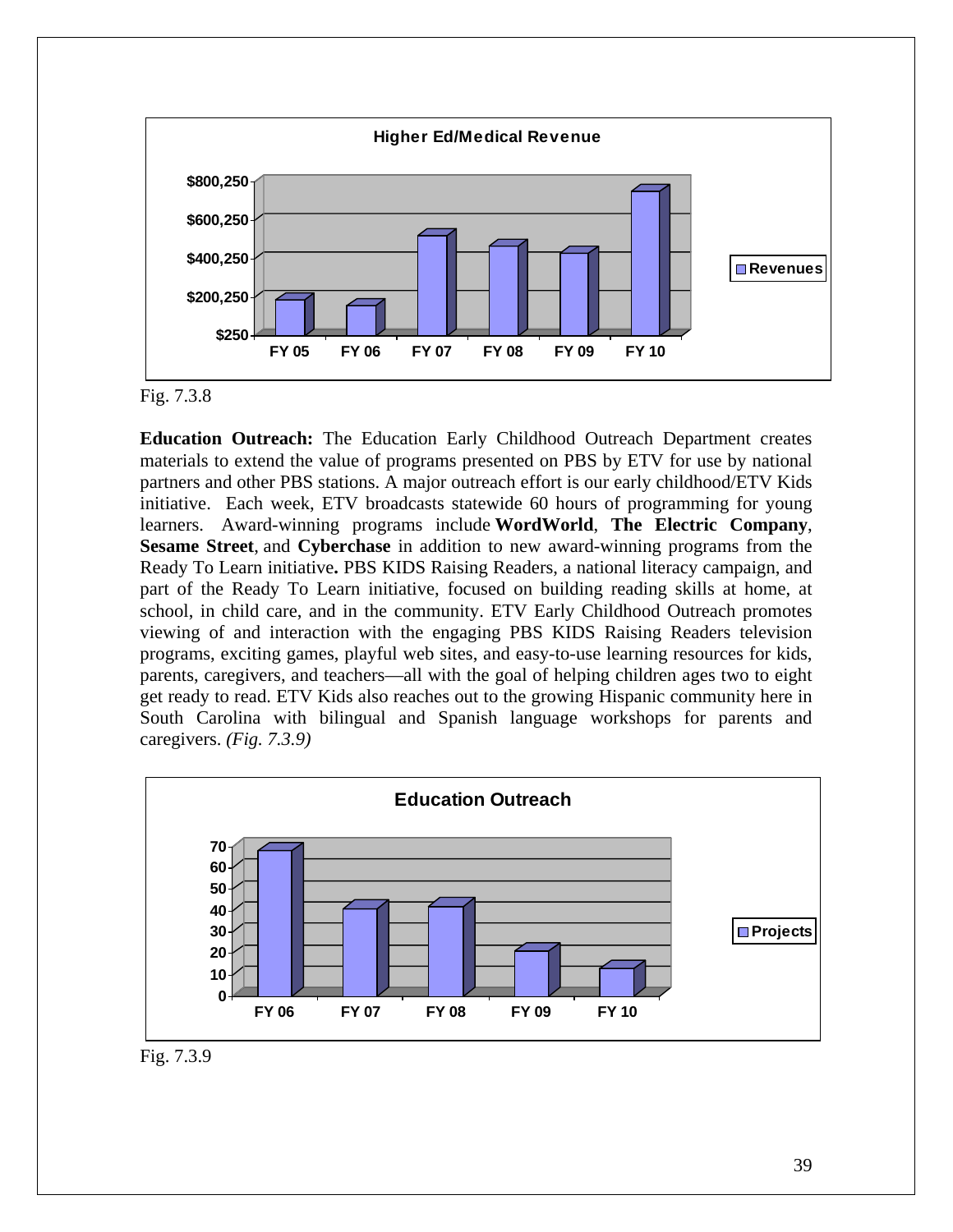

Fig. 7.3.10

**Note**: In FY 09-10, while Outreach did not provide any *(Fig. 7.3.10)* training workshops for teachers due to funding cuts, we continued to work on providing outreach through participation in events and committees in SC Early Childhood including Communities of Practice, Early Childhood Comprehensive Systems, Children's Trust Fund Parent Advisory Council, First Steps, and the Children's Trust Fund Conference.

**Note**: Outreach total project numbers and revenue are lower beginning in FY07 as the Teacherline course and revenue information, formerly reported under Outreach for the Education Division, is now reported under the category of Higher/Medical Education. *(Fig. 7.3.10)*

**Public Services Network:** The PSN department provides services to local municipal and county governments with a special emphasis on law enforcement, fire service, emergency medical service and other public safety functions along with state level public safety entities. Projects are developed for state, regional and national distribution. In 2007, the Government Video Services department of ETV's Education Division was transferred to the Public Services Network department. PSN assumed providing services to any state agency requiring ETV telecommunication technologies including live and interactive digital satellite and teleconferencing for state agencies. PSN continues to assist state agencies, as well as city, county and federal agencies, to "move ideas instead of people" by managing the use of ETV's satellite uplink and downlink resources; satellite viewing rooms by state and community clients; scheduling for teleconference productions done in other state agency studios; and promoting and managing the installation of ETV satellite training networks by state agencies. *(Table 7.3.2)*

|                          | <b>FY 06</b> | <b>FY 07</b> | <b>FY 08</b> | <b>FY 09</b> | <b>FY 10</b> |
|--------------------------|--------------|--------------|--------------|--------------|--------------|
| <b>Events</b>            | 831          | 432          | 378          | 180          | 304          |
| <b>Productions</b>       | 20           |              | 12           |              |              |
| <b>Contributed Hours</b> | 933          | 545          | 541          | 541          | 636          |
| <b>Revenue</b>           | \$40,000     | \$40,000     | \$18,000     | \$5,516      | \$12,900     |

Table 7.3.2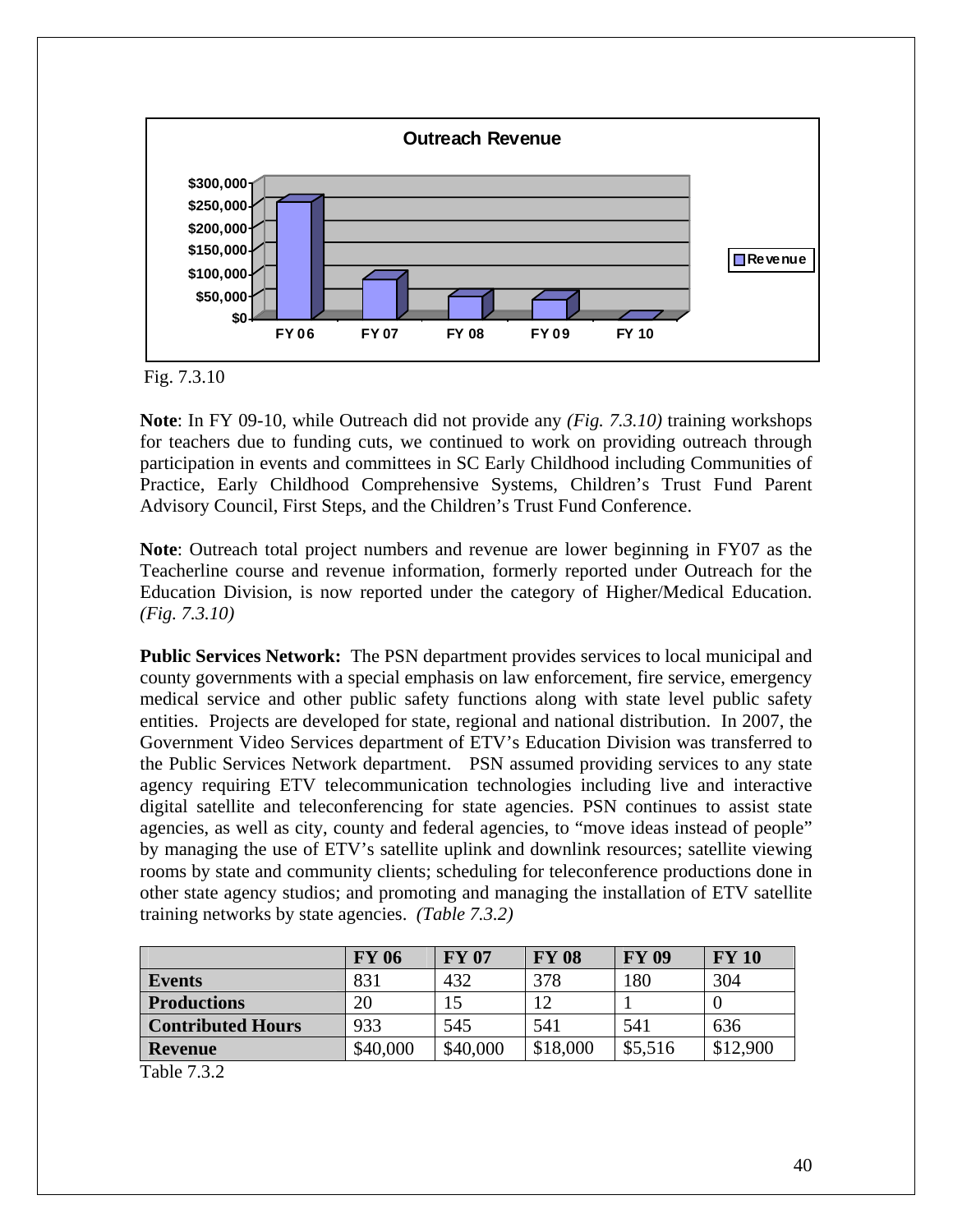**Note**: In FY 06-07 PSN did not re-air non-credit programming. This allowed us to maximize the utilization of channel space to bring specific programming to law enforcement, fire service and emergency medical service providers. This reduced the number of events for the fiscal year but allowed us to target user needs more efficiently. In FY 07–08 PSN worked to transition its satellite receive sites to new receivers consistent with the new satellite system. Experimentation with the use of Internetprovided content began. In FY 08-09 continued state funding for ETV's digital closed circuit network was in jeopardy due to the economic downturn. A significant portion of the PSN department's information was reported under the Higher Ed/Medical Department. In FY 09-10 state funding for ETV's digital closed circuit network was eliminated. ETV was able, through a partnership, to obtain adequate funding to continue operating our digital satellite network with reduced channel capacity until the summer of 2011 in order to deliver programming for public safety officers in our state. All of CJA's training programs are also simulcast on ETV's video streaming service. As ETV is committed to the delivery of vital video instruction to law enforcement across the state, ETV continues to work with our partner, the S.C. Criminal Justice Academy, to deliver their public safety training to officers in the field via web streaming. Additionally, ETV is assisting in CJA's transition to an online training assessment method utilizing a learning management system. *(Fig. 7.3.11)* 





**Program Services**: The Program Services department provides the "last mile" in customer service for ETV's Education division staff and clients. Services include scheduling, quality control and customer support services for all client video and audio programming services. A toll-free customer service line enables clients to contact ETV if there are technical problems, schedule inquiries or if they need information about programs and services. Program Services schedules and operates ETV's 144-line digital audio bridge conferencing system and public videoconferencing services. Program Services supports the division with basic computer software support; web page design and management; and service quality control and reporting. Additionally, Program Services provides: transcoding services for client video to various media formats; support for ETV IP Media Streaming initiative; support for law enforcement and public safety training; support for K-12 and state agency video streaming; and development/support for ETV's Moodle learning management system. The department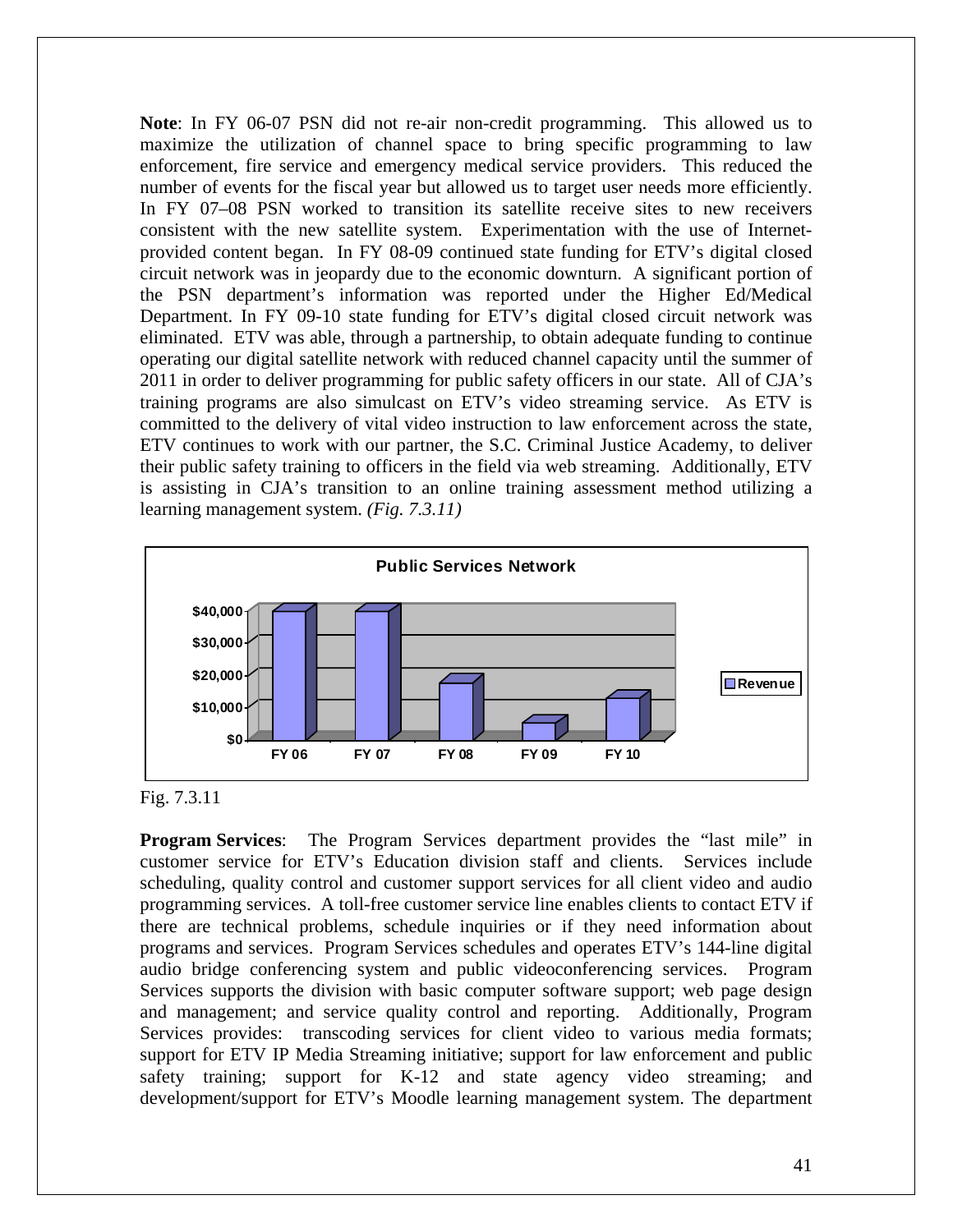also provides project management and coordination for the Education Division's service endeavors.

Program Services is responsible for supplementary course fulfillment and student CMS registrations for its Middle Level Math Refresher course. Middle Level Math is a distance-learning course for teacher professional development. This course is designed for middle grade teachers and is a refresher and overview of the mathematics content and pedagogy recommended by the National Council of Teachers of Mathematics. Teachers receive three graduate credit hours at successful completion of the course to be used toward career advancement needs. *(Table 7.3.3)* 

| <b>Service</b>                                 | <b>FY 06</b> | <b>FY 07</b> | <b>FY 08</b> | <b>FY 09</b> | <b>FY 10</b> |
|------------------------------------------------|--------------|--------------|--------------|--------------|--------------|
| <b>Business &amp; Govt. Bridge</b>             | 1,207        | 1,139        | 969          | 772          | 798          |
| Higher Ed & Med. Bridge                        | 252          | 266          | 228          | 163          | 173          |
| K-12 Bridge                                    | 590          | 511          | 523          | 581          | 498          |
| <b>Public Room</b><br><b>Videoconferencing</b> | 56           | 71           | 41           | 32           | 50           |
| <b>Middle Level Math</b>                       | 430          | 447          | 600          | 700          | 626          |
| <b>Total Events</b>                            | 2,103        | 1,987        | 1,761        | 1,548        | 2,145        |
| <b>Revenue</b>                                 | \$255,669    | \$279,882    | \$264,410    | \$269,054    | \$399,274    |

Table 7.3.3



#### Fig. 7.3.12

**Note:** During FY 08, the digital audio bridge experienced mechanical failure and was non-operational for several months while repairs were made. This outage resulted in loss of revenue in that area and a reduction in our client base. In November 2009, the Middle Math Refresher course was restructured and updated to meet increased rigor standards for accreditation purposes and primary facilitation of that course was taken over by the accrediting institution. ETV still provides student support for the course management system utilized within the course and fulfillment of supplementary materials. As a result of restructuring, ETV's percentage of revenue per enrollment was reduced. *(Fig. 7.3.12)*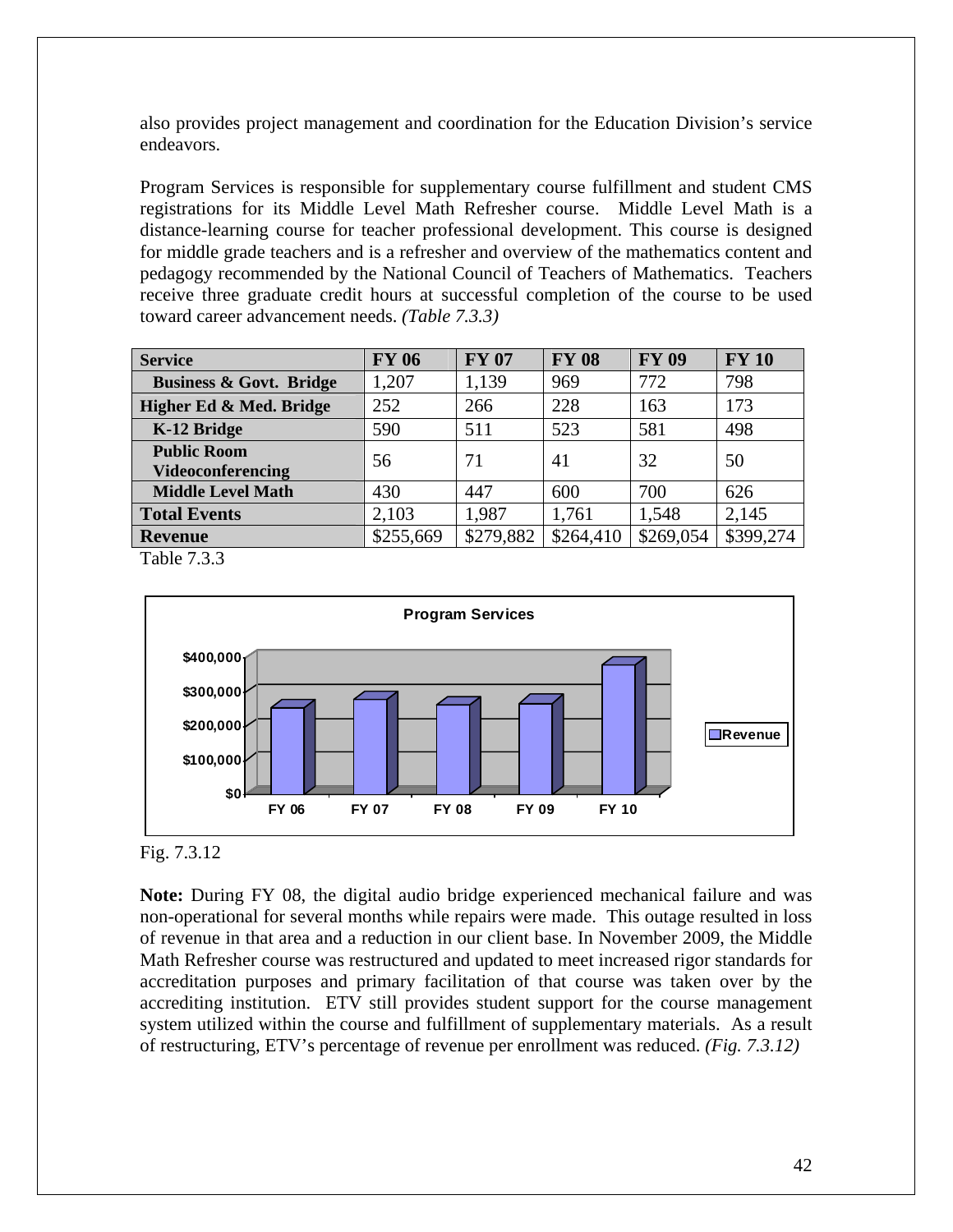**Education Production Services**: This area produces and directs programs designed by curriculum consultants at the State Department of Education and others at state higher education institutions. Production for a variety of programs is handled by this unit including: series for use in Pre-K-12 classrooms, staff and professional development courses, informational teleconferences, re-certification courses or continuing education courses for teachers and administrators, and course work for graduate and pre-service education degrees. Production Services supplies the technical knowledge, expertise, and creativity to present and enhance curriculum objectives as designed by content experts. In this era of increasing accountability in both instruction and learners, educational production services is a full partner in providing state specific content aligned with both statewide and national curriculum standards.

Additionally, Education Production Services works with all producers in the Education Division to facilitate productions that they bring in, including: teleconferences, state agency training and information dissemination, awareness programs, orientation videos, public service announcements and telecourses. Services might be as simple as meeting with a client to discuss the most effective method of getting the message across to the desired audience, or as sophisticated as a full production treatment from initial concept through scripting, pre-production design, field and studio production, post-production and through to the delivery of the final product. Producer/Directors in the Education division work closely with clients, many of whom are other state agencies, to maximize the production values while minimizing the cost to the client and the state. In this era of enhanced video and online streaming, ETV's Education Production Services works closely with Creative Services from the start of a project so the completed production can be used across many different media venues. Education Services staff also makes products available online to teachers through ETV's video-on-demand service to K-12 **StreamlineSC**.

While some clients can fully fund their production, many of the programs produced by the Education Division are produced as a value-added service rather than a for-profit production. Programs and series that fall in this category are programs for Pre-K-12 inschool use and teacher re-certification and staff development. Wherever possible we seek underwriting or grant funds to help defray the cost of these productions. *(Table 7.3.4)* 

|                    | <b>FY 06</b> | <b>FY 07</b> | <b>FY 08</b> | <b>FY09</b> | <b>FY10</b> |
|--------------------|--------------|--------------|--------------|-------------|-------------|
| <b>Productions</b> | 538          | 404          | 234          | 281         | 317         |
| <b>Revenue</b>     | \$481,728    | \$157,006    | \$226,848    | \$365,908   | \$107,885   |
| T 11 701           |              |              |              |             |             |

Table 7.3.4

*7.4 What are your performance levels and trends for the key measurements of workforce engagement, workforce satisfaction, the development of your workforce, including leaders, workforce retention, workforce climate, including workplace health, safety and security?*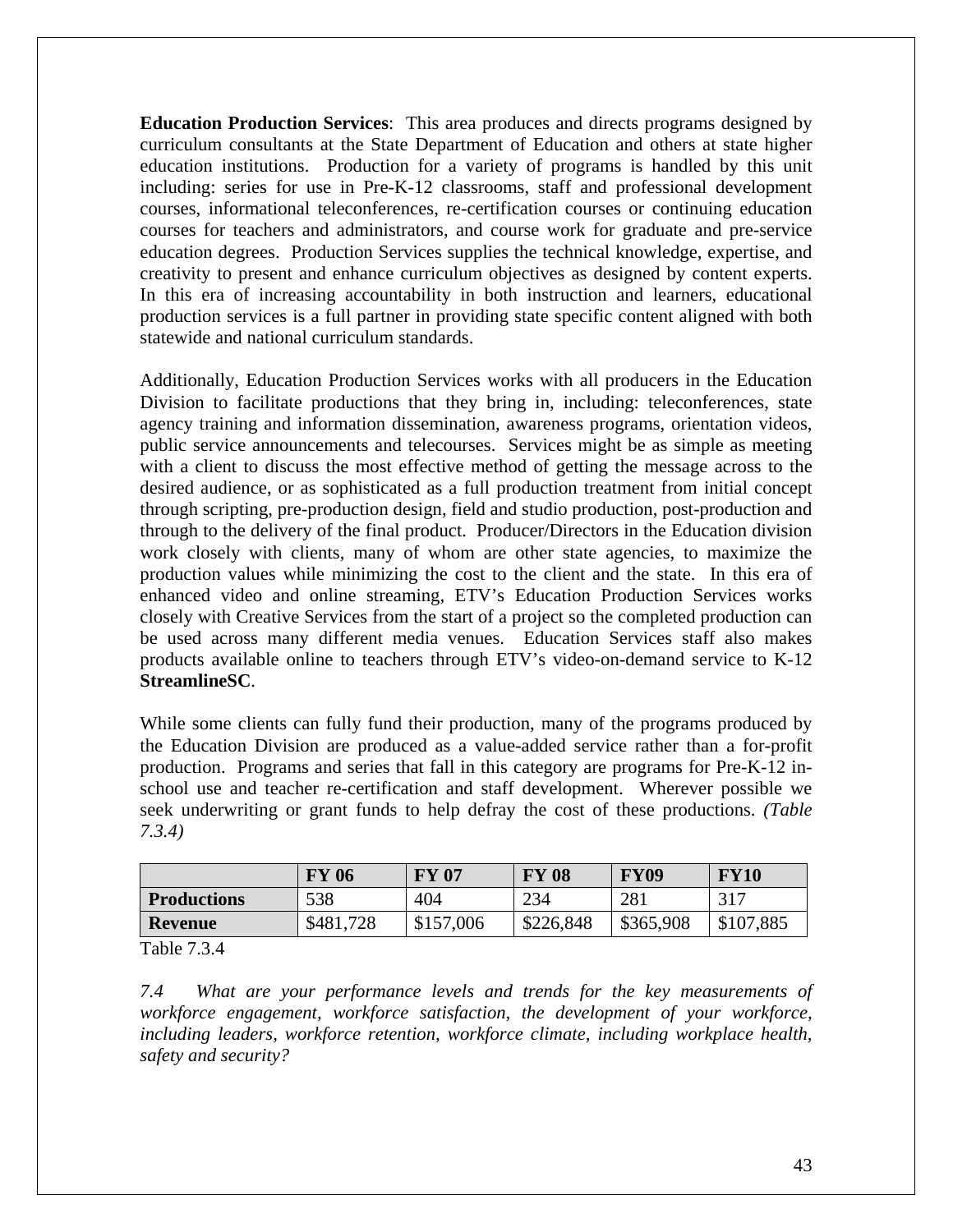The long term trend of downsizing at ETV continued with this year's layoffs due to budgetary reasons. ETV is now just half the size it was eleven years ago. Entering the year, the agency was still adjusting to large layoffs in 2009. Then, more reductions during the year again tightened up some departments to the point that they were impacted in terms of production capability. Resources were called in from other areas to assist those departments. There is little doubt efficiency has increased and the cost effectiveness of efforts improved. The downsizing does continue to raise issues however, of what the agency may be able to produce in the long term with its smaller size and budgets. *(Fig. 7.4.1)*



Fig. 7.4.1

As noted, ETV, like many organizations in 2009/10, continued a radical change in its workforce. Budget cuts led the organization to layoff 10 employees. *Fig. 7.4.2* shows



Fig. 7.4.2

turnover trends since FY 01 for all non-layoff related turnover. When considering those who left who were not laid off, the turnover rate remains steady in the organization. Keeping voluntary turnover down is more critical now due to our inability to replace key employees when they leave in this difficult budget environment. With a predictable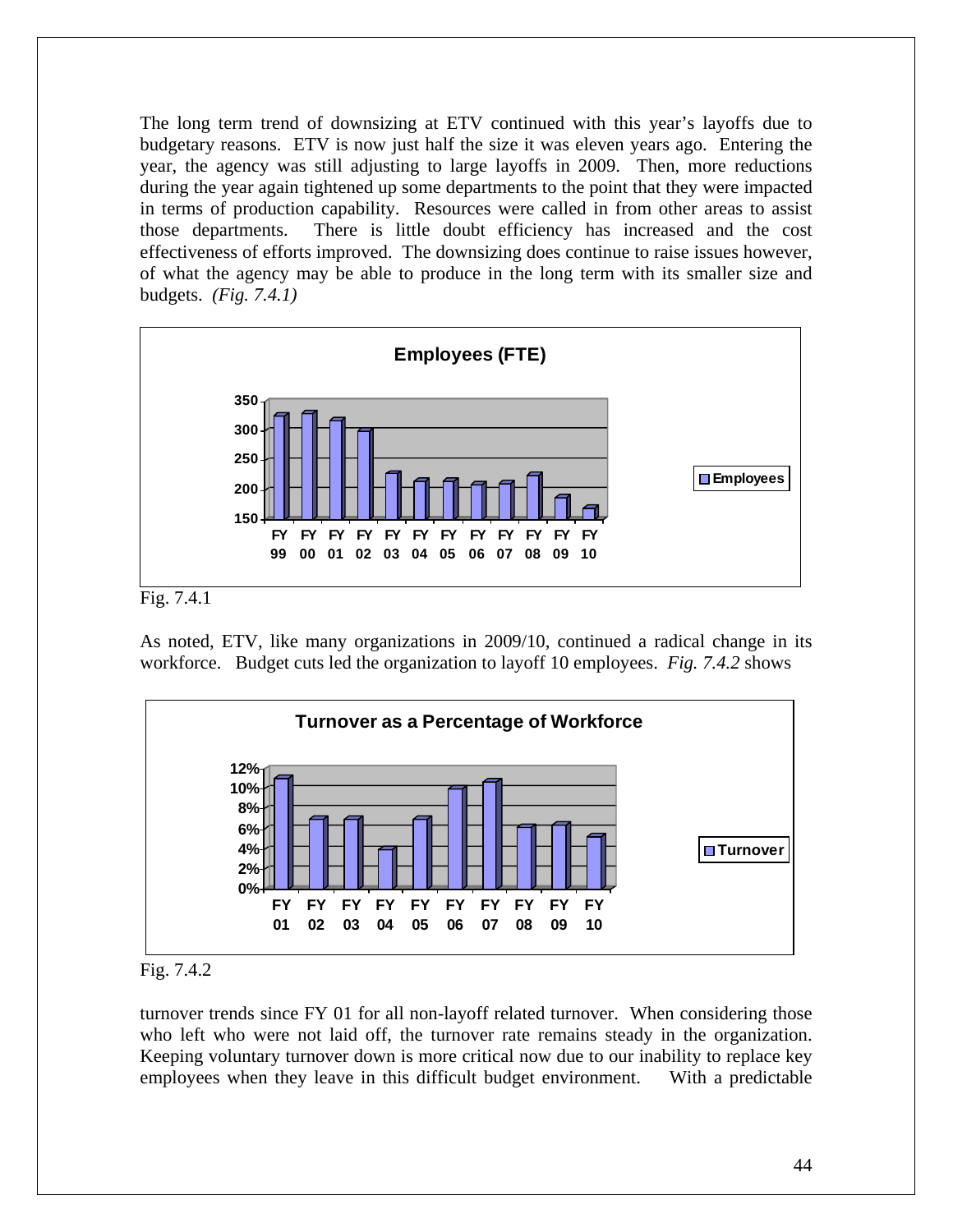turnover rate we can better plan workforce reduction management to have the least impact on employees and production.

One measure of diversity in the workforce is the percentage of goal attainment against the State Human Affairs Commission's goals. *(Fig. 7.4.3)* The goal is 90%, and ETV reached 94.5% this year. Through recruitment at job fairs, broad posting and use of technological tools, ETV can now reach out to a much broader audience of candidates.



Fig. 7.4.3

This has increased diversity and helped to grow and develop depth in our skills base among these employees, creating internal growth opportunities. ETV placed in the top agencies in State government again this year in goal attainment.

Future goals will include updated census data reflecting the growing minority percentage of total population. Though goal attainment numbers may initially decrease with this new census data, increasing numbers of talented minority candidates will grow in our talent pool, helping us to improve diversity efforts. Unfortunately, reduced hiring at the end of the reporting year and in 2011 will hamper recruiting.

ETV reports workplace injuries to OSHA. While we report and track injuries annually, the small number of injuries from year to year is fairly consistent and is not useful in a comparative context. During Reductions in Force in the early part of the decade, we identified an increase in injuries, but the recent past has reflected little growth or identified areas of specific concern.

*7.5 What are your performance levels and trends for your key measures of organizational effectiveness/operational efficiency and workforce systems performance? (These can include measures related to the following product services: work system innovation rate, improvement results, improvement cycle time, supplier and partner performance and results related to emergency drills and exercises?* 

While some of those effectiveness measures may have been covered in mission areas, other than micro measures to review technical functioning in engineering and production, such as trouble reports in NTS, discrepancy reports in Master Control and log reviews for underwriting spot performance in TV and Radio, we have not institutionalized specific